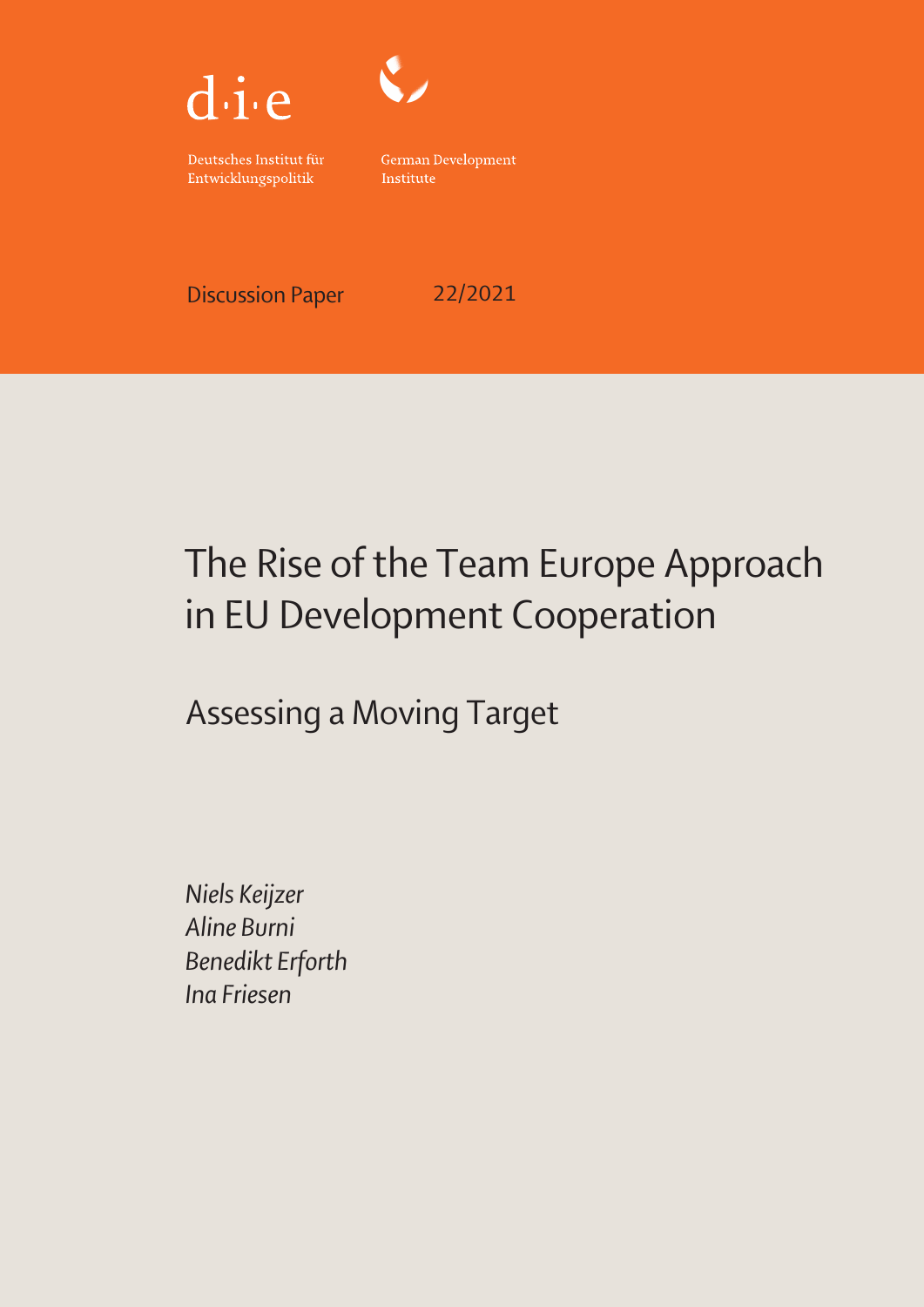## The rise of the Team Europe approach in EU development cooperation

Assessing a moving target

Niels Keijzer Aline Burni Benedikt Erforth Ina Friesen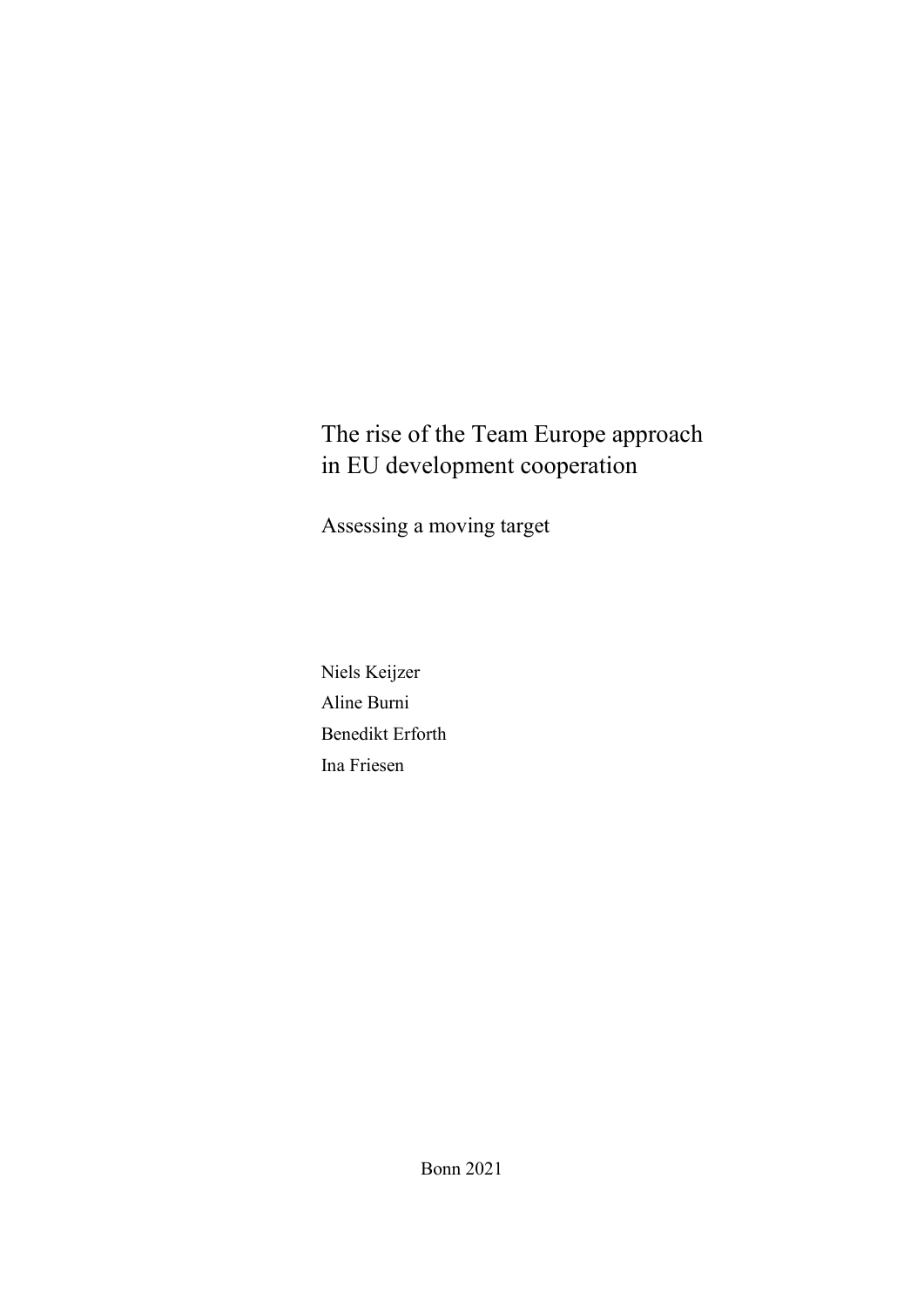Discussion Paper / Deutsches Institut für Entwicklungspolitik ISSN (Print) 1860-0441 ISSN (Online) 2512-8698

#### $\overline{c}$   $\overline{c}$

Except as otherwise noted, this Open Access publication is free to read, share and adapt under the terms of the CC BY 4.0 license.

Die Deutsche Nationalbibliothek verzeichnet diese Publikation in der Deutschen Nationalbibliografie; detaillierte bibliografische Daten sind im Internet über http://dnb.d-nb.de abrufbar. The Deutsche Nationalbibliothek lists this publication in the Deutsche Nationalbibliografie; detailed bibliographic data is available on the Internet at http://dnb.d-nb.de.

ISBN 978-3-96021-162-4 (printed edition)

DOI:10.23661/dp22.2021

Printed on eco-friendly, certified paper

**Dr Niels Keijzer** is a senior researcher with the research programme "Inter- [and Transnational Cooperation"](https://www.die-gdi.de/en/inter-and-transnational-cooperation/) at the German Development Institute / Deutsches Institut für Entwicklungspolitik (DIE).

Email: [niels.keijzer@die-gdi.de](mailto:joern.graevingholt@die-gdi.de)

**Dr Aline Burni** is researcher with the research programme "Inter- [and Transnational Cooperation"](https://www.die-gdi.de/en/inter-and-transnational-cooperation/) at the German Development Institute / Deutsches Institut für Entwicklungspolitik (DIE).

Email: aline.burni@die-gdi.de

**Dr Benedikt Erforth** is researcher with the research programme "Inter- [and Transnational Cooperation"](https://www.die-gdi.de/en/inter-and-transnational-cooperation/) at the German Development Institute / Deutsches Institut für Entwicklungspolitik (DIE).

Email: benedikt.erforth@die-gdi.de

**Dr Ina Friesen** is a researcher with the research programme "Inter- [and Transnational Cooperation"](https://www.die-gdi.de/en/inter-and-transnational-cooperation/) at the German Development Institute / Deutsches Institut für Entwicklungspolitik (DIE).

Email: ina.friesen@die-gdi.de

*Published with financial support by the Deutsche Gesellschaft für Internationale Zusammenarbeit (GIZ)*

© Deutsches Institut für Entwicklungspolitik gGmbH Tulpenfeld 6, 53113 Bonn  $\bullet$  +49 (0) 228 94927-0 +49 (0)228 94927-130 Email: die@die-gdi.de http://www.die-gdi.de

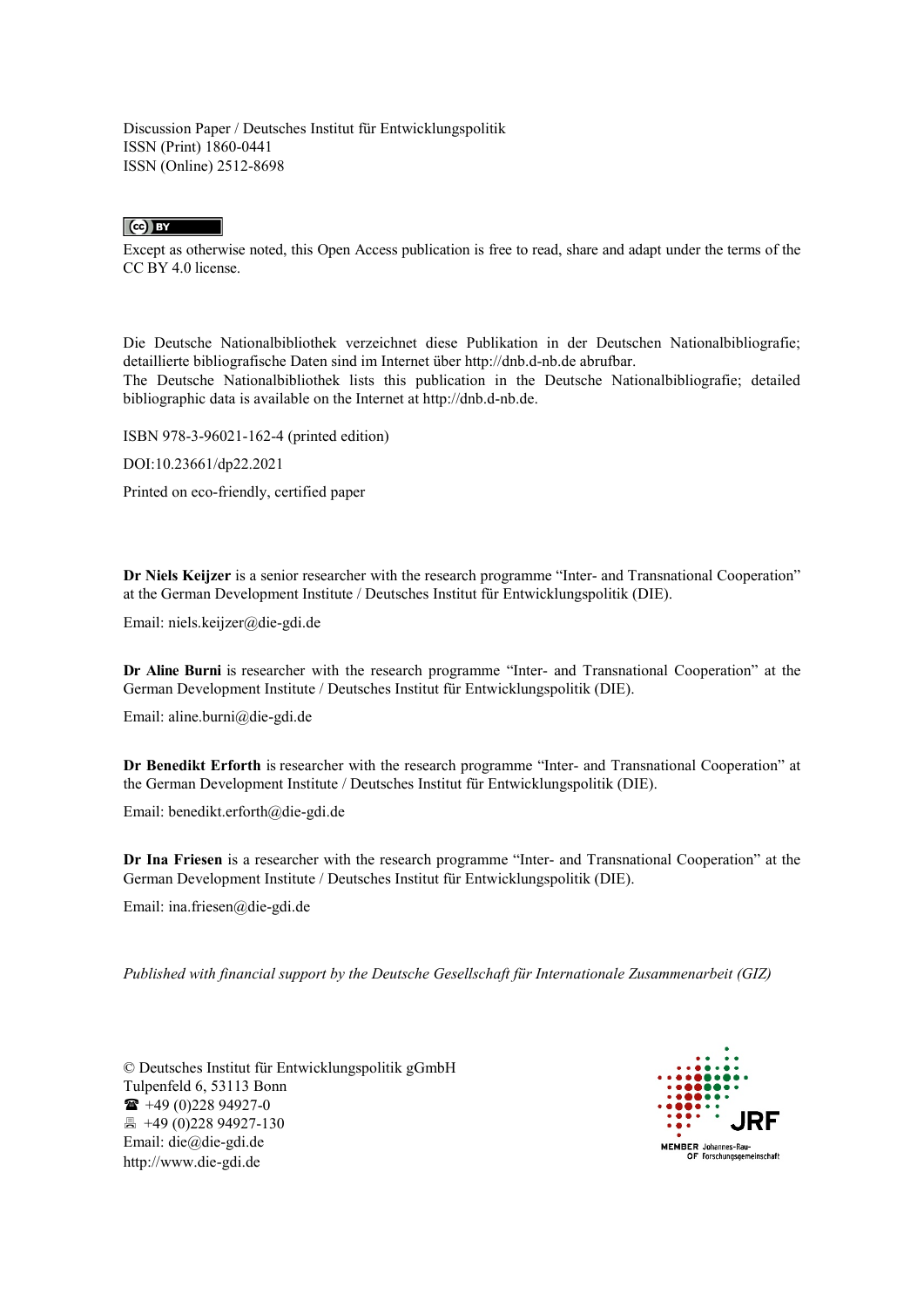#### <span id="page-3-0"></span>Acknowledgements

The authors would like to thank their colleagues Julian Bergmann, Christine Hackenesch, Svea Koch and Frederik Stender for their helpful comments on a draft version of this paper. They also gratefully acknowledge the research assistance provided by Anna Hörter and Alma Wisskirchen. The authors wish to express their gratitude to all interviewees who contributed to the research inquiry. The views and opinions expressed in this paper, as well as any errors and omissions, are those of the authors.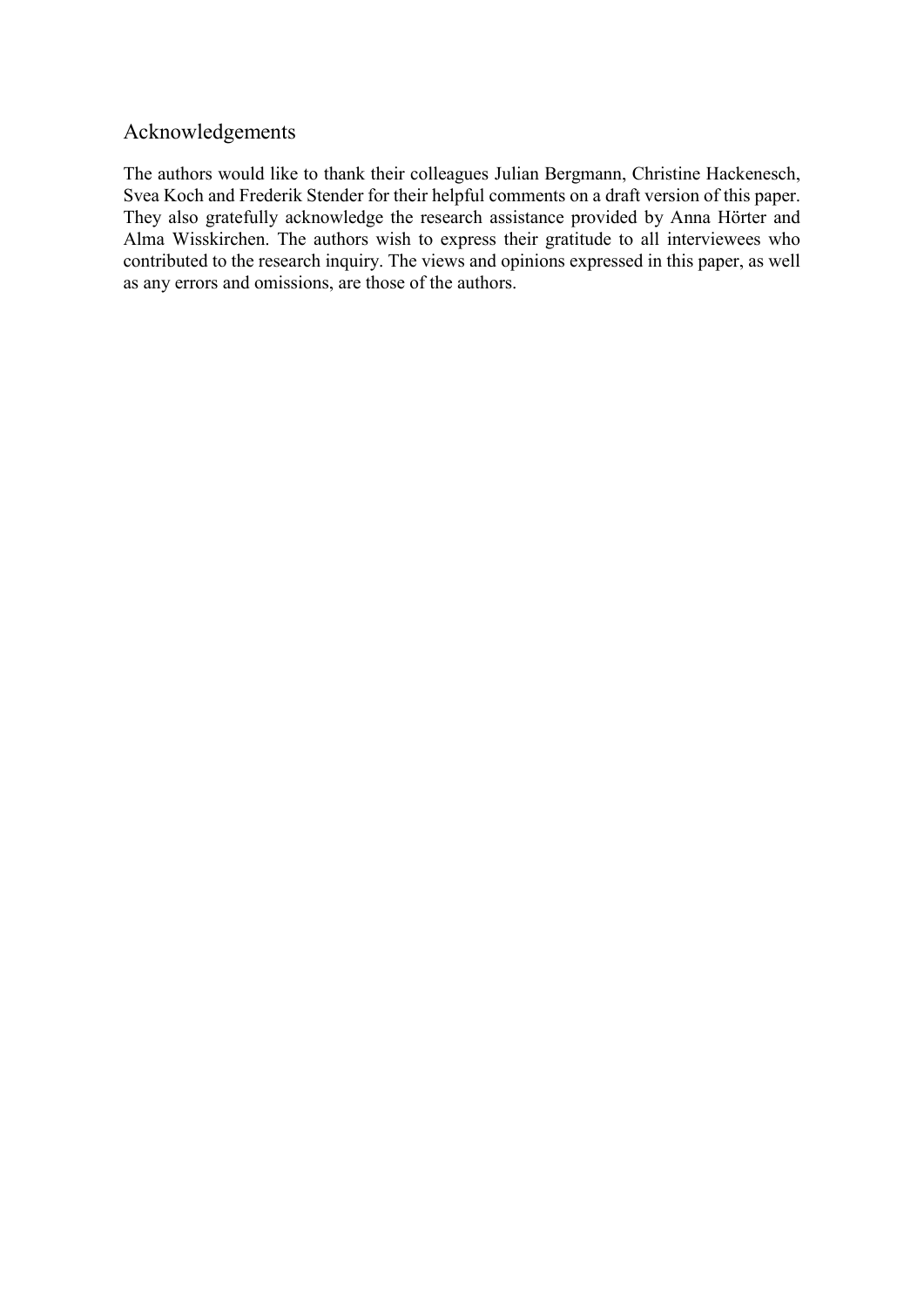## Contents

[Acknowledgements](#page-3-0)

[Abbreviations](#page-4-0)

<span id="page-4-0"></span>

| <b>Executive summary</b> |                                                                                                           |                |  |
|--------------------------|-----------------------------------------------------------------------------------------------------------|----------------|--|
| $\mathbf{1}$             | <b>Introduction</b>                                                                                       | 5              |  |
| $\boldsymbol{2}$         | Methodological considerations: analysing a moving target                                                  | $\overline{7}$ |  |
| 3                        | The evolution of "Team Europe": broadening scope and substance                                            | 8              |  |
| 3.1                      | The emergence of Team Europe during the first wave of COVID-19<br>(first half of 2020)                    | 8              |  |
| 3.2                      | The expansion of a concept (mid-2020)                                                                     | 10             |  |
| 3.3                      | 2021: Aligning Team Europe with the EU's long-term ambitions                                              | 13             |  |
| 3.4                      | Perceptions of Team Europe by EU and member state officials                                               | 14             |  |
| 3.5                      | A closer look at the Team Europe Initiatives                                                              | 15             |  |
| 3.6                      | Intermediate conclusions                                                                                  | 17             |  |
| 4                        | Assessing Team Europe: visibility and flexibility prioritised over partner<br>ownership and effectiveness |                |  |
| 4.1                      | Visibility                                                                                                | 21             |  |
| 4.2                      | Effectiveness                                                                                             | 23             |  |
| 4.3                      | Ownership                                                                                                 | 25             |  |
| 4.4                      | Integration                                                                                               | 29             |  |
| 5                        | <b>Conclusions and policy recommendations: moving Team Europe forward</b>                                 | 31             |  |
| 5.1                      | Increasing EU visibility                                                                                  | 31             |  |
| 5.2                      | Striking the right balance                                                                                | 32             |  |
| 5.3                      | Policy recommendations to strengthen Team Europe                                                          | 33             |  |
|                          | <b>References</b>                                                                                         |                |  |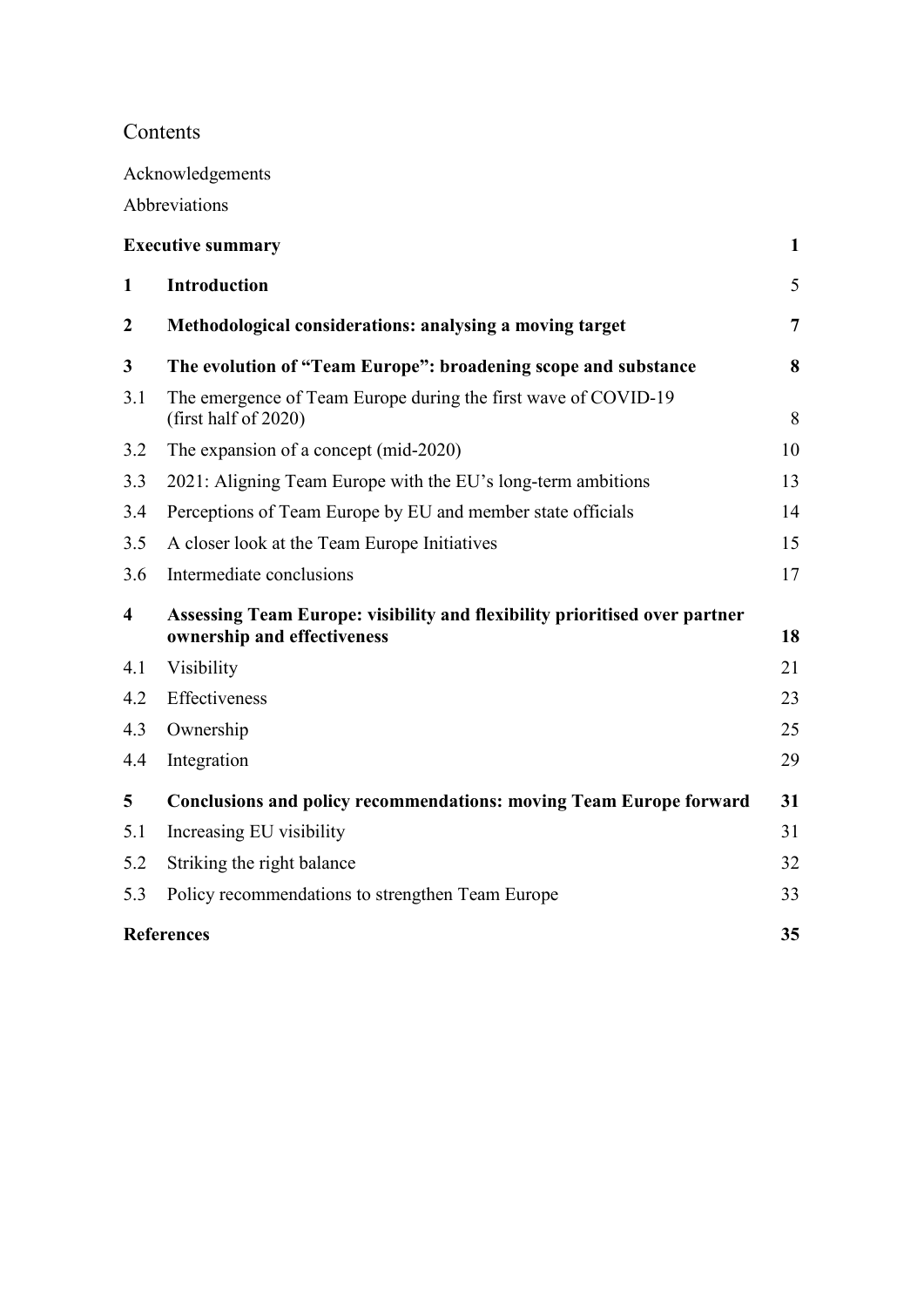## **Figures**

| Figure 1:     | Key dimensions associated with Team Europe and their assumed<br>interlinkages | 20 |
|---------------|-------------------------------------------------------------------------------|----|
| <b>Tables</b> |                                                                               |    |
| Table 1:      | Contributions under Team Europe according to priority lines of action         | 9  |
|               |                                                                               |    |
| <b>Boxes</b>  |                                                                               |    |
| Box 1:        | Team Europe sub-concepts                                                      | 12 |
| Box 2:        | Seven principles for TEIs                                                     | 16 |
| Box $3$ :     | Regional initiatives                                                          | 17 |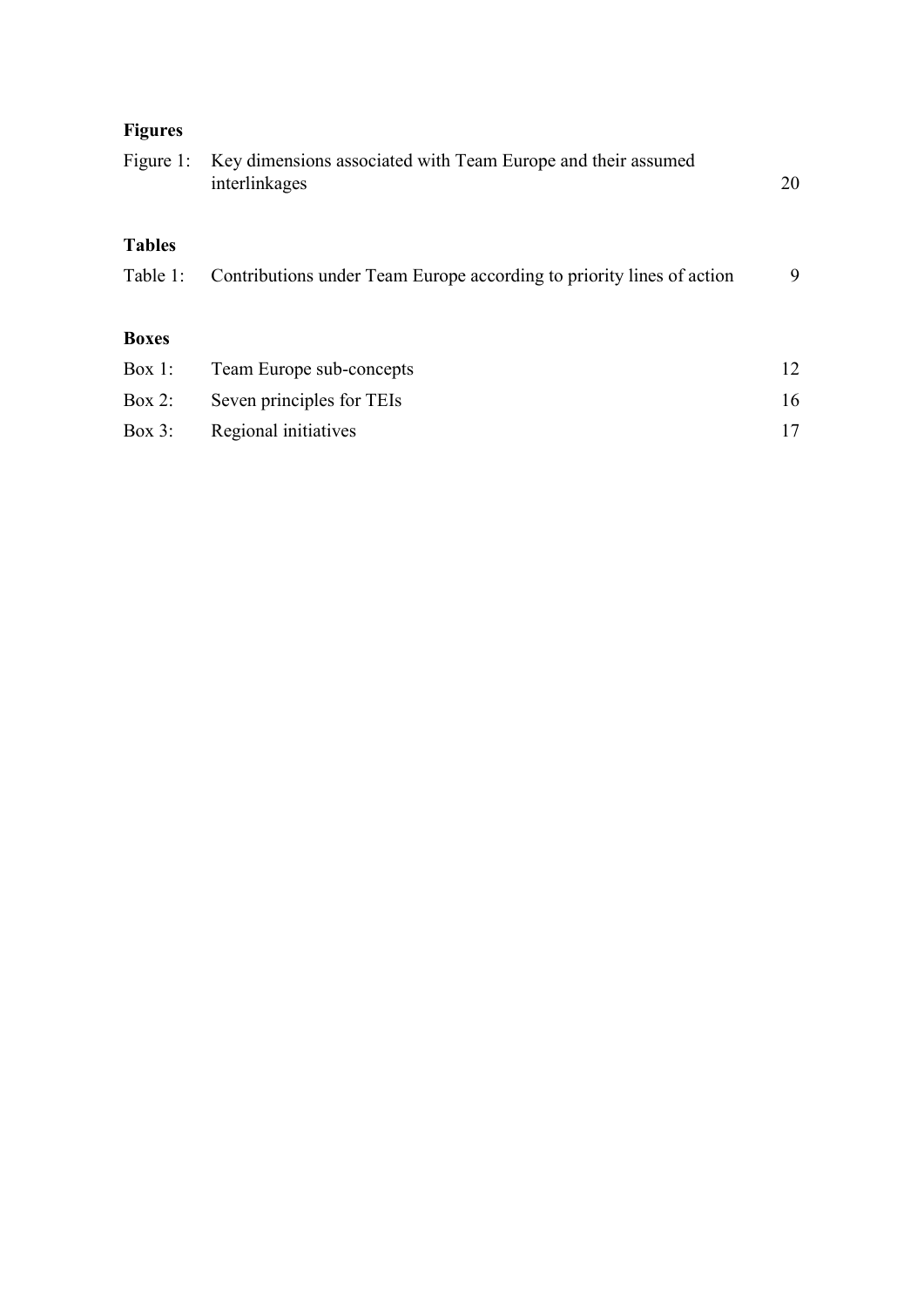## Abbreviations

| <b>COVAX</b>             | COVID-19 Vaccines Global Access                                     |
|--------------------------|---------------------------------------------------------------------|
| CSO                      | civil society organisation                                          |
| DAC                      | Development Assistance Committee                                    |
| $\overline{\mathrm{DG}}$ | Directorate General                                                 |
| DG Meeting               | Directors General meeting                                           |
| EBRD                     | European Bank for Reconstruction and Development                    |
| EC                       | European Commission                                                 |
| EEAS                     | European External Action Service                                    |
| EIB                      | European Investment Bank                                            |
| EU                       | European Union                                                      |
| <b>EUR</b>               | Euro                                                                |
| G7                       | Group of Seven                                                      |
| G20                      | Group of Twenty                                                     |
| <b>INTPA</b>             | <b>International Partnerships</b>                                   |
| <b>MFF</b>               | Multiannual Financial Framework                                     |
| MIP                      | Multi-annual Indicative Programme                                   |
| MS                       | member states                                                       |
| NEAR                     | Neighbourhood and Enlargement Negotiations                          |
| NDICI                    | Neighbourhood, Development and International Cooperation Instrument |
| <b>ODA</b>               | Official Development Assistance                                     |
| <b>OECD</b>              | Organisation for Economic Co-operation and Development              |
| PCD                      | Policy Coherence for Development                                    |
| PESCO                    | Permanent Structured Cooperation                                    |
| <b>TAIEX</b>             | Technical Assistance and Information Exchange                       |
| TE                       | Team Europe                                                         |
| TEI                      | Team Europe Initiative(s)                                           |
| SDG                      | Sustainable Development Goals                                       |
| UN                       | <b>United Nations</b>                                               |
| WHO                      | World Health Organization                                           |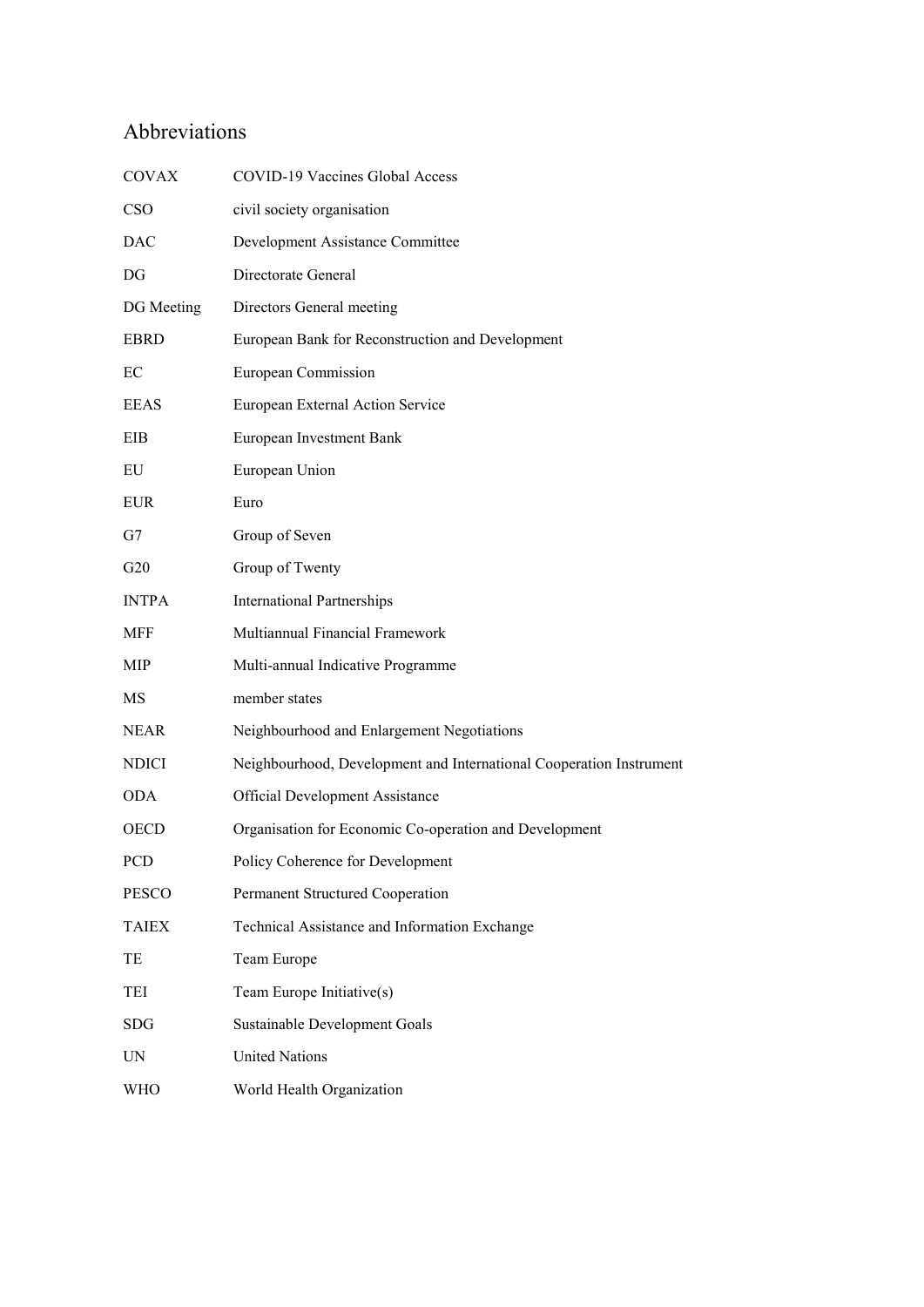#### <span id="page-7-0"></span>**Executive summary**

#### *Objective of this paper*

This paper analyses the European Union's (EU's) evolving motivations, priorities and approaches to development cooperation under the label of "Team Europe", following its introduction in April 2020 as the EU's global response to the COVID-19 pandemic. It assesses what Team Europe is, to what extent and how the Team Europe approach has changed EU development cooperation, and what effect it has had on EU initiatives to support partner countries. It also discusses the implications of Team Europe for the EU's development policy in the medium and long term. By analysing the EU's efforts, perceptions and considerations in relation to Team Europe, this paper contributes to further clarifying its content, objectives and expected results. For this reason, the paper's analysis is primarily targeted at policy-makers co-shaping European development policy, yet may also inform academic debates on soft-law integration approaches in EU development policy.

At the time this paper was being prepared, the COVID-19 pandemic and the EU's policy discussion on how to respond to it through its external policies had been ongoing for over a year and had not yet reached an endpoint. Researching Team Europe therefore meant assessing a moving target. To research the EU's evolving approach, the analysis is primarily based on 17 semi-structured interviews with 23 respondents, conducted between February and May 2021, and complemented by a review of relevant literature, policy statements, and public and grey policy documents.

#### *What is "Team Europe"?*

EU efforts under the label of "Team Europe" were launched in April 2020 and sought to provide an immediate and short-term financial response to the pandemic, through the combined efforts of the EU, its member states, the European Investment Bank (EIB) and the European Bank for Reconstruction and Development (EBRD). These early efforts centred on mobilising EUR 36 billion – a sum comprising repurposed planned development interventions, grants and guarantee funding.

After a ministerial meeting in June 2020, the scope of Team Europe expanded as new purposes and goals were added to the initial focus on financial support. The ministers emphasised that the EU's longer-term external response to the pandemic should be addressed in the preparation of strategies for allocating European funding under the next seven-year budget cycle (2021–2027) that were still under negotiation at that time. Beyond the EU's own development cooperation engagement, Team Europe was also increasingly used to refer to the EU's efforts to support the multilateral system, specifically those multilateral initiatives directly addressing the pandemic.

In this paper, Team Europe is considered as a process that operates on three levels. At country level, EU delegations and member state missions and embassies are invited to work together in order to bring to the fore country-level packages. This coordination exercise is continued at the HQ level, where member states agree on common policies within the Foreign Affairs Council. Lastly, Team Europe aims to strengthen the internal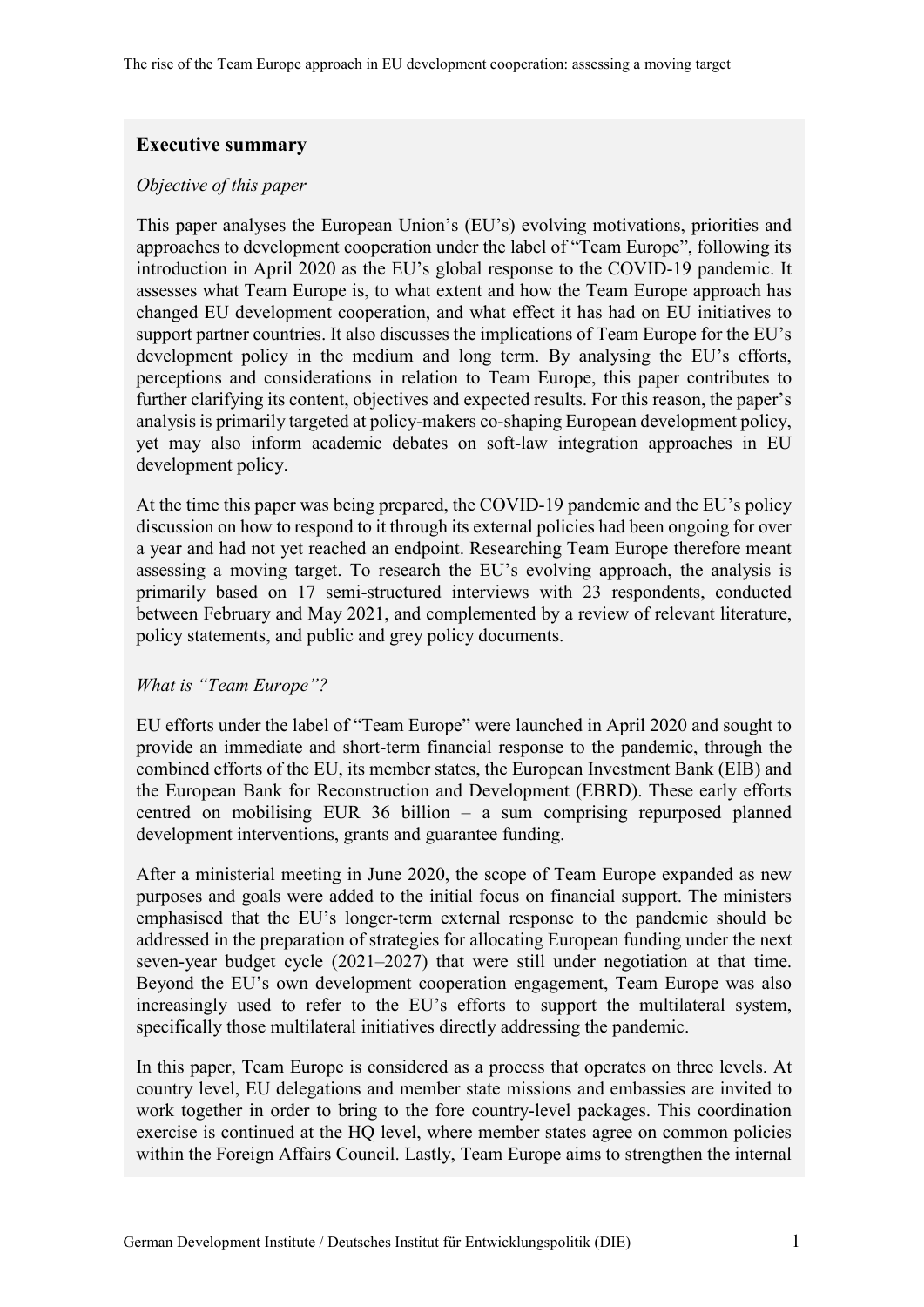coordination of European stakeholders within and in cooperation with international institutions in response to the pandemic. The reviewed policy documents, the EU's political communications, including those on social media, and the interviews conducted for this paper demonstrate a strong and increasing emphasis on the so-called Team Europe Initiatives (TEIs). These are flagship initiatives that bundle contributions by the EU, selected member states and banks in relation to specific themes in a specific country or region, or are pursued at the global level.

The overarching motivations and objectives behind Team Europe are associated with the broader strategic objectives for EU development pursued under the von der Leyen Commission. These objectives seek to ensure that EU development policy "should be strategic and effective, should create value for money and should contribute to our wider political priorities" (Von der Leyen, 2019, p. 4). Linking these overall objectives with public communication on Team Europe, and based on concepts traditionally emphasised in EU development policy, we establish four dimensions to structure our assessment of Team Europe: (i) visibility, (ii) effectiveness, (iii) ownership and (iv) integration.

*Key findings on visibility, effectiveness, ownership and integration*

#### **1) Team Europe primarily seeks to increase the visibility of EU actions in support of partner countries**

Increasing the visibility of EU efforts to fight the pandemic is an important rationale of Team Europe. The priority given to visibility stems from European actors' perception that there is a gap between the actual contributions made and initiatives developed by the EU and the extent to which these are acknowledged by the EU's partners and global competitors. The primary audiences of this narrative are European constituents, the EU's partner countries and other major powers. This motivation is closely connected to the EU's desire to position itself as a global leader in international cooperation and foreign affairs, meaning that visibility is both pursued as an end in itself and at the same time is considered a driver of progress in other dimensions, notably integration.

#### **2) "Effectiveness" efforts tend to focus on the process of improving coordination between member states and the EU, and within the EU**

The notion of effectiveness does not enjoy the same prominence as visibility. On the contrary, the frequency with which it is mentioned and the importance attributed to it by policy documents and our interviewees pales when compared to the quest for increased visibility. Most considerations related to effectiveness concern the "process effectiveness" of the preparation of the TEIs, with respondents considering the flexibility of the planning to be both a benefit and a challenge. As far as benefits are concerned, interviewees noted that the TEIs were adapted over time in accordance with feedback from member states and from those without representation in the country concerned. In addition, contributions of a non-financial nature could also be added to existing TEIs. In terms of challenges, the flexibility of TEIs raised operational issues regarding the approval, implementation and objectives of the initiatives.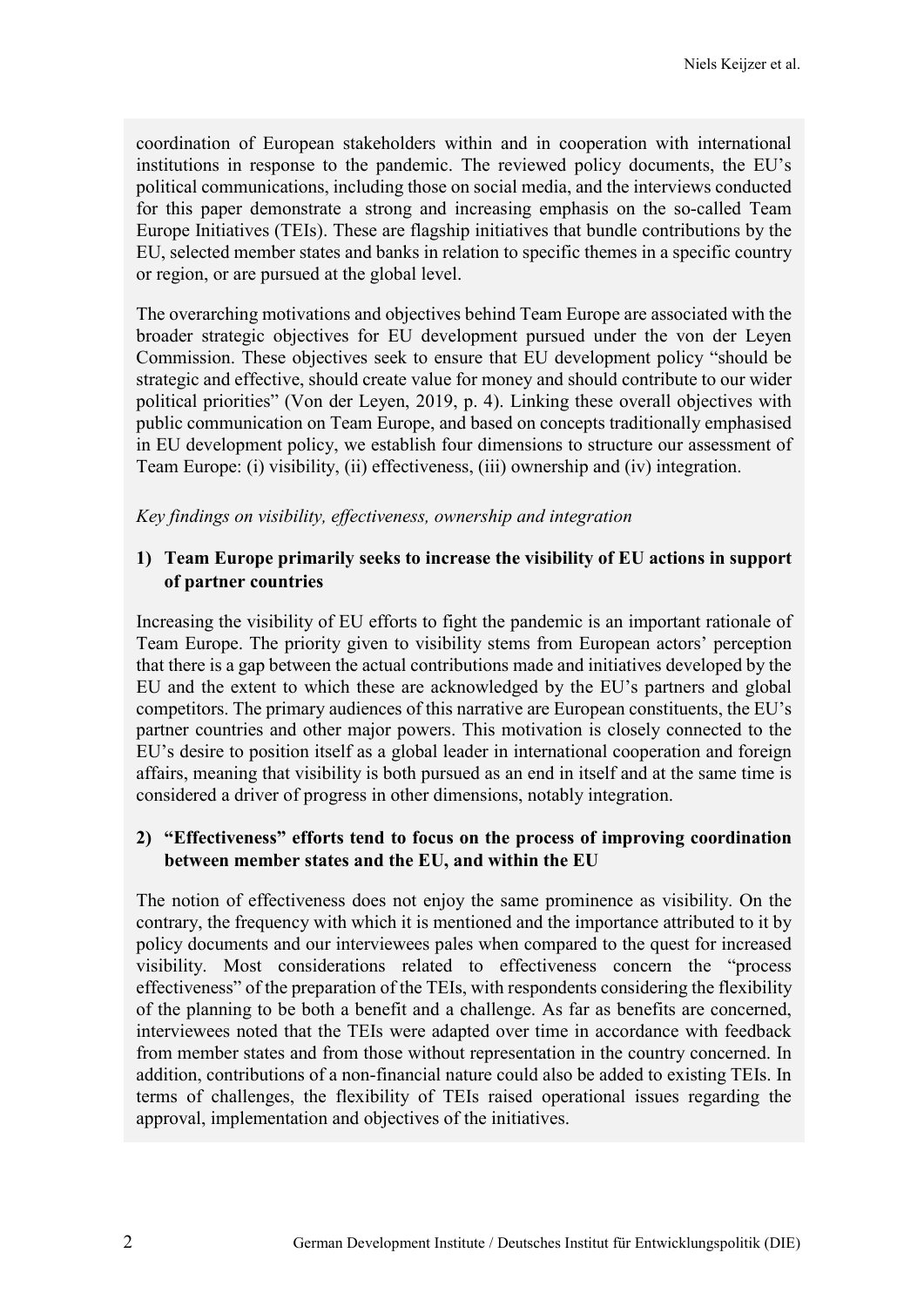#### **3) Team Europe prioritises European ownership over developing country ownership**

On the dimension of ownership, respondents acknowledged – and the overall Team Europe label implied – that the process is driven by European actors rather than local or national stakeholders in partner countries. The formulation of thematic priorities for Team Europe was closely linked to European policy priorities. Consultations on these considered priorities were made with partner country officials, and subsequently associated to their national development plans. The preparation of regional and global TEIs was similarly led by European actors, and subsequently associated with the priorities of Europe's partners. In contrast to this static approach to promoting country ownership based on existing formal plans, the internal EU discussions on TEIs sought to promote and sustain broad-based ownership among European actors.

#### **4) It remains unclear whether Team Europe promotes further integration between the EU and the member states**

Finally, in relation to integration, interviewees demonstrated diverging ambitions and expectations. Some respondents expected and hoped that the more flexible preparation of TEIs would allow a more structured cooperation and joint action between the EU and its member states. This agenda, better known as "joint programming" and "working better together", has been pursued for decades, yet never fully completed. These discussions have mostly been driven by the EU together with those member states with a broad diplomatic presence and considerable bilateral development cooperation budgets. This explains why Team Europe has prompted hopes that cooperation would be more inclusive, in the sense of engaging additional member states. In addition, there remain some question marks regarding the boundaries between the TEIs and the EU programming of development cooperation (with the European Parliament being only formally involved in the latter) linked to the frequently large proportion of overall EU cooperation budgets represented by the different TEIs.

#### *Policy recommendations*

Team Europe represents a promising process that could enable further cooperation between the EU, its member states, the EIB and EBRD and national development agencies, and thus contribute to increasing the EU's collective effectiveness in this area. The dynamic and flexible approach and the considerable investments in internal dialogue are key to generating and sustaining the political traction of Team Europe. At the same time, we identify two key issues that are insufficiently considered in the current debate and that could negatively affect both the results and sustainability of Team Europe.

The first concerns the relationship between EU priorities and ownership by developing country stakeholders, including those addressed by the cooperation initiatives concerned. EU priorities do not always align with developing countries' needs. Neglecting this tension could negatively impact the effectiveness of the EU's cooperation, in particular the sustainability of the results achieved, and the successful establishment of the aspired new model of cooperation based on equal partners.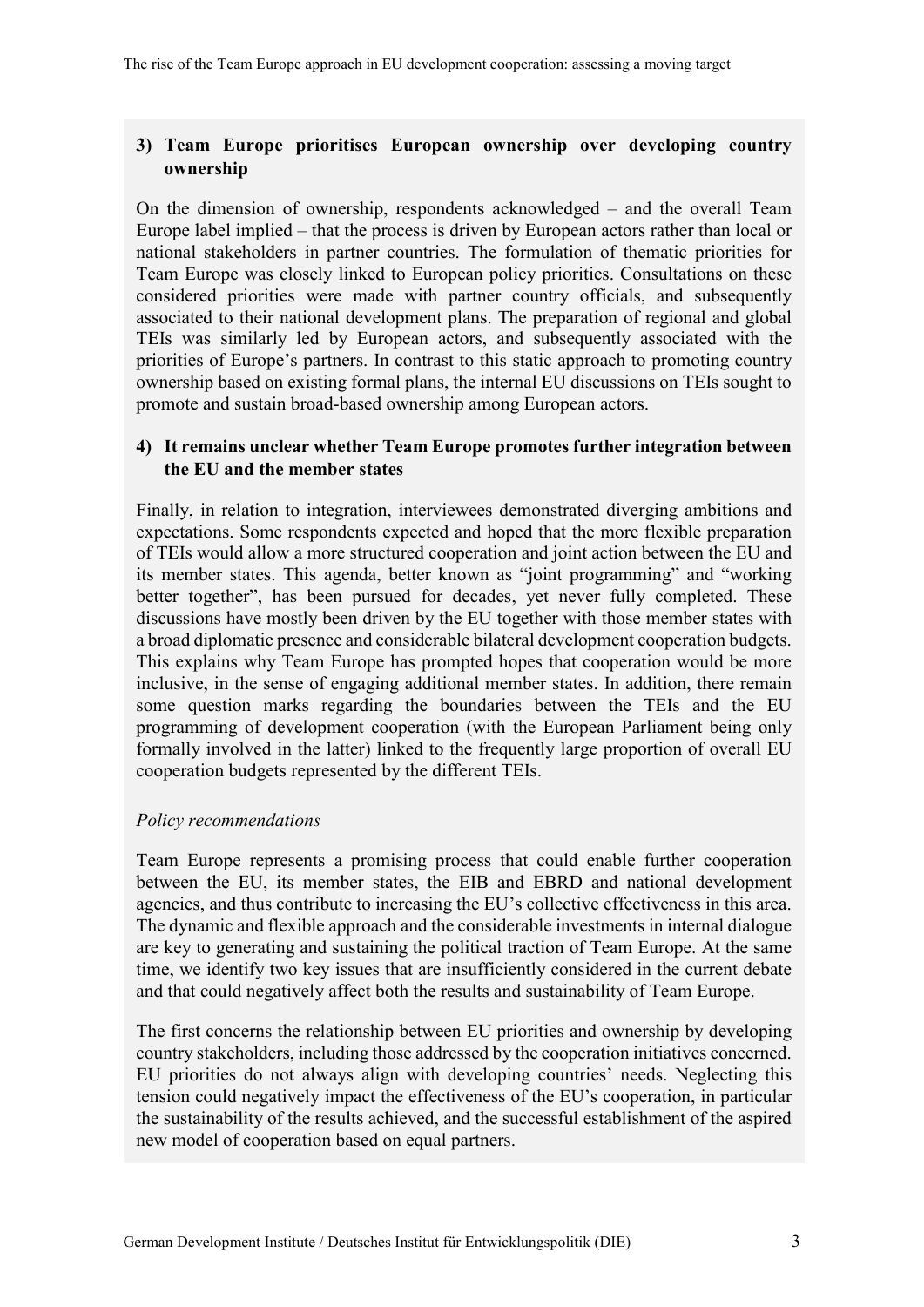The second issue concerns the trade-off between flexibility and the results-orientation of EU development policy. While the preparation of Team Europe has been driven by enthusiasm, and has benefited from the momentum created by the pandemic, this enthusiasm must be followed by monitoring and evidence of results. This, however, may require a formalisation of the expected processes and results of Team Europe, both at the general level and with regard to individual TEIs. Such a formalisation and specification would allow the EU to be held accountable for the implementation of the TEIs, for a public communication of these results, and for their independent evaluation.

At this stage, an open question, therefore, is to what extent the focus on and traction of Team Europe will be consolidated beyond decisions on the distribution and management of the involved EU budgetary resources. Four recommendations are presented here as a way of consolidating and deepening support for Team Europe by stakeholders in EU member states engaged in development cooperation:

- 1. Clarify how and in which areas Team Europe should become (more) visible and create different visibility objectives for the key stakeholders within the EU, developing countries and the EU's international partners. Accompany these efforts with targeted communication campaigns for the various stakeholders.
- 2. Since Team Europe seeks to strengthen the collective effectiveness of the EU and its member states, the EU institutions and the member states should jointly evaluate the TEIs. Preparations for these evaluations can be made in parallel to the remaining steps in the programming process.
- 3. Include Team Europe as a regular item on the agenda for meetings of EU ministers responsible for development policy in the Foreign Affairs Council. This will allow ministers to take stock of progress made, guide further action and provide a basis for accountability, and the sharing of best practices and learning about Team Europe.
- 4. Use the second geopolitical dialogue between the Commission/EEAS and the European Parliament in the autumn of 2021 for a further exchange on the political objectives of Team Europe, and enable more parliamentary involvement and scrutiny thereof.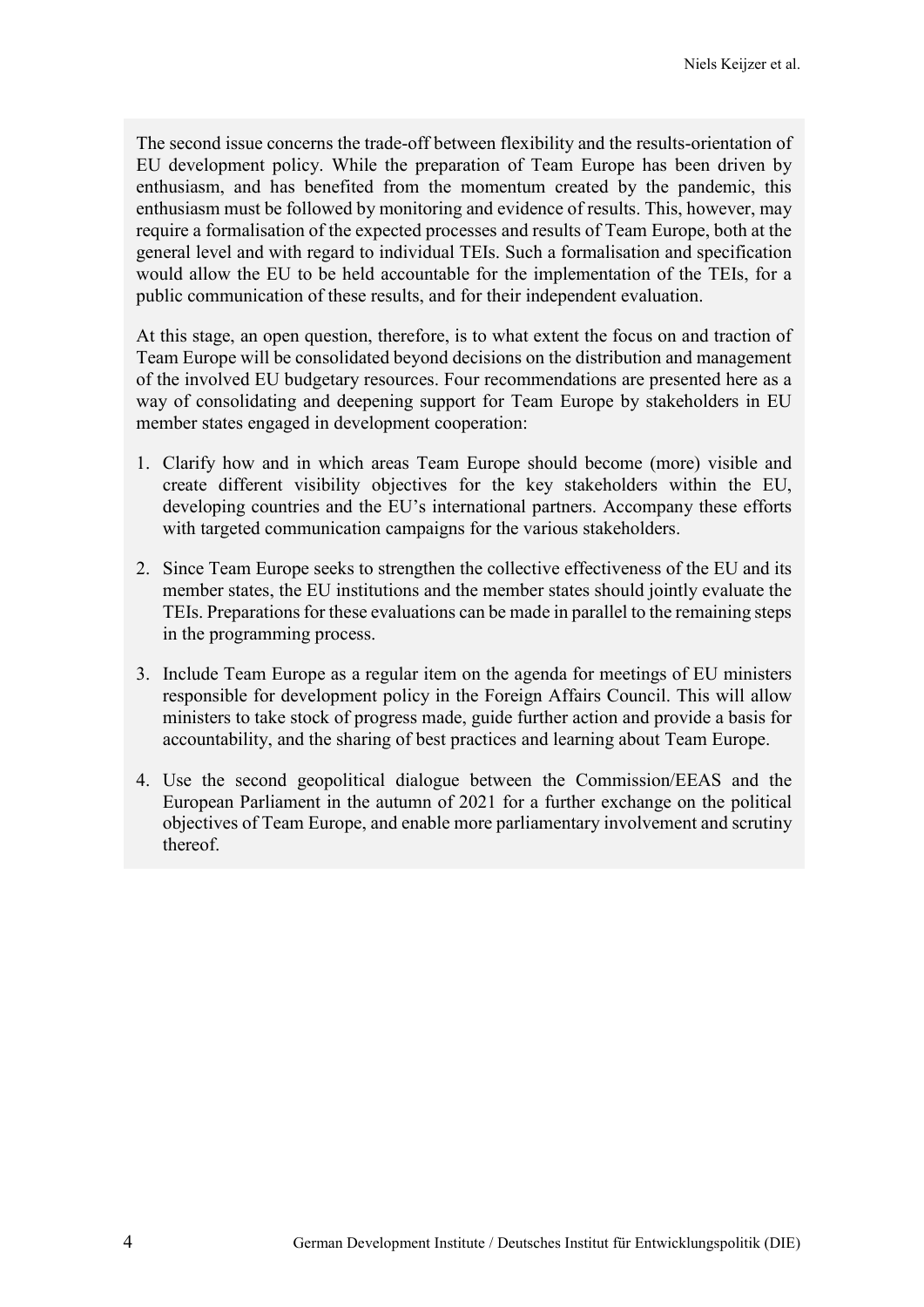## <span id="page-11-0"></span>**1 Introduction**

Team Europe was first introduced in April 2020 as the European Union's (EU) global response to the COVID-19 pandemic. Shortly after the start of the first wave of the pandemic, and in a context of heightened global geopolitical competition, the EU sought to step up its support to partner countries and to foster international solidarity in the fight against COVID-19. The EU's efforts were presented as a single framework of action, combining resources from all EU institutions, EU member states, the European Investment Bank (EIB) and the European Bank for Reconstruction and Development (EBRD) to provide short and long-term support to partner countries. Emphasising the EU's position at the forefront of the global effort to respond to the pandemic and its role as the world's largest donor and a leading economic power, Team Europe is meant to provide "a critical mass that few others can match" (EC [European Commission], 2020a, p. 1). The EU's international financial disbursements in response to the COVID-19 crisis (classified as development donations and excluding direct humanitarian aid) amounted to around USD 4.1 billion as of 28 April 2021. This makes the EU the world's largest donor in the current crisis (Andrew, 2021).

Over the course of 2020, the Team Europe narrative, which was initially built as a collective, rapid and direct financial response, was refined and applied to an increasing number of different policy areas with a broader ambition. In a statement adopted by EU ministers responsible for development policy in June 2020, the ministers called for the medium- to longer-term implications of COVID-19 to be addressed, and for Team Europe to be embedded in the "programming" of the EU's Multiannual Financial Framework (MFF) 2021–2027 (Council of the EU [European Union], 2020). The term "programming" referred to the process of defining the key priorities and focal sectors for international cooperation. As a result, what began as an immediate and short-term crisis response took the shape of a more structural long-term transformation of the cooperation between the EU, its member states and their partner countries.

By analysing the EU's current efforts and considerations in relation to Team Europe, this paper contributes to further clarifying the content, objectives, perceptions and expected results of the EU's efforts to fight COVID-19 globally. The paper finds that a wide range of actions and priorities are now part of Team Europe, including vaccine developments, contributions to the United Nation's (UN) COVID-19 Vaccines Global Access Facility (COVAX), and efforts to work together in a coordinated manner in the context of dedicated flagship initiatives in specific countries and regions.

The flagship initiatives within the Team Europe framework are referred to as Team Europe Initiatives (TEIs). They have attracted most attention and efforts by the EU and its member states in recent months. The present paper looks into the broader understandings and discussions on Team Europe and TEIs. Based on current overall priorities of EU development policy (Von der Leyen, 2019), our analysis focuses on four dimensions extracted from the analysed policy documents to assess the meanings and impacts of Team Europe: (i) visibility, (ii) effectiveness, (iii) ownership and (iv) integration. They are explained in the next section.

Altogether, the EU's Team Europe efforts are not only ambitious but also flexible in the sense that they are guided and redefined by continuous feedback from the different stakeholders involved in the policymaking process, seeking to reconcile respective interests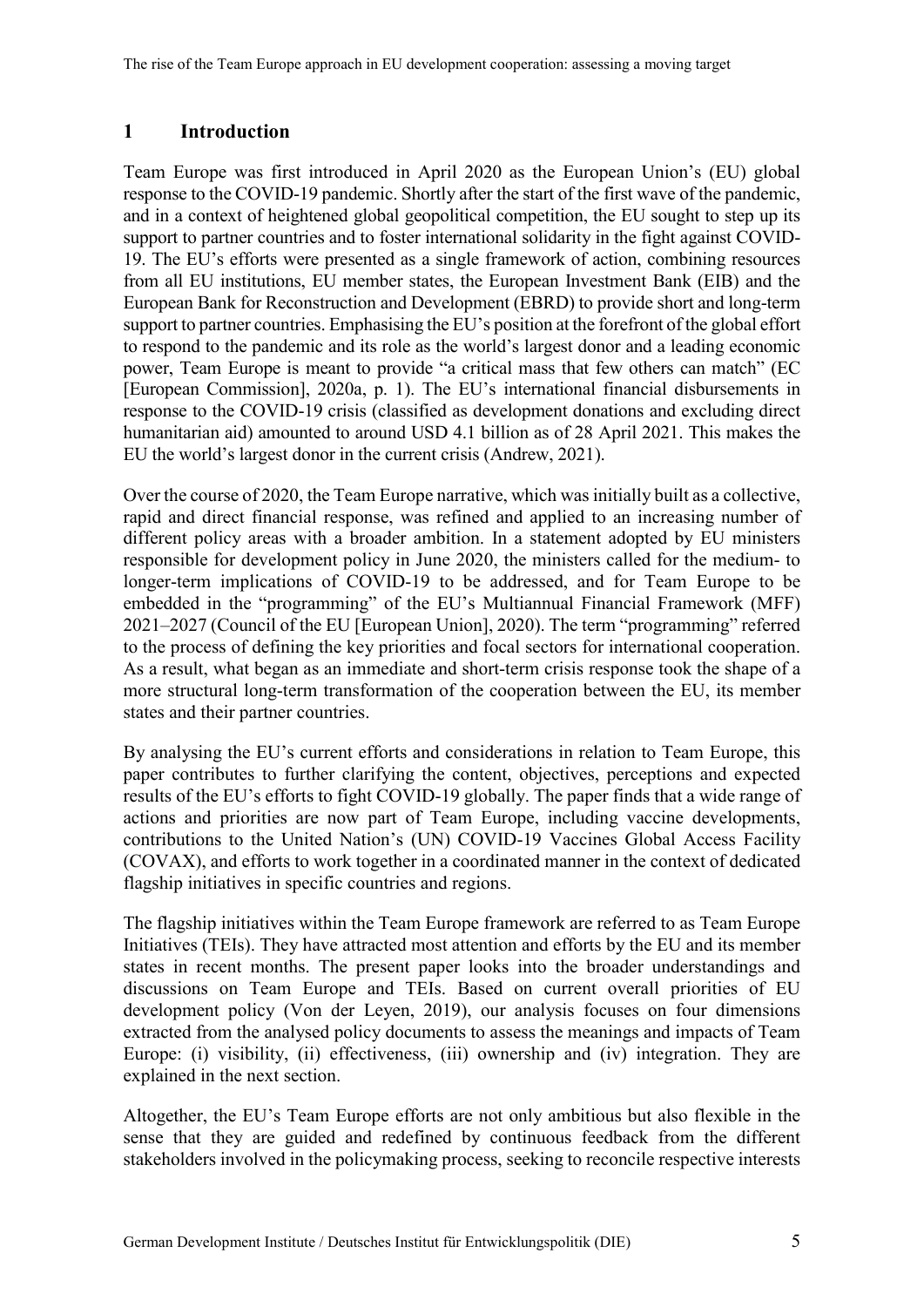and priorities. For this reason, the analysis presented here should be considered as an informed snapshot of the thinking on Team Europe during the first half of 2021, as opposed to a final assessment thereof. The final assessment will become possible once Team Europe Initiatives have been implemented and evidence on their effectiveness becomes available. A snapshot of the present stage can be particularly helpful to further identify the objectives of Team Europe, adjust its implementation, and enable accountability and learning.

Efforts to promote visibility, effectiveness and ownership of EU development cooperation through Team Europe, and the TEIs in particular, are valuable ends in themselves but are also considered as suitable means to promote further integration in the area of development policy. Development policy is an area where the EU Treaty has given the EU and its member states parallel competences to conduct policy independently. While all interviewees participating in our analysis recognise the value of increased cooperation, their views differ as to whether the TEIs should become part of more structured joint planning efforts, which have previously been referred to as "joint programming" and "working better together". Instead, some member states may be more interested in participating in TEIs for selfinterested and instrumental motives, without supporting the broader integration agenda the EU associates with Team Europe.

This paper is primarily targeted at policy-makers and other stakeholders shaping current debates on EU development, yet may also inform the academic debate on soft-law integration approaches in the Union's development policy (see, for instance, Orbie & Lightfoot, 2017; Kugiel, 2020). In order to provide an insight into the concept's evolving nature, the analysis draws on 17 semi-structured interviews of 23 respondents, including officials of member states, EU officials and independent consultants, conducted between February and May 2021. This primary data collection is further complemented by a review of the relevant literature on EU development policy, official policy statements, and public and internal policy documents.

The paper is structured as follows. The following section clarifies the methodological considerations and choices made for this inquiry. The next section provides a policy reconstruction of Team Europe and describes the concept's gradual development and expansion since its first appearance on the political stage in April 2020. The fourth section explains the four dimensions of analysis and discusses the main findings drawn from the interviews. The concluding section presents overall conclusions and presents four policy recommendations.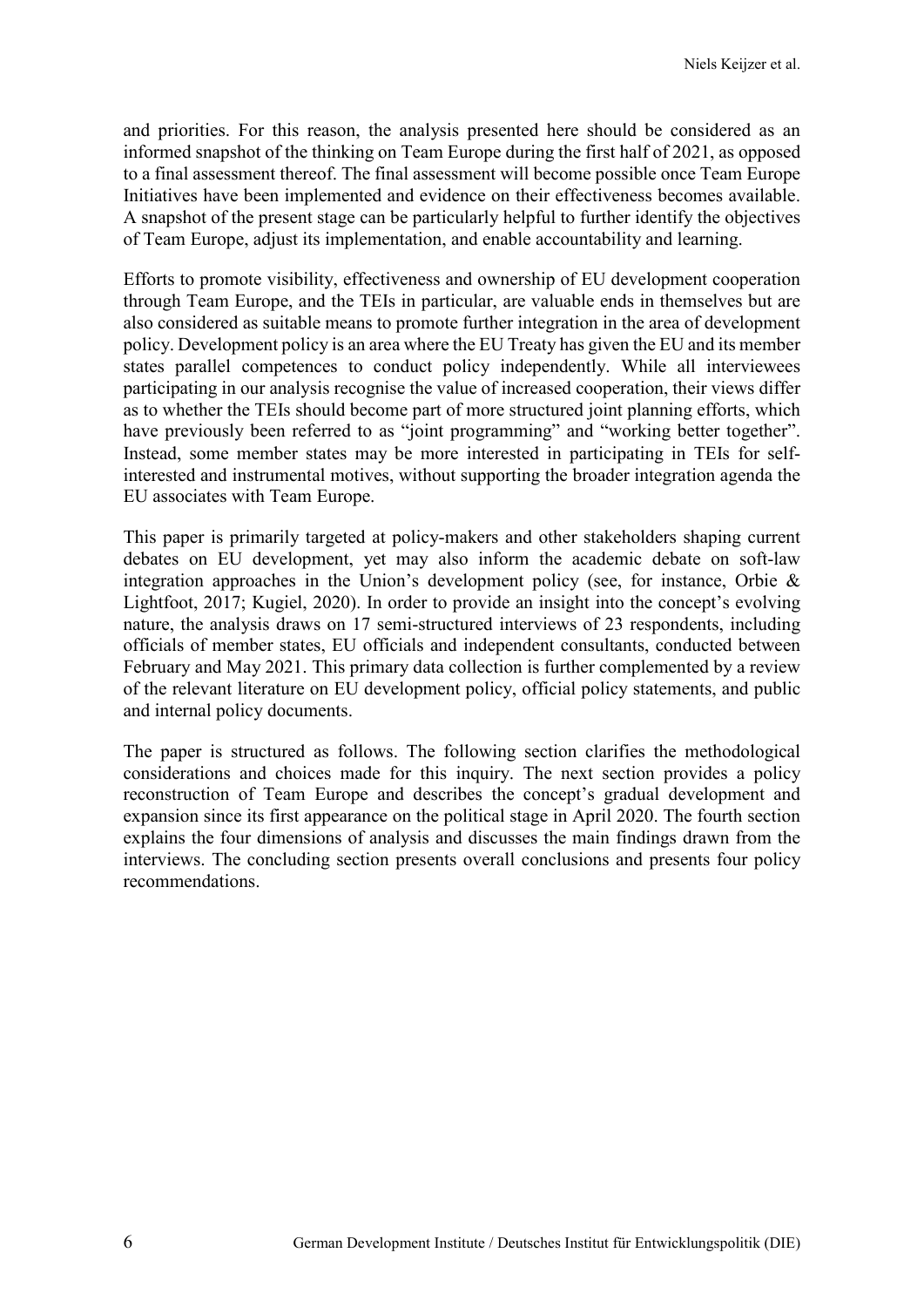#### <span id="page-13-0"></span>**2 Methodological considerations: analysing a moving target**

In essence, the object of this research inquiry represents a moving target, since we analyse the meaning and effect of Team Europe at the same time as the concept and its practice are "in the making". To take one of the four dimensions, the European Commission and the External Action Service have made conscious efforts to promote ownership among relevant stakeholders and particularly among the EU member states, of the overall aims and priorities of Team Europe. As a consequence, the overall Team Europe project is evolving through the articulation of these preferences, and this paper presents an informed snapshot of the preferences and experiences of a selected number of stakeholders during the first half of 2021. In doing so, we relied on EU policy documents and statements, as well as on the perception of officials directly involved with Team Europe, which were collected through semi-structured interviews.

In view of the dynamic status of the Team Europe approach, the analysis of policy documents and statements can only provide an overview of the progress to date and a snapshot of the current stage. The adoption of policy statements by the Commission and the Council serve to "codify" the collective understandings of Team Europe. The review of existing policy documents constitutes a key part of our analysis and provides an overview of the dedicated efforts of the EU institutions to conceptualise and present the Team Europe approach to the public. The analysis of policy documents and statements served as the basis for identifying the announced objectives of Team Europe and the four underlying dimensions of visibility, effectiveness, ownership and integration. These four dimensions were used to prepare the structure of the interviews and the analysis of the collected data.

To complement the assessment of policy documents and to examine their translation into practice from the perspective of actors involved, this paper puts a primary focus on expert interviews with EU officials and member state representatives, based in Brussels and in the capitals of different member states. We made the effort to select a diverse range of interviewees, from large and smaller member states, and of different regions of Europe. As required by the evolving nature of the topic, these interviews were conducted on the condition that the contributions would be anonymised. The 23 respondents to this study included 18 member state representatives (a mix of representatives based in Brussels and their respective capitals), three EU officials (Commission and European External Action Service (EEAS)) and two other external respondents (consultants and academics). The authors sought to consult representatives from a wide range of member states, covering those both with and without significant bilateral development cooperation budgets and project implementing agencies of their own, as well as with varying geographic priorities for these bilateral development policies.

In addition to allowing the collection of key perceptions and observations in relation to the four dimensions, the expert interviews also allowed the authors to access documents that were not (yet) available in the public domain. All interviews were conducted via an online conference software and conducted by a minimum of two authors. The interviews were not recorded, but key points were captured in terms of written notes. These were subsequently structured in a matrix along the four conceptual dimensions of analysis, to enable a comparative analysis that is presented in the following section.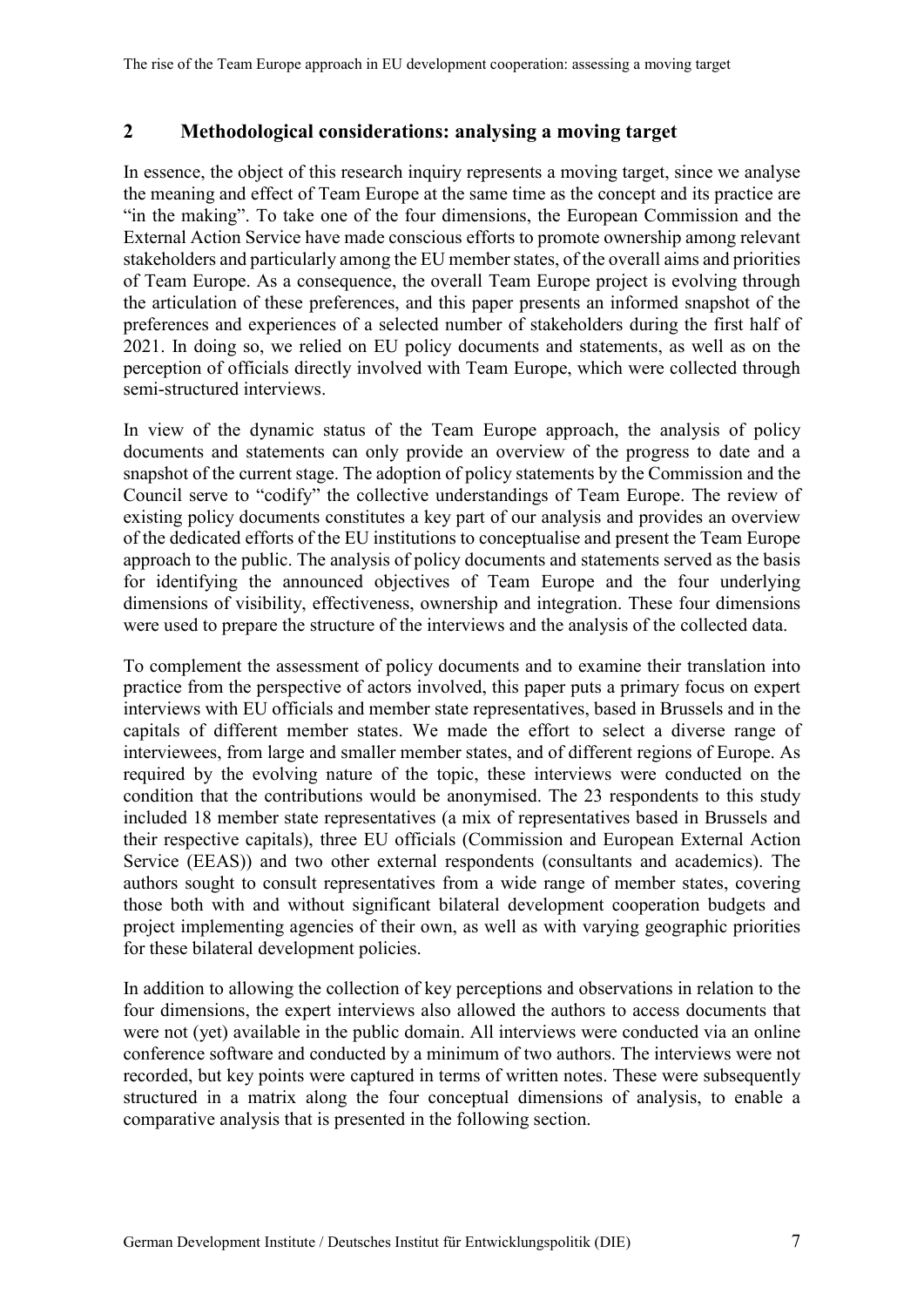#### <span id="page-14-0"></span>**3 The evolution of "Team Europe": broadening scope and substance**

Following the prioritisation in the European Consensus on Development, in 2006 the European Commission presented proposals under the title "EU aid: delivering more, better and faster", which placed key emphasis on joint programming of development cooperation between the Community and the member states (EC, 2006). The emphasis on joint programming increased even more after the global economic and financial crisis in 2008– 2009. Joint programming refers to a structured planning process whereby the EU and member states with an in-country presence seek to develop a joint strategy fully aligned to the partner country's national development plan. As such, it provides a basis for joint action. According to Commission self-reporting, joint programming is currently implemented in 78 developing countries.<sup>[1](#page-14-2)</sup> Since the member states have not been willing to delegate further development policy competences to the European level, the Lisbon Treaty, efforts to strengthen the EU's collective effectiveness in development cooperation are pursued by soft-law initiatives, and joint programming remains key to pursuing this objective (Orbie & Lightfoot, 2017; Kugiel, 2020; Bergmann, Delputte, Keijzer, & Verschaeve, 2019). Against this background, the pursuit of enhanced coordination of EU and member states' development policies by the Team Europe approach is not fully new. Nevertheless, the COVID-19 pandemic and the current geopolitical competition represent a critical juncture as they offer a greater impetus for the EU's collective, coordinated, flexible and prompt action to support partner countries to face global challenges.

When the work on this paper began in early 2021, the term Team Europe had been in use for just over a year. Over the course of 2020, the term Team Europe evolved from an emphasis on the "what" (COVID-19-related development funding) to an increased focus on the "who" (EU institutions, member states, and development finance institutions) and the "how" (the EU and its member states working together) dimensions. This section presents a policy reconstruction of Team Europe, based on an analysis of key policy proposals and public communication from the European Commission, as well as the political statements adopted by EU ministers responsible for development policy (Council Conclusions) in June 2020 and April 2021 (Council of the EU, 2020; 2021a). The European Parliament has been informed by the European Commission of its proposals in relation to Team Europe, though it is not directly involved or providing scrutiny of the efforts under this label. The section provides a dynamic interpretation of Team Europe as per its definition and use within EU development policy processes during this period. The purpose of this section is to provide a framework to guide the analysis of the evolving conceptualisation of Team Europe.

#### <span id="page-14-1"></span>3.1 The emergence of Team Europe during the first wave of COVID-19 (first half of 2020)

In a blog post published on 28 March 2020, the European Commissioner for International Partnerships Jutta Urpilainen emphasised that the COVID-19 pandemic required a global response. She called on the EU and its member states to mobilise all tools and resources that could contribute to this international response. In order to effectively manage these contributions, the EU's approach would need to be "as coordinated as it is comprehensive",

 $\overline{a}$ 

<span id="page-14-2"></span><sup>1</sup> For more information, see the European Commission's Joint Programming Dashboard: https://europa.eu/capacity4dev/joint-programming-tracker/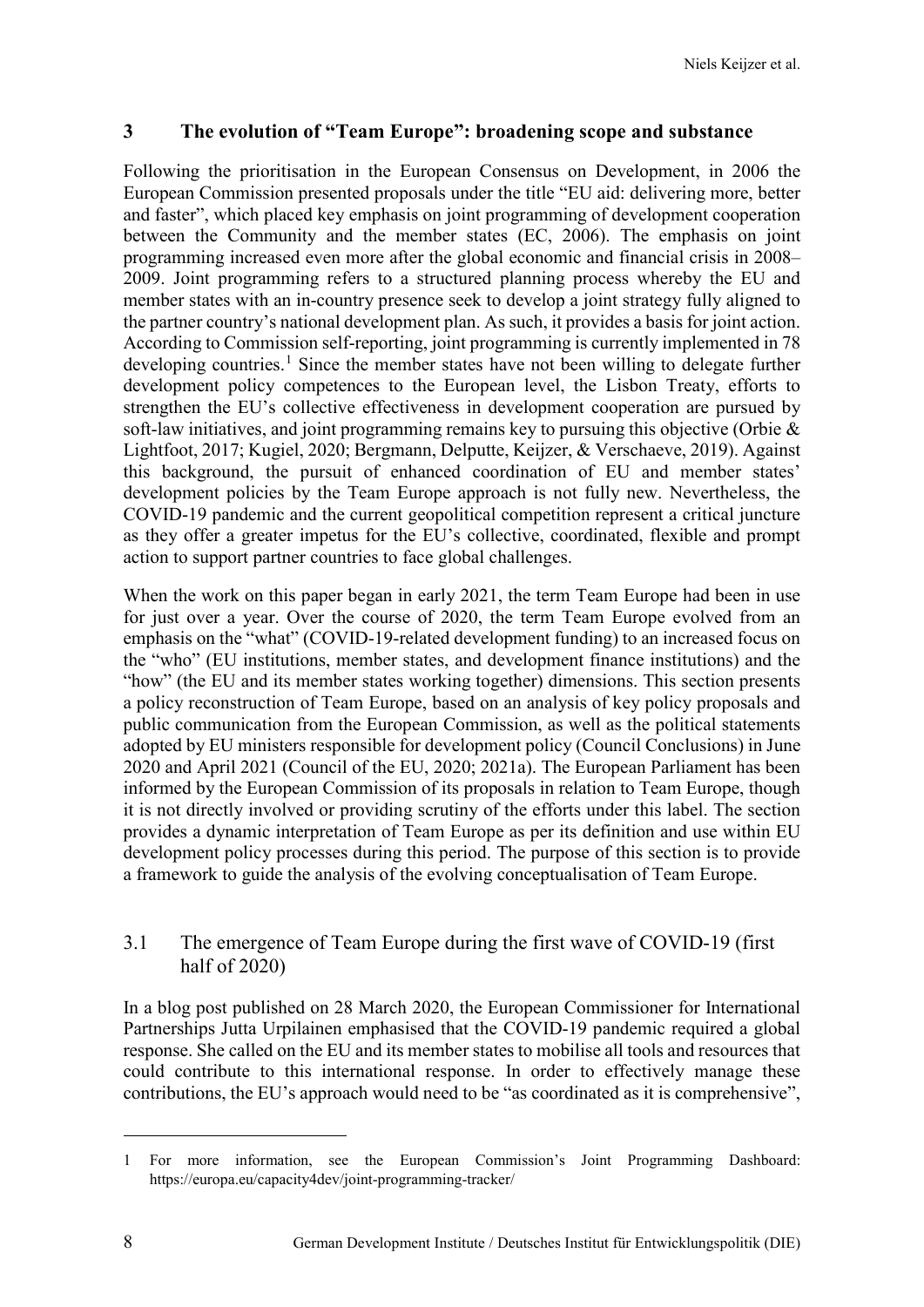and the EU and its member states should "work together as a real Team Europe" (Urpilainen, 2020).

The idea of Team Europe as presented in the Commissioner's blog post was that the EU should coordinate its response in dialogue with its partners, but also make "efforts to form a united front against the pandemic with other major international players, partner governments, financial institutions, civil society, the private sector and others" (Urpilainen, 2020). The ambition to form a united front should be seen in the context of the increased geo-political competition during the pandemic and the EU's aspiration to position itself as a global leader and reliable partner (Burni, et al., 2021). Hence, the term Team Europe emphasises European self-coordination – in contrast to earlier European approaches to development policy, which, at least rhetorically, focused on partner coordination and sought to strengthen the leadership of developing country governments (Lundsgaarde & Keijzer, 2018).

Following the announcement in the Commissioner's blog post, the proposals for Team Europe were formally presented on 8 April 2020, when the European Commission issued a Joint Communication on the EU's Global response to COVID-19 (EC, 2020a). The document emphasised the need for rapid action and proposed prioritising the mobilisation of financial support to partner countries in order to help them cope with the pandemic and its consequences. It was announced that "Team Europe" would attract "contributions from all EU institutions and combine (…) the resources mobilised by EU member states and financial institutions, in particular the European Investment Bank (EIB) and the European Bank for Reconstruction and Development (EBRD)" with the objective of providing "a critical mass that few others can match" (EC, 2020a, p. 1). Team Europe was presented as an example that the EU, under a geopolitical Commission, was ready to take responsibility on the global stage and to lead the fight against the pandemic (EC, 2020a, p. 1).

The Communication presented three Team Europe priorities: 1) support for the urgent, short-term emergency response to humanitarian needs; 2) the strengthening of health systems; and 3) the mitigation of economic and social consequences. The Communication laid out a table with the individual contributions for each priority, totalling EUR 15.6 billion. The bulk of the contributions were dedicated to the mitigation of expected economic and social consequences caused by the COVID-19 pandemic. The geographic focus of Team Europe was turned on the most affected countries in need of health support, including countries in Africa, the Neighbourhood, the Western Balkans, the Middle East and North Africa, parts of Asia, Latin America and the Caribbean. In addition, Team Europe aimed to address the needs of the most vulnerable people, including migrants, refugees, internally displaced persons and their host communities (EC, 2020a, p. 1).

<span id="page-15-0"></span>

| Table 1:<br>Contributions under Team Europe according to priority lines of action |                                                                |  |  |
|-----------------------------------------------------------------------------------|----------------------------------------------------------------|--|--|
| <b>Priority line of action</b>                                                    | <b>EU</b> contribution to Team Europe<br>package (EUR million) |  |  |
| Support the urgent, short-term emergency response to<br>humanitarian needs        | 502 (3.2%)                                                     |  |  |
| Support to strengthen health systems                                              | 2,858 (18.3%)                                                  |  |  |
| Mitigation of economic and social consequences                                    | 12,281 (78.5%)                                                 |  |  |
| Total                                                                             | 15,641                                                         |  |  |
| Source: Adapted from EC 2020a, p.10.                                              |                                                                |  |  |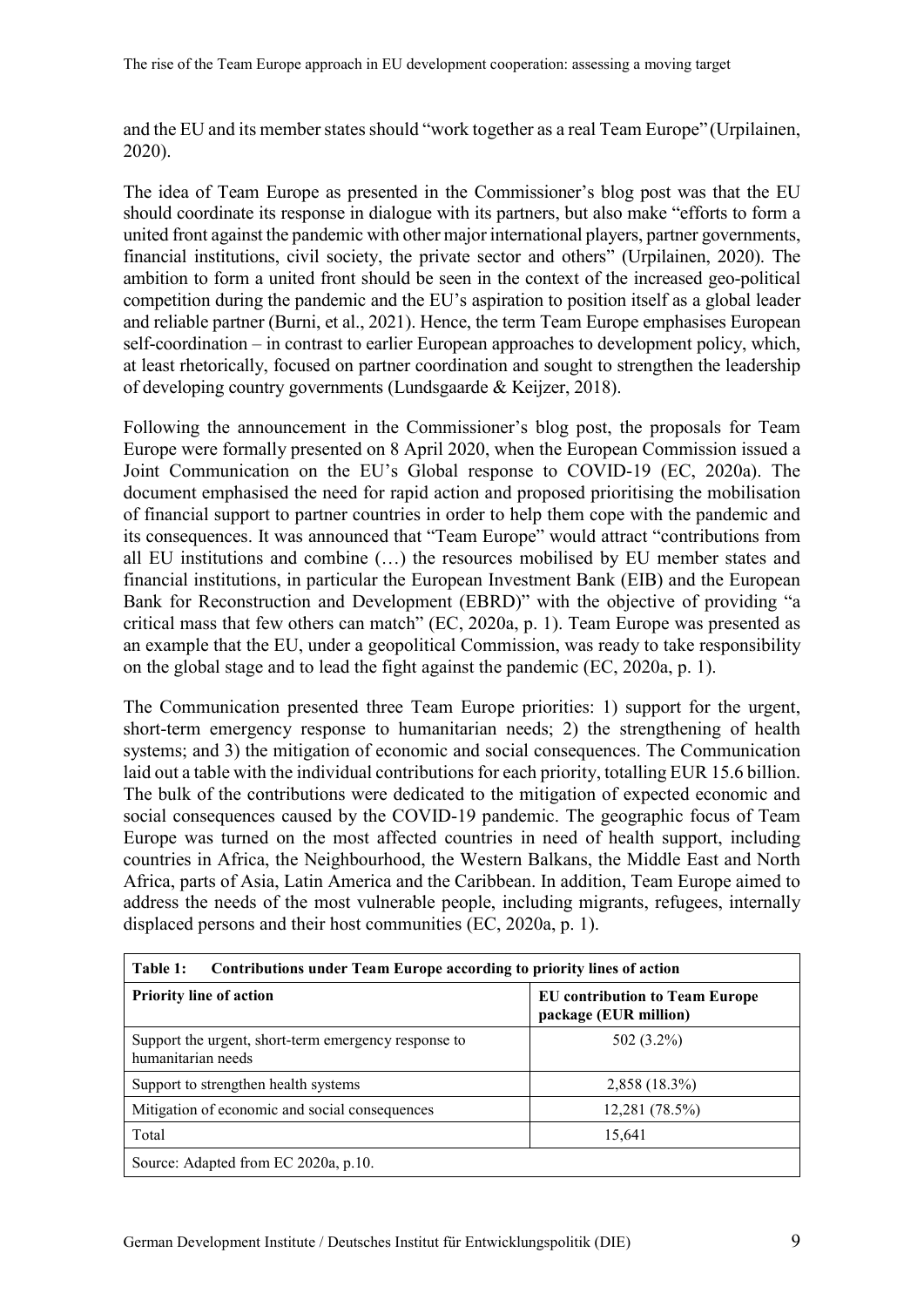In line with these official objectives and motivations, the EU's approach to Team Europe during the first wave of COVID-19 focused on a rapid and visible response and the pooling of financial resources by the EU, the member states, the European Investment Bank (EIB) and European Bank for Reconstruction and Development (EBRD). These contributions would throw a lifeline to the most affected countries until the end of 2020. Planning beyond this point proved difficult, as the EU, the member states and the Parliament were still in the process of negotiating a new EU budget for the period 2021–2027. Not being able to access "fresh" funds, the EU had to redirect budgets of other cooperation programmes/instruments. These budget constraints in part explain Team Europe's initial emphasis on the mobilisation of development finance and its short-term focus (Burni et al., 2021).

Taken together, the Joint Communication of 8 April 2020 served the purpose of displaying the EU's combined weight in the international system as the world's foremost civilian power and provider of development cooperation and stern defender of multilateralism and global coordination. The EU did not miss the opportunity to link this display of power to its normative ambitions and orientations, in an attempt to differentiate itself from other global powers. The Communication stressed that both the EU's core values and strategic interests should guide any European response, stating that "the EU will continue to promote and uphold good governance, human rights, the rule of law, gender equality and nondiscrimination, decent work conditions, as well as fundamental values and humanitarian principles". Finally, the document emphasised the EU's commitment to multilateralism by stating that the EU "will put its full weight behind the UN Secretary General's efforts to coordinate UN-wide response" (EU, 2020a, p. 1) and further elaborated on the wide range of multilateral actors (WHO, G7, G20) it was going to coordinate its response with. Although the Communication did not clarify the internal architecture and practical implementation of Team Europe, it indicated that it was not a stand-alone short-term crisis management tool, but would further integrate the EU's long-term objectives, such as the European Green Deal, and the Digital Agenda.

### <span id="page-16-0"></span>3.2 The expansion of a concept (mid-2020)

As the term "Team Europe" became better known and gained political traction over the summer of 2020, its conceptualisation expanded beyond the initial focus on short-term bilateral cooperation support.

The President of the European Commission played a key role in expanding the understanding of Team Europe. Responding to the call from the World Health Organization (WHO) for a global collaboration for the development, production and equitable global access to new health technologies, Ursula von der Leyen took a leading role in setting up a high-profile pledging conference on 4 May 2020, which aimed at raising EUR 7.5 billion to develop a "universal and affordable" vaccine (EU [European Union], 2020b). Accelerating research efforts to develop effective treatments, vaccines, therapeutics, and diagnostics, and ensuring their universal availability at an affordable price had already been identified as one of the key challenges in the fight against the pandemic in the 8 April Joint Communication. After almost reaching the goal by raising EUR 7.4 billion (EC, 2020b), the Commission launched a new campaign with the international advocacy organisation Global Citizen, "Global Goal: Unite For Our Future". This campaign had raised EUR 15.9 billion by the end of June 2020 and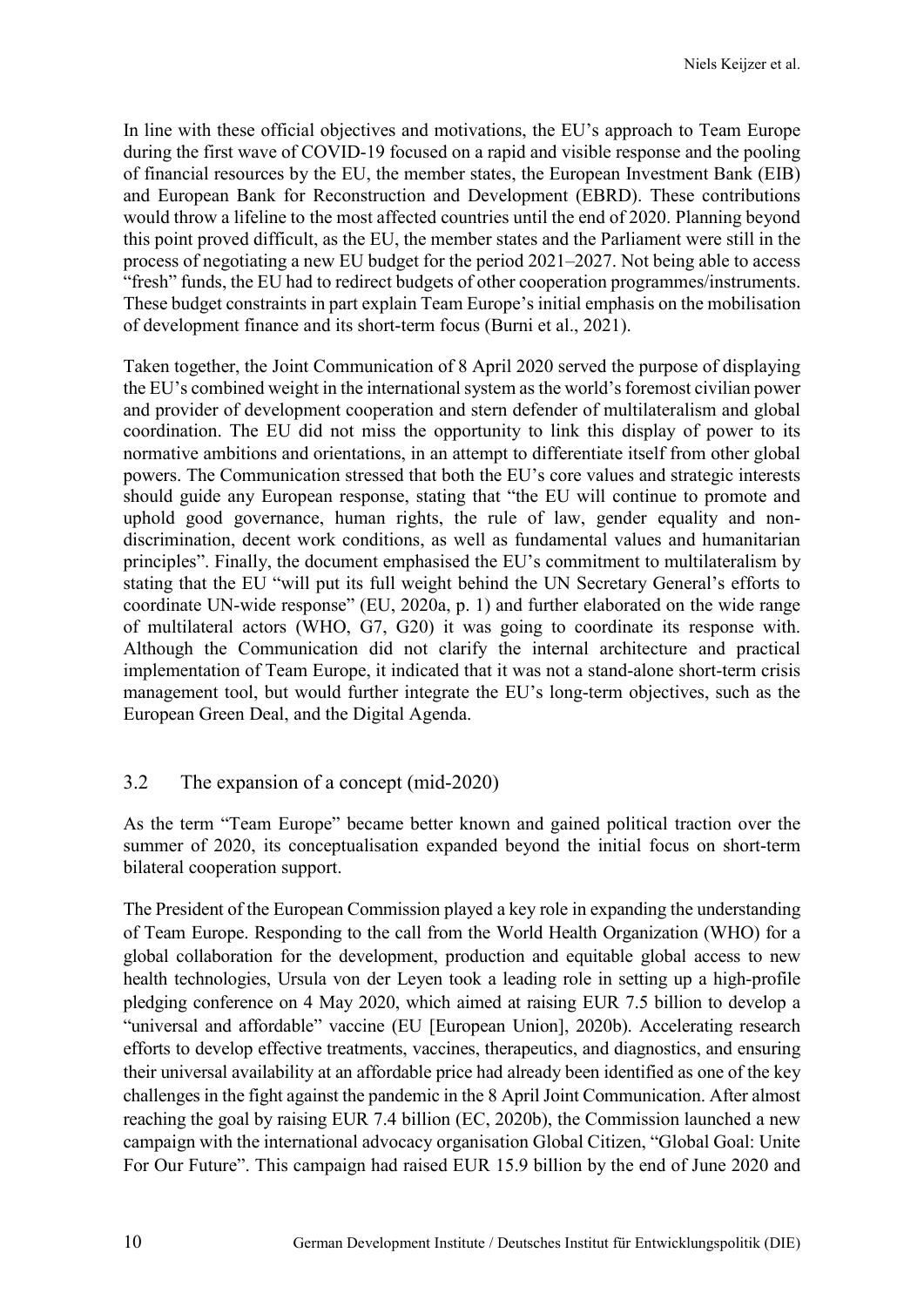the European Commission stated that "Team Europe" had contributed significantly to the success of the pledging summit (Burni et al., 2021).

Rooted in the EU's aspiration to present itself as a capable global leader, Team Europe actions were accompanied by coordinated communication campaigns about the engagement and cooperation with partners (EU, 2020a, p. 3). The preparation of political statements on Team Europe also played a key role in systematising and confirming the expansion of Team Europe. Statements like the June 2020 Council Conclusions on the one hand confirmed and took stock of existing approaches, and on the other hand allowed for the addition of new purposes and processes under the Team Europe label.

EU ministers responsible for development cooperation reconvened in the Foreign Affairs Council on 8 June to adopt Council Conclusions on Team Europe, a political statement (Council of the EU, 2020) and an updated table with financial contributions by all associated official EU actors. The Council Conclusions stated the Council's full support of the Team Europe approach and its policy priorities and highlighted the role of EU Delegations in coordinating and ensuring inclusive participation of all member states' diplomatic networks, European financial institutions, and other relevant actors at country level, in line with their commitment to joint programming and joint implementation, which, since 2018, has been referred to as the "Working Better Together approach" (Council of the EU, 2020, p. 3). The Council Conclusions further stressed the "importance of a joint, swift, visible, and transparent action of Team Europe, in full coordination with partner countries and the UN", emphasising the essential role of country ownership as well as cooperation with civil society organisations and the private sector.

During the summer period, the EU's delegations all over the world began to prepare the thematic choices for EU development cooperation during the next EU budget period 2021– 2027. During this preparatory process, known in EU-speak as "pre-programming", EU heads of cooperation were instructed to begin a dialogue with member states' embassies in partner countries to determine joint flagships. Joint flagships were groups of projects and programmes targeting a common theme and were subsequently presented under the label of Team Europe Initiatives.

The changing focus on expanding Team Europe beyond its short-term activities was further demonstrated during the preparations of Council Conclusions under the German EU Presidency. Initial discussions for these Council Conclusions considered adding debt relief and multilateral action as new areas to be considered as part of the Team Europe approach. The Council Conclusions on Team Europe were initially planned to be adopted by the end of 2020, yet only came into being on 23 April 2021 due to some member states' sensitivities around agreed language on gender equality (Council of the EU, 2021a). The term "Team Europe" subsequently appeared in four Council statements on development policy adopted on 14 June 2021, illustrating the notion's general acceptance by policy-makers. Although these statements addressed different topics, including middle-income countries, overall development finance figures, human development and the architecture for external investment, they all found grounds for making Team Europe references, indicating that the term had been truly mainstreamed in development debates. With no officially adopted definition between the EU institutions and the member states, variations of the term have also begun to emerge. Box 1 presents the various "sub-concepts" that feature in the policy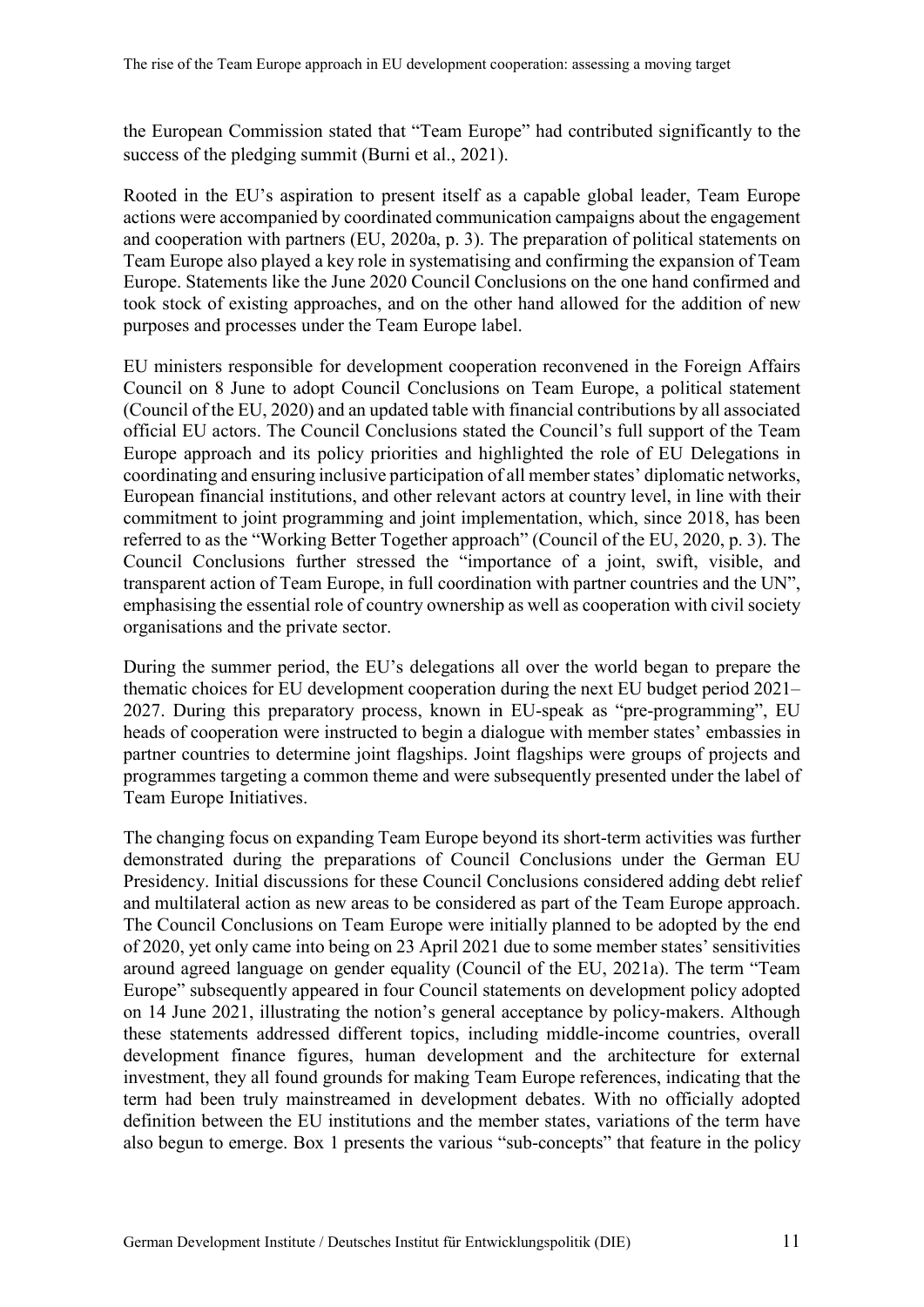<span id="page-18-0"></span>**Box 1: Team Europe sub-concepts** Team Europe Approach EU support to partner countries' short-term needs and longer-term programmes to counter structural impacts of COVID-19 on societies and the economy, in the spirit of "building back better and greener" (Council of the EU, 2021b). Alternative definition: reference to European external investment actors working together as opposed to independently from one another (linked to "European Financial Architecture for Development") (Council of the EU, 2021d). Team Europe Toolbox The combination of financial (official development assistance (ODA) and investments) and non-financial (technical assistance and dialogue) instruments that the EU and the member states have at their disposal to cooperate with middle-income countries (Council of the EU, 2021c) Team Europe Spirit Refers to commitment of EU and member states to contribute their share to ensuring optimal visibility and effective communication of Team Europe (Council of the EU, 2021c). Source: Authors

discussions, with working definitions representing the authors' interpretation of the terms, as derived from the statements in which they appear.

Due to the political traction it gathered, the term "Team Europe" has been increasingly used in other contexts beyond international development cooperation. One example concerns the use of the term "Team Europe approach" by EU ministers responsible for migration policy.<sup>[2](#page-18-1)</sup> This paper will, however, restrict its analysis to the use of Team Europe within the confines of EU development policy.

The Commission's Communication "Strategic Foresight", published on 9 September 2020, introduced "resilience" as the new compass for EU policy-making and specified ways in which the EU could future-proof its policies and increase its resilience. This document presents a much stronger connection between Team Europe and the EU's global positioning than the previous documents. Pointing to the geopolitical void left by the United States' and China's willingness to assume a bigger role on the global stage, the Communication presented Team Europe as a key instrument to increase the EU's geopolitical resilience through the mobilisation of strategic resources for humanitarian and development aid and the EU's insistence on global accessibility of COVID-19 vaccines and medicines (EC, 2020c, p. 14). At the Foreign Affairs Council held in Brussels on 21 September 2020 "Team Europe" was referred to as an example of cooperation to be followed in the EU's relation to the African Union for the next decade. Team Europe, here, was no longer connected to the COVID-19 response alone but to the ministers' decision to develop joint strategic priorities and to focus on tangible results. At the video conference of development ministers two months later on 23 November 2020, ministers discussed how Team Europe could better complement debt relief efforts at multilateral and country level, and support partner countries in preparing a resilient, sustainable, and green recovery.

 $\overline{a}$ 

<span id="page-18-1"></span><sup>2</sup> See https://twitter.com/josepborrellf/status/1371588253850083328?lang=en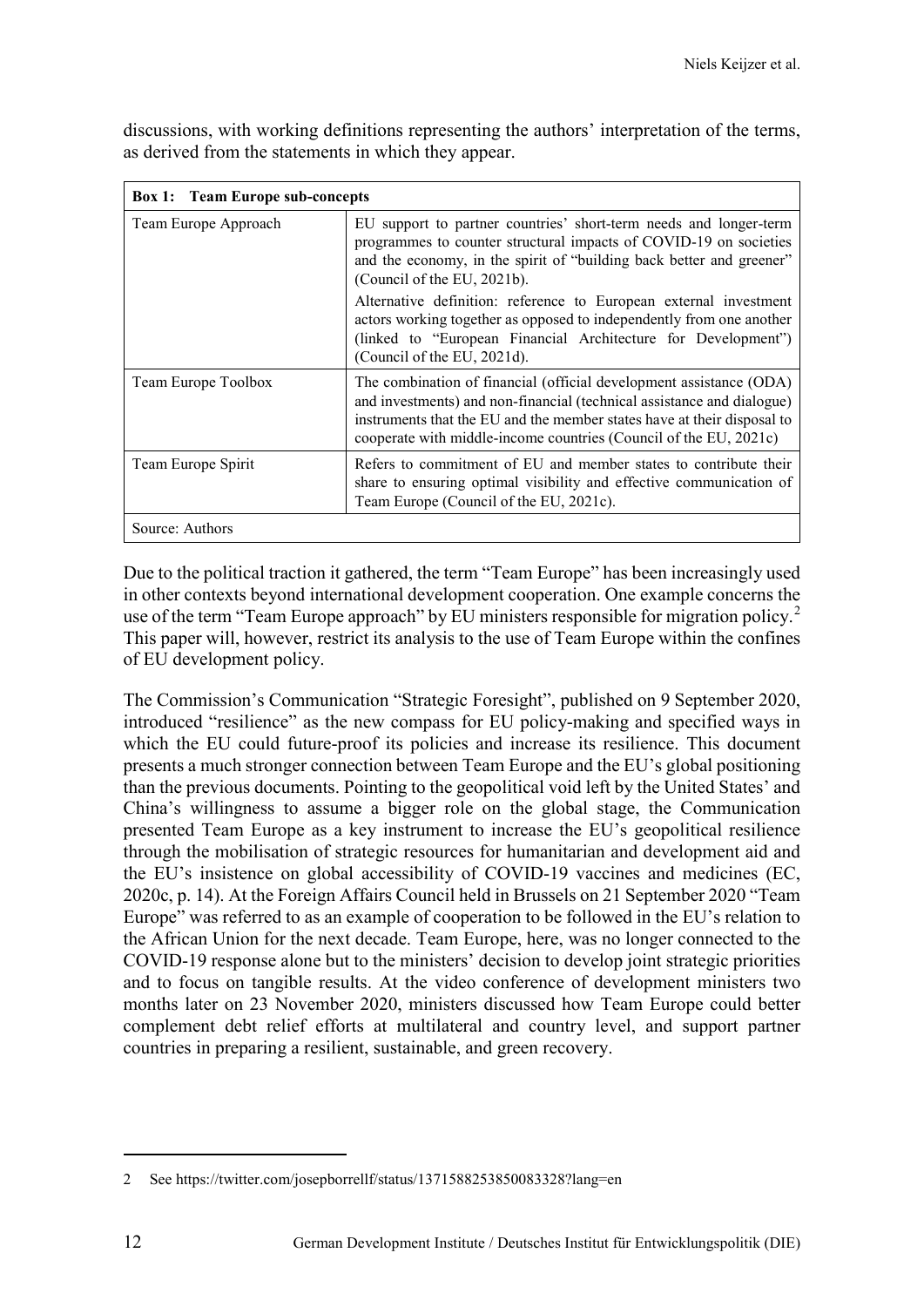### <span id="page-19-0"></span>3.3 2021: Aligning Team Europe with the EU's long-term ambitions

The Commission's Communication "A united front to beat COVID-19" of 19 January 2021 stated that Team Europe had delivered two external response packages in 2020: (1) the EUR 38.5 billion recovery package, including EUR 449 million in the form of humanitarian aid and (2) EUR 853 million in support of COVAX mobilised through Team Europe, making the EU as a whole COVAX's biggest donor" (EC, 2021, p. 9-10). The Communication further suggested setting up an EU Vaccine Sharing Mechanism, which would structure the provision of vaccines shared by member states with partner countries through the "proven Team Europe approach", with special attention to be given to the Western Balkans, the Eastern and Southern neighbourhood and Africa (EC, 2021, p. 11).

The Council Conclusions on Team Europe from 23 April 2021 clearly demonstrated that Team Europe had been broadened over the course of the previous year and was now a constitutive part of the EU's long-term policy ambitions, including the achievement of the 2030 Agenda and its Sustainable Development Goals (SDGs) and the goals of the Paris Agreement. Furthermore, the document emphasised that Team Europe is "fully committed to the promotion of an environmentally friendly recovery and investments in ambitious climate action in line with the objectives of the European Green Deal", that it contributes to inclusive and sustainable economies and societies and boosts resilience in order to reduce the risk of future crises (EC, 2021, p. 3). A core element of Team Europe's commitment to improving global health is to ensure fair and equitable global access to safe, affordable and effective vaccines (EC, 2021, p. 4).

In contrast to previous documents, these Council Conclusions provide details on how the members of Team Europe are meant to achieve these ambitious goals. Stating that Team Europe acts in line with partner countries' development needs and priorities, the document instructs all members of Team Europe to work together "in an inclusive and coordinated manner" and "to closely coordinate and jointly design, implement and monitor Team Europe Initiatives in an inclusive manner" (EC, 2021, p. 5). This includes "proactive information sharing, close consultation, coordination and flexibility" (p. 2), increasing the visibility of their joint engagement as Team Europe in a strategic manner, and using the new visual identity of Team Europe (EC, 2021, p. 4). The goal of these efforts is not only to achieve a sustainable recovery from the pandemic but also to further increase the effectiveness of the EU's joint engagement beyond the crisis (EC, 2021, p. 4).

Finally, yet importantly, the Council's statement refers to the Team Europe Initiatives (TEIs) in relation to ongoing efforts to promote joint programming and implementation in EU development policy, albeit without detailing the nature of this relationship. It states that "The Council emphasises that safeguarding coherence regarding the programming of EU funds under the envisaged Neighbourhood, Development and International Cooperation Instrument (NDICI) is essential, in particular with regard to the relationship between TEIs and Joint Programming/Working Better Together." In view of the central role and place of TEIs in current policy discussions on Team Europe, and indeed in the wider EU development policy debate, the remainder of this section presents the interviewees' perception of Team Europe, the evolving understanding of TEIs, their objectives and the process through which they are being elaborated.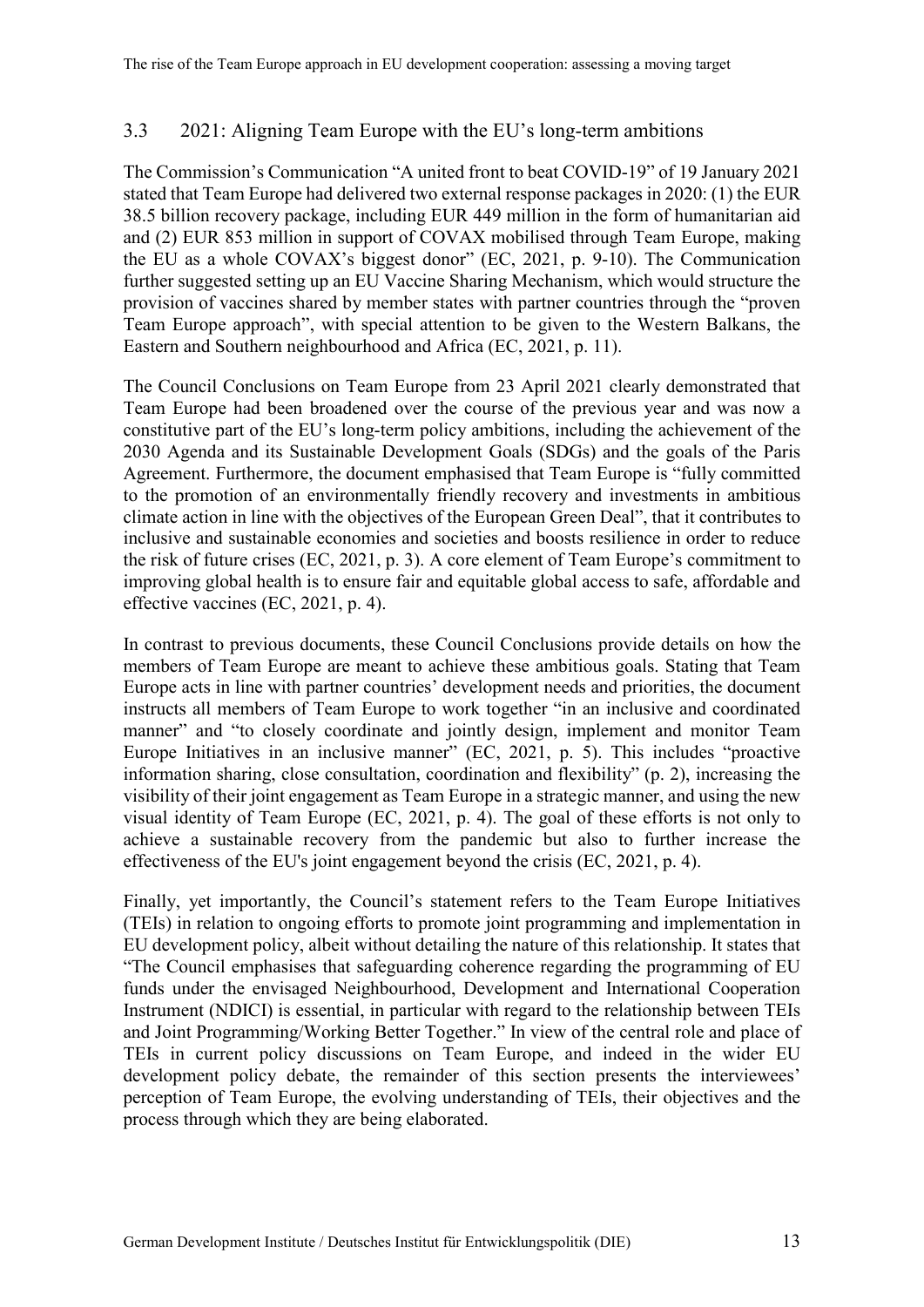#### <span id="page-20-0"></span>3.4 Perceptions of Team Europe by EU and member state officials

In order to complement the conceptualisation of Team Europe presented in the policy documents with its perception by EU and member state officials, we asked the interviewees what they understood Team Europe to be. The majority of the respondents described the approach as "a brand", "a label", "a marketing strategy", and "a communication strategy" aimed at giving more visibility to the EU's engagement in partner countries. Interestingly, the respondents did not acknowledge the added value of the pooling of funds that was presented by the Commission as the core innovation of the Team Europe approach. The perception of Team Europe as a brand demonstrates the crucial role the aim to increase the EU's visibility played in the approach and implies that Team Europe is primarily understood as a self-focused image campaign. As pointed out by one interviewee, Team Europe was not a new approach but a mere re-branding of what the EU is (or should) already be doing, as it is the EU Delegations' task to promote synergies and coherence between member states and increase the EU's visibility in partner countries.

Reflecting on the origin of the term "Team Europe", which was supposedly first coined by Director-General Koen Doens and inspired by Belgium's slogan for its national team "Team Belgium", one respondent pointed out that the conceptual reference to a sports team with a winner and a loser at the end of the game had initially raised concerns. The respondent reported that some actors raised questions regarding the relationship between Team Europe and Team Africa and asked whether Team Europe would be playing against Team Africa. Particularly in relation to the colonial past, concerns were raised that Team Europe would become a self-referential discourse. Another respondent failed to see the added value of the concept, arguing that the multitude of different terms and concepts within the EU was confusing to developing countries, who had difficulty understanding the difference between the Commission and the member states.

However, overall, Team Europe is perceived as a welcome approach. Smaller member states, in particular, appreciate the inclusive approach of Team Europe as it opens the possibility of engaging partner countries with whom they had not previously collaborated. These member states thus suggest that Team Europe has an increased, if not an entirely new, emphasis on inclusivity.

Whereas some member states perceived the change from the COVID-19-focused Team Europe approach to the broader concept as gradual, others stated that the change was sudden and it only occurred to them that Team Europe was here to stay when the list of TEIs was distributed in autumn 2020. This difference in awareness of the change in the concept might be a reflection of different member states' engagement and integration in the discussion process.

The proliferation of the term Team Europe to describe any measures by the EU led several interviewees to caution that it was not clear whether everyone referring to Team Europe knew what Team Europe was and how it originated. Some see the broadening of Team Europe and different actors' wish to shape it as a natural process, whereas others pointed to the danger of some actors "hijacking" Team Europe for their own purposes and making it too broad. Those respondents wanting Team Europe to be closely aligned with the EU's development agenda stated that the increasingly broad application of the term might not be welcome. In spite of these different views on the broadening of the concept, respondents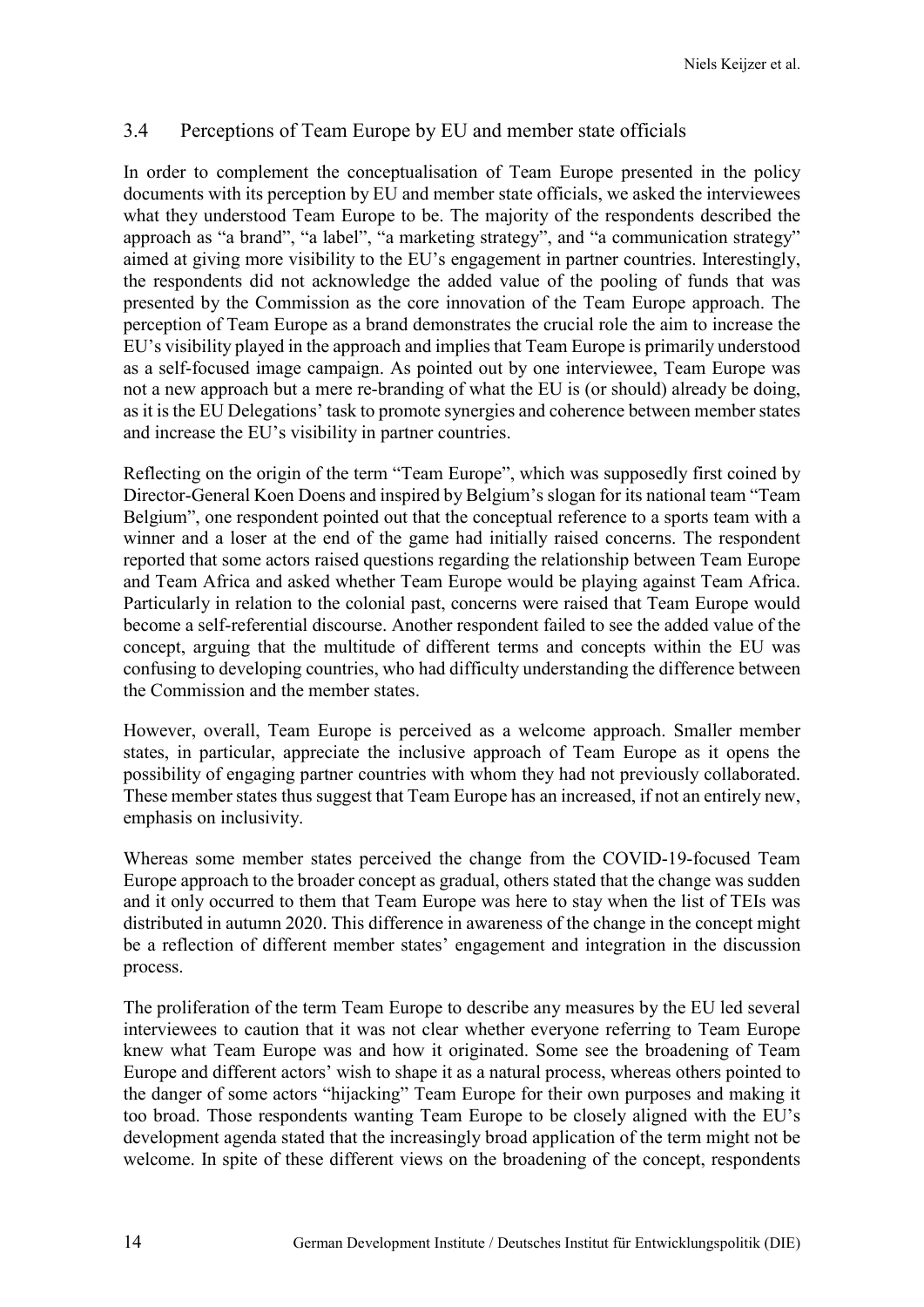demonstrated a shared understanding of Team Europe as an approach that was here to stay, even if its content might change with time.

<span id="page-21-0"></span>Discussing the implementation of the Team Europe approach, the majority of our respondents focused on Team Europe Initiatives that will be elaborated on in the following section.

#### 3.5 A closer look at the Team Europe Initiatives

Team Europe Initiatives (TEIs) are joint activities by the EU, its member states, and the European development finance institutions. The TEIs were initially exclusively national in focus and presented key "flagships" for a joint EU engagement in the bilateral cooperation with the country concerned on a limited number of topics. The preparation of these TEIs in the EU's partner countries began in summer 2020 and has been led by the EU delegations, in cooperation with other member states and, when applicable, the EIB and EBRD.<sup>[3](#page-21-1)</sup> All the EU actors present in a given country were free to suggest, design, finance and implement TEIs, which should bring together the best possible mix of modalities, tools and partners (e.g. civil society organisations (CSOs) and the private sector). At a later stage in the process, efforts were made also to associate "non-resident member states" with selected TEIs, based on their interest.<sup>[4](#page-21-2)</sup> While the preparation of TEIs showed important differences from one country to another and was as much driven by informal networking and personalities as by instructions from Brussels, the most recent Council Conclusions determined some key features, presented in Box 2.

TEIs are financed both from the EU budget – and are therefore guided by NDICI programming guidelines – and by the participating EU member states. The joint programming processes at country level should reflect and incorporate the Team Europe Initiatives, and, in turn, TEIs that are identified should feed into the ongoing and future joint programming processes (EU, n.d.).

 $\overline{a}$ 

<span id="page-21-1"></span><sup>3</sup> An exception concerns the countries under the EU's neighbourhood policy who, with the exception of Libya, have adopted bilateral association agreements with the EU. The partnership priorities for cooperation are developed jointly by the EU and the country concerned, and subsequently serve as the basis for potential TEIs, which is why, for these countries, the preparation of TEIs started in 2021.

<span id="page-21-2"></span><sup>4</sup> The term "non-resident member states" refers to EU member states that do not have an embassy or other kind of permanent representation in the country concerned.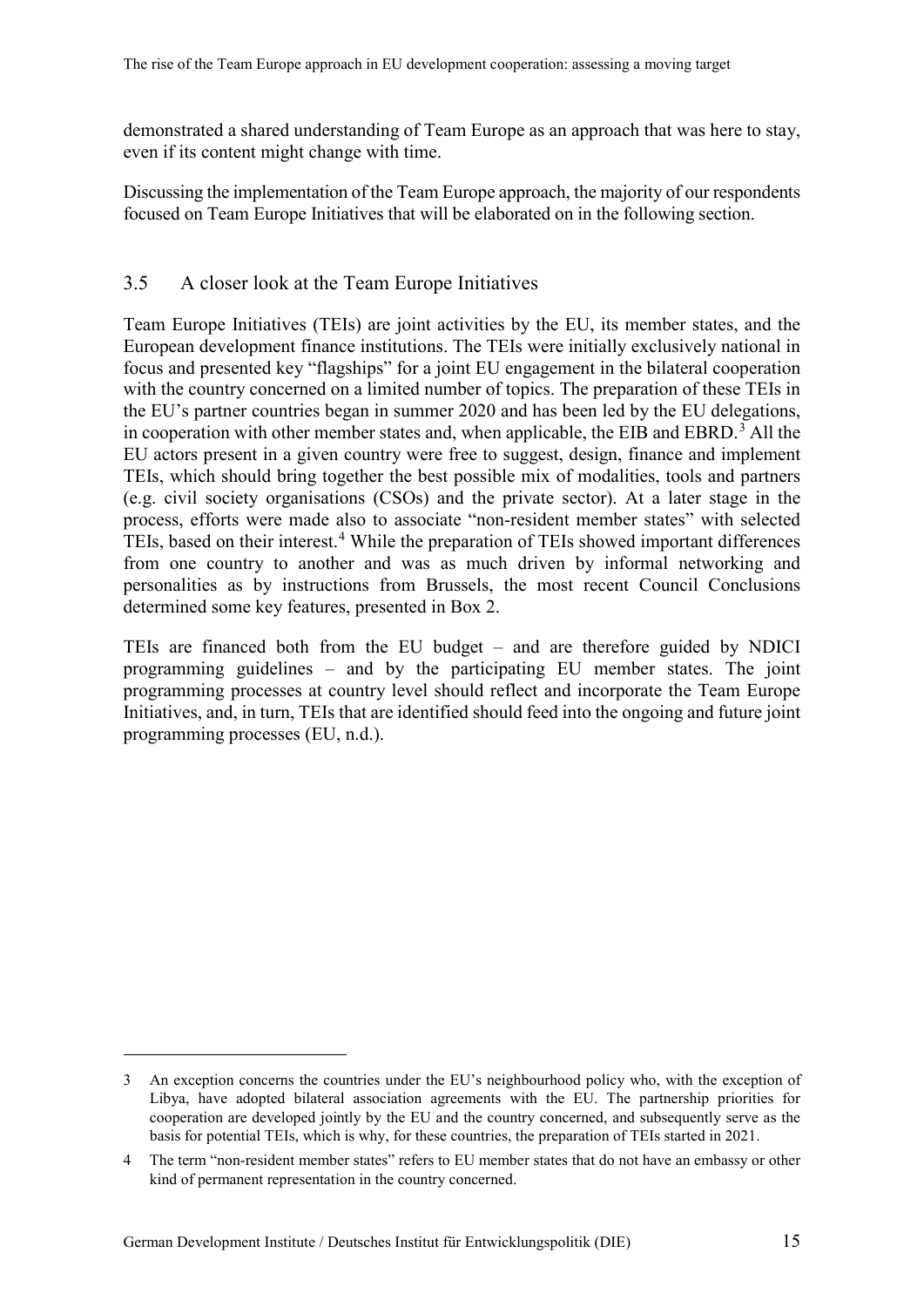#### <span id="page-22-0"></span>**Box 2: Seven principles for TEIs**

- 1. TEIs need to aim to achieve the greatest transformative impact and systemic change in line with the policy first principle and the strategic objectives and values of the EU. TEIs need to contribute to the objectives and targets under the envisaged NDICI. TEIs need to be planned in a strategic and coherent manner, be linked to political and policy dialogues, and to support reforms.
- 2. TEIs need to be aligned with the development needs and priorities of partner countries. They need to be designed and implemented through participation with relevant partners, including those implementing actions on the ground.
- 3. TEIs need to abide by the principles of transparency and accountability, sustainability, effectiveness and results, "do no harm", country ownership and inclusive partnership.
- 4. TEIs need to leverage the development potential of the private sector and civil society, and support and empower their independent and active role in democratic transformation.
- 5. TEIs need to build towards increasing the use of Joint Programming as the preferred approach, where feasible. They can also draw on bilateral engagements of member states and other Team Europe members. Established Joint Programming procedures should be reviewed to increase speed, usability and flexibility.
- 6. TEIs need to be set-up at country and regional/multi-country level. Thematic TEIs should be explored at global level.
- 7. TEIs need to be regularly monitored and evaluated and, if need be, adjusted.

Source: Council of the EU (2021a)

The list of TEIs is currently available to Member States but not to the public and other stakeholders, including those based in the countries where the TEIs will be pursued. Although the level of information on the individual TEIs varies, they do not seem to follow a common framework, although were systematically included in the EU's Multi-Annual Indicative Plans for the period 2021–2027. Overviews of geographic TEIs have been circulated to working-level member state representatives, with those TEIs that have advanced furthest in their preparation having been presented as two "batches" of 48 and 50 initiatives during informal meeting of EU Directors General in February and May 2021. While these informal meeting of EU Directors General do not allow for formal decisions to be taken, with the Commission and EEAS instead circulating minutes in the form of "operational conclusions", the regular meetings provided an important channel for dialogue and feedback between the EU and its member states about Team Europe.

As the preparation of national TEIs gained speed and enthusiasm, discussions about the idea of potential regional or global TEIs continued. This enthusiasm came, in particular, from Europe-based stakeholders, who were discussing the TEIs in a number of seminars held during the first half of 2021. The preparation of these regional and global TEIs, still ongoing, was inevitably conducted in a more top-down manner than were the national TEIs. A number of criteria were considered for the regional TEIs, which are presented in Box 3.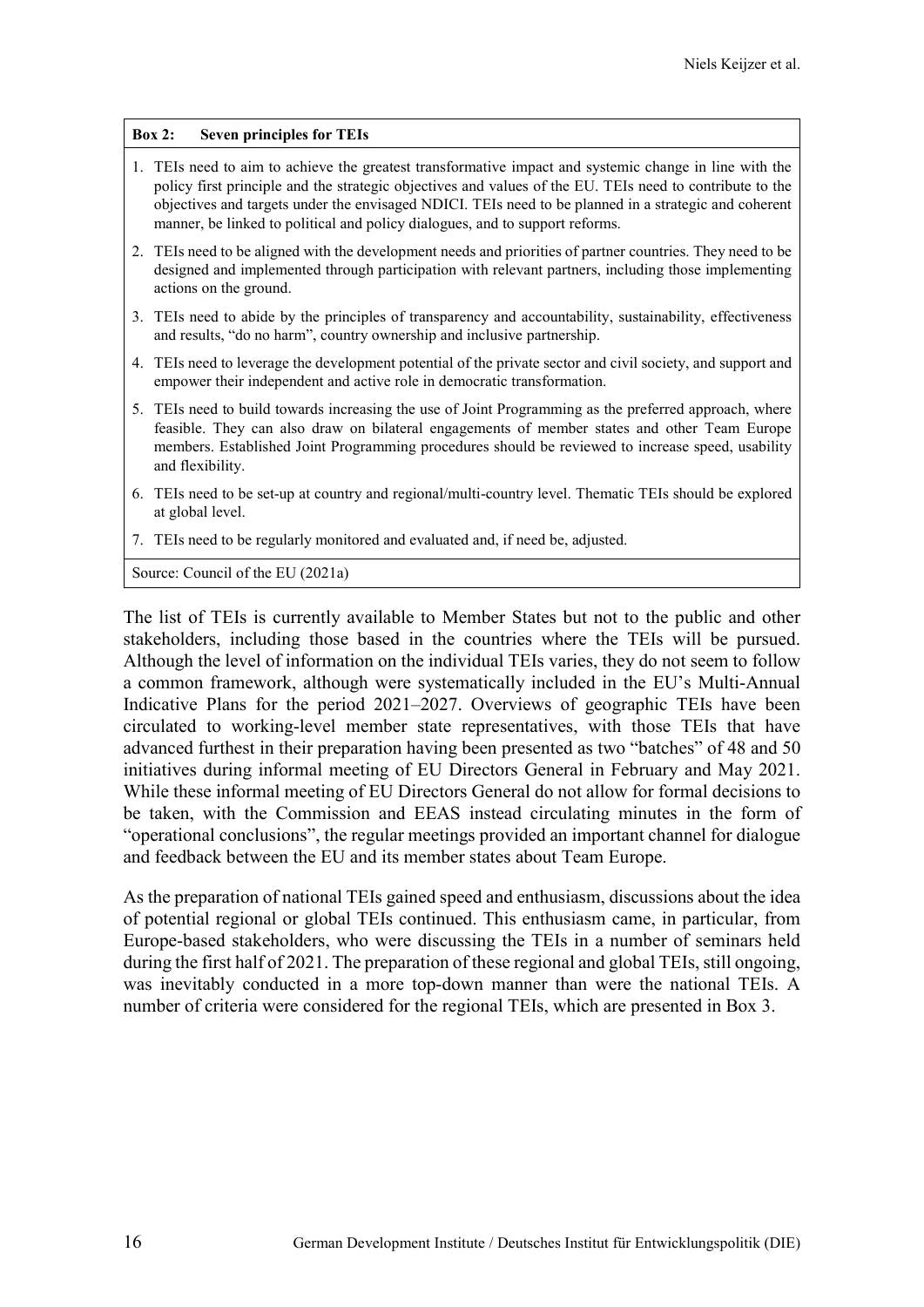#### <span id="page-23-1"></span>**Box 3: Regional initiatives**

The regional initiatives are currently being planned. In order to qualify as a regional TEI the proposed initiative must adhere to the following principles:

- The initiative must address regional challenges that require a collective regional (or multi-country) response and provide real added value to country programming from a multi-country, regional or continental perspective.
- It must be underpinned by strategic (joint) policy dialogue that aims to support transformational change by delivering concrete results for the region/sub-region and partner countries.
- It must address critical regional bottlenecks that constrain the development at country, multi-country, regional or continental level.
- The initiative must be open to all members of Team Europe who are interested in working together in the design, financing, implementation and monitoring of TEI actions.
- As for the geographic coverage, a TEI must target a minimum of three partner countries.
- At least four Team Europe members have to make a financial contribution to the initiative. In regions or specific sectors where few European actors operate, a TEI can be set up by two Team Europe members who must follow the criteria for national TEIs.
- As for Sub-Saharan Africa and sectors where sufficient EU actors exist, the NDICI–Global Europe financial contribution should, in principle, not exceed 50% of the total (indicative) amount of a TEI, with the remaining contribution being covered by other participating Team Europe members. In other regions, the EU contribution should, in principle, not exceed 70%.
- A TEI proposal should ensure partner country ownership, with Team Europe members securing the buy-in of existing regional bodies/institutions, national governments and other key stakeholders
- A TEI should include concrete interlinkages between results that fall under two or more priority areas of the relevant regional Multi-Annual Indicative Plans (MIPs) and/or address crosscutting issues. For regions where the number of priority areas in the regional MIP is fewer than three, the results could fall under one or more priority areas. Synergies and complementarities between country and regional MIPs should be maximised.

<span id="page-23-0"></span>Source: European Commission (n.d.)

#### 3.6 Intermediate conclusions

The above reconstruction of the policy discussion around Team Europe shows an expanding approach as opposed to a redirection of Team Europe: over time new purposes and goals were added, rather than earlier efforts being replaced. This is a natural effect of a simultaneously pragmatic and opportunistic approach that mainly aims to increase the visibility of Team Europe. Although Team Europe started as an immediate response to COVID-19, the approach can now be seen as embracing both the short- and medium-term health, social and economic consequences of the pandemic, and the subsequent containment measures. Beyond the EU's own development cooperation engagement, Team Europe is also increasingly used to refer to the EU's efforts to strengthen the shaken multilateral system and enhance its resilience, as well as to exercise Europe's leadership in the world and advance the EU's priority agendas.

To this end, Team Europe is a process that operates on three levels. At country level EU delegations and member state missions and embassies are invited to work together in order formulate country-level 'packages'. This exercise in coordination is continued at the HQ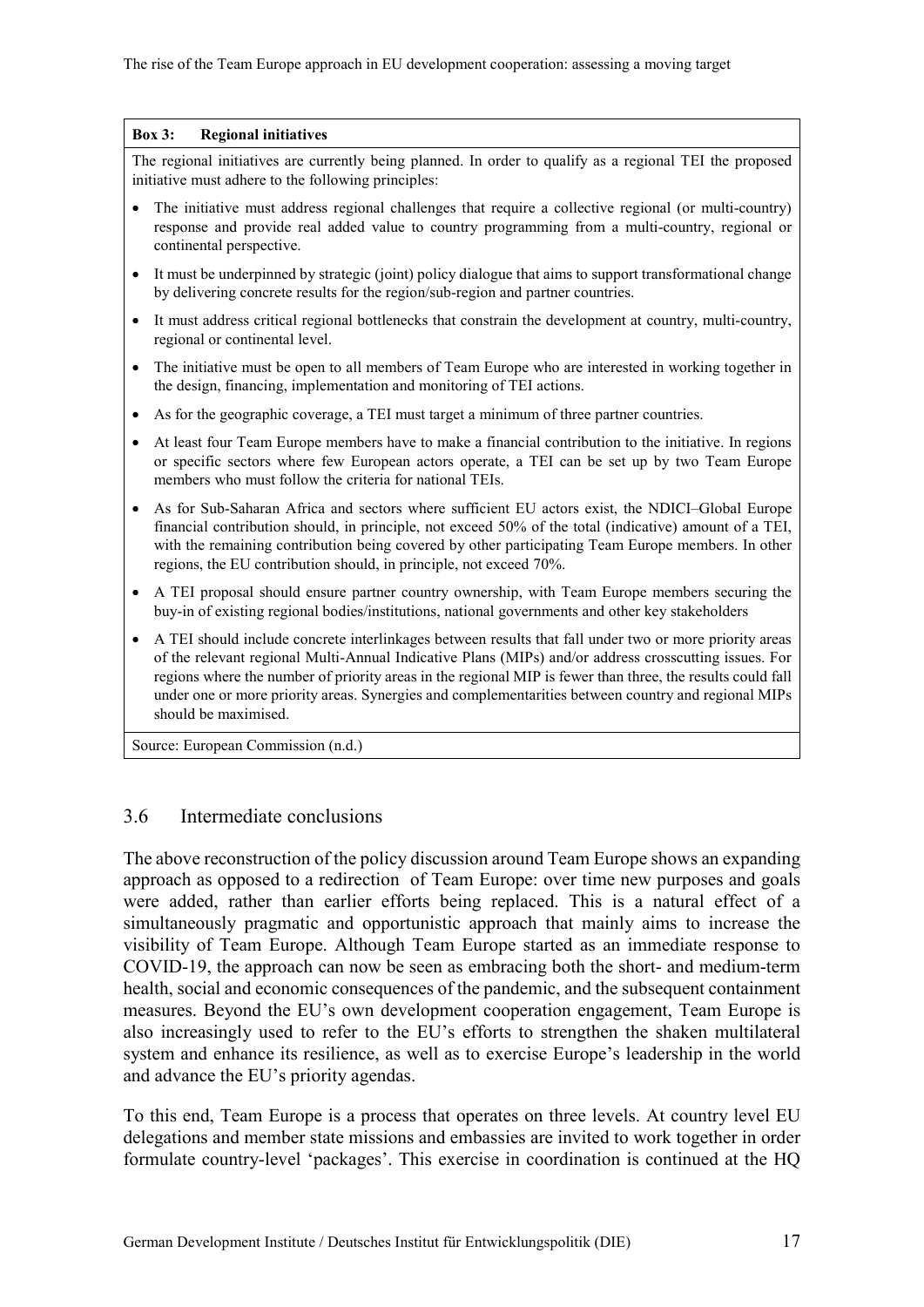level, where member states agree on common policies within the Foreign Affairs Council, prepared, when applicable, by the Working Party on Development Cooperation. Lastly, Team Europe is meant to strengthen the internal coordination of European stakeholders and cooperation with international institutions in response to the pandemic. In contrast to the multi-faceted conceptualisation of Team Europe in policy documents and statements, the interviewees presented a rather one-dimensional perception of Team Europe as the EU's marketing strategy. This understanding does not, however, stand in the way of their positive attitude towards the approach, with smaller member states, in particular, welcoming the approach due to its focus on inclusivity.

Interestingly, when discussing the implementation of the Team Europe approach, most respondents focused solely on the design and implementation of TEIs, with only one respondent being adamant that Team Europe was much broader than the initiatives and that there needs to be a clear distinction between the TE approach, as the way in which the EU gets involved in an international context, and the TEIs. However, it remains unclear whether the majority of the respondents focused on the TEIs because this was the predominant stage of the Team Europe journey they found themselves in at the time of the interview or whether their understanding of Team Europe did indeed equate to the TEIs.

#### <span id="page-24-0"></span>**4 Assessing Team Europe: visibility and flexibility prioritised over partner ownership and effectiveness**

This section presents the findings from the analysis of documents and interviews along the four dimensions of visibility, effectiveness, ownership and integration, which are four key dimensions in the EU's current development policy priorities and are expected to guide its engagement in relation to Team Europe.

The EU's development policy is currently undergoing major reforms that were set in motion during the Barroso II Commission and summarised in the 2016 EU Global Strategy on Foreign and Security Policy. These reforms call for a development policy that is more flexible and aligned to the EU's strategic priorities (Bergmann et al., 2019). In December 2019, the Commission President von der Leyen instructed Jutta Urpilainen, her Commissioner overseeing development policy, whose portfolio was renamed "International Partnerships", to continue these reforms. Specifically, the Commissioner's mission letter tasked Urpilainen to "ensure the European model of development evolves in line with new global realities. It should be strategic and effective, should create value for money and should contribute to our wider political priorities" (Von der Leyen, 2019, p. 4).

In addition to seeking greater integration of development policy with other EU policy areas and effective management of the EU's development budget, the branding of the new European Commission as a "Geopolitical Commission" (Von der Leyen, 2019, p. 2) emphasised a stronger focus on the visibility of EU development policy. The EU's development cooperation response to the first wave of the COVID-19 pandemic (see Burni et al., 2021) confirmed the EU's wish for greater visibility of its external action. Another key reform sought to direct the EU's cooperation relationship towards a greater focus on external investment, while maintaining the commitment to ownership by promoting "a partnership of equals and mutual interest" (Von der Leyen, 2019, p. 4). Last, but not least, while the EU member states retain their legal competence to formulate and pursue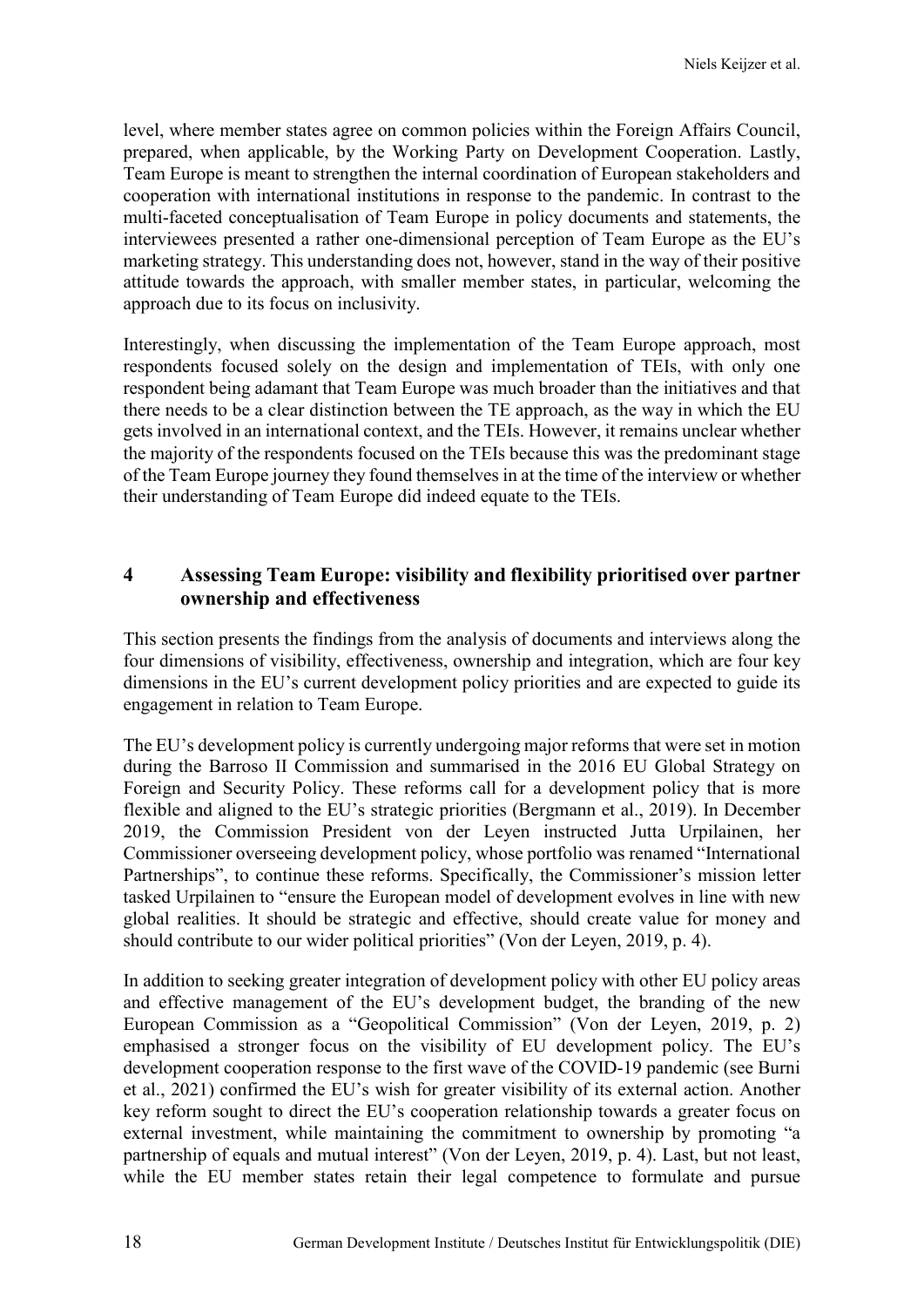development policy, the EU seeks to promote further cooperation and ultimately integration in the field of development cooperation. In view of the need to respect the member states' competencies in this field, the Commission's policies are less explicit in defining an ambition in this regard, yet it can be assumed that other priorities may contribute to this endeavour.

In sum, visibility, effectiveness, ownership and integration are four key dimensions in the EU's current development policy priorities and were used to structure the expert interviews, the analysis of the policy documents, and the findings that are presented in the next section. The following working definitions of the concepts are based on various official (EU) sources or EU-commissioned studies. They thus provide a broadly shared understanding of Team Europe by the policy communities and stakeholders involved.

*Visibility.* Visibility is about the extent to which something is seen by the public. In this case it refers to the degree to which the EU is perceived, by developing countries, as a partner who is providing support. The visibility of EU efforts to fight the pandemic is one of the main rationales behind Team Europe and closely connected to the EU's desire to position itself as a global leader. Team Europe is a symbol of EU global leadership and its willingness "to support its partners and international organisations." (EC, 2020d, p. 16). Consequently, Team Europe is to be accompanied by a strong communication strategy, ensuring transparency and tackling disinformation. The need for a communication strategy was emphasised by the Council in its Conclusions from 8 June 2020. This requires "all the actors involved in Team Europe to coordinate actions, and share information and communication efforts at country level, within the EU, in partner countries and in global and multilateral fora" and to use the term "Team Europe" in national or joint communication campaigns, visibility efforts and public announcements (Council of the EU, 2020, p. 8).

*Effectiveness.* Effectiveness generally refers to the extent to which the stated objectives of an action are realised. In the context of Team Europe, it is broadly understood specifically to refer to the amount, rapidity and coordinated nature of a response. This emphasis logically follows from visibility being an important end in itself for Team Europe, in addition to providing effective support to developing countries. The Council Conclusions from 8 June 2020, for instance, stress "the importance of delivering fast and tangible results" (Council of the EU, 2020, p. 3). Since further work in terms of specifying the results of Team Europe in general and the TEIs in particular was still ongoing at the time the interviews were conducted, effectiveness was mainly pursued in terms of process-dimensions of effectiveness, i.e. to what extent preparatory actions are plausibly deemed to contribute to the expected results of Team Europe.

*Ownership.* Ownership refers to the extent to which EU initiatives involve and engage with stakeholders from partner countries and align with partners' needs. Although the rationale behind Team Europe is mainly the added (financial) value to the EU's support for partner countries, the principle of ownership plays a relevant role in the Council Conclusions on Team Europe Global Response to COVID-19 from 8 June 2020. In its statement, the Council considers country ownership as well as partnership with CSOs and the private sector as essential to the Team Europe approach (Council of the EU, 2020, p. 6). This juxtaposition of country ownership and EU strategy opens the question as to how to achieve a balance of the different interests, preferences and needs. An unclarified point is whether partners' ownership is to be respected only if its national plan aligns with the EU's strategy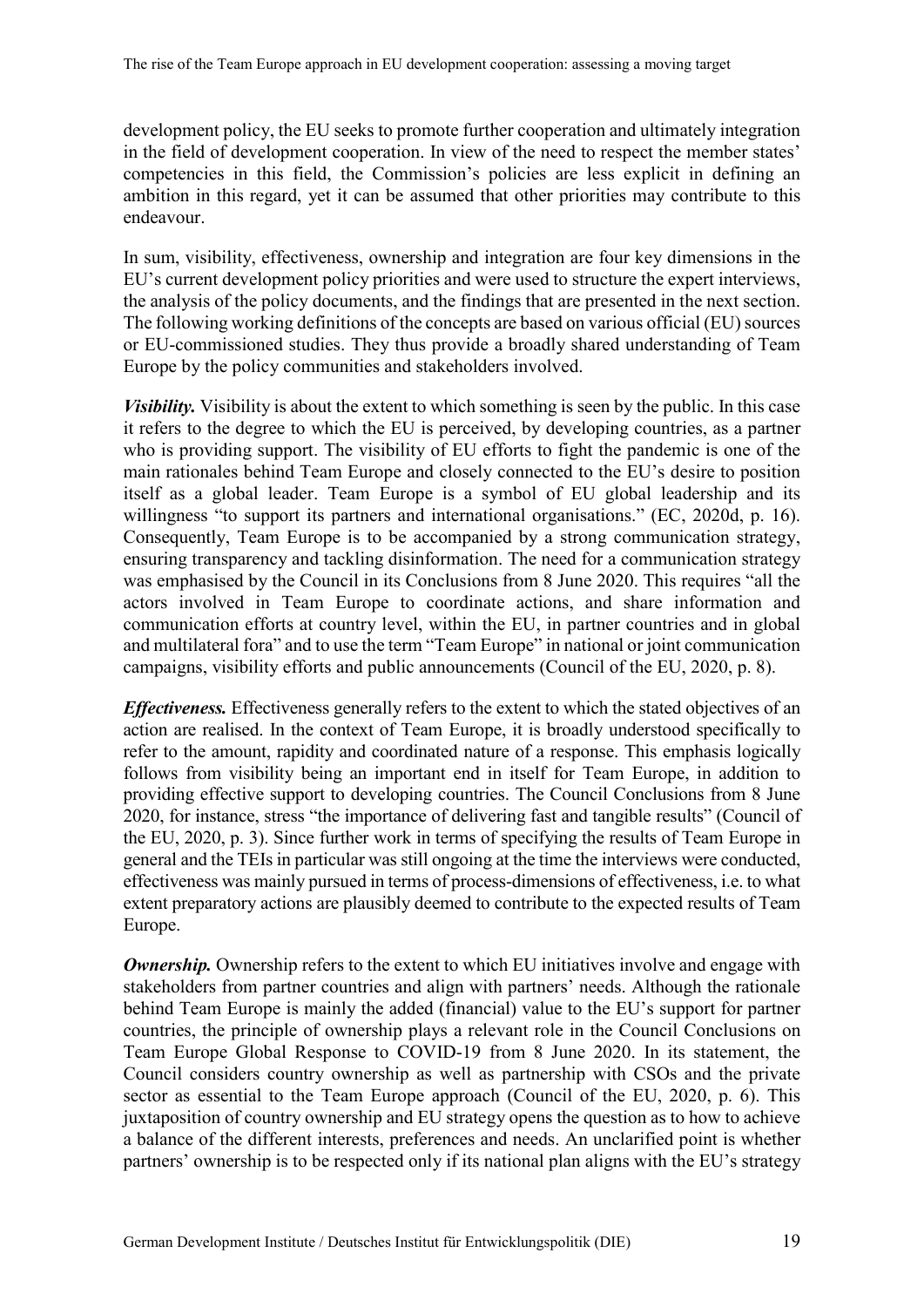to "build back better and greener" (Council of the EU, 2020) and how to deal with cases of conflicting interests between partner countries and the EU's strategy.

*Integration*. Forming a single framework for all European external response to address the COVID-19 pandemic, integration is at the heart of the Team Europe approach. All actors involved in Team Europe are asked "to coordinate actions, and share information and communication efforts at country level, within the EU, in partner countries and in global and multilateral fora" (Council of the EU, 2020, p. 8). Looking forward, the long-term response of Team Europe is to be integrated into the next EU development cooperation programming exercise (2021–2027) in the context of the EU commitments to joint programming. The Council Conclusions further stress the relevance of policy coherence for development (PCD) and of building synergies between EU internal and external policies and instruments" (Council of the EU, 2020, p. 5). A lack of unity and coordination among member states is considered to limit the effectiveness of EU action and have far-reaching negative consequences, as it "might enable foreign powers to apply divide-and-rule strategies" (EC, 2020e, p.17).

Based on the above discussion of the dimensions, Figure 1 presents working definitions and the authors' assumptions regarding their potential interlinkages.

<span id="page-26-0"></span>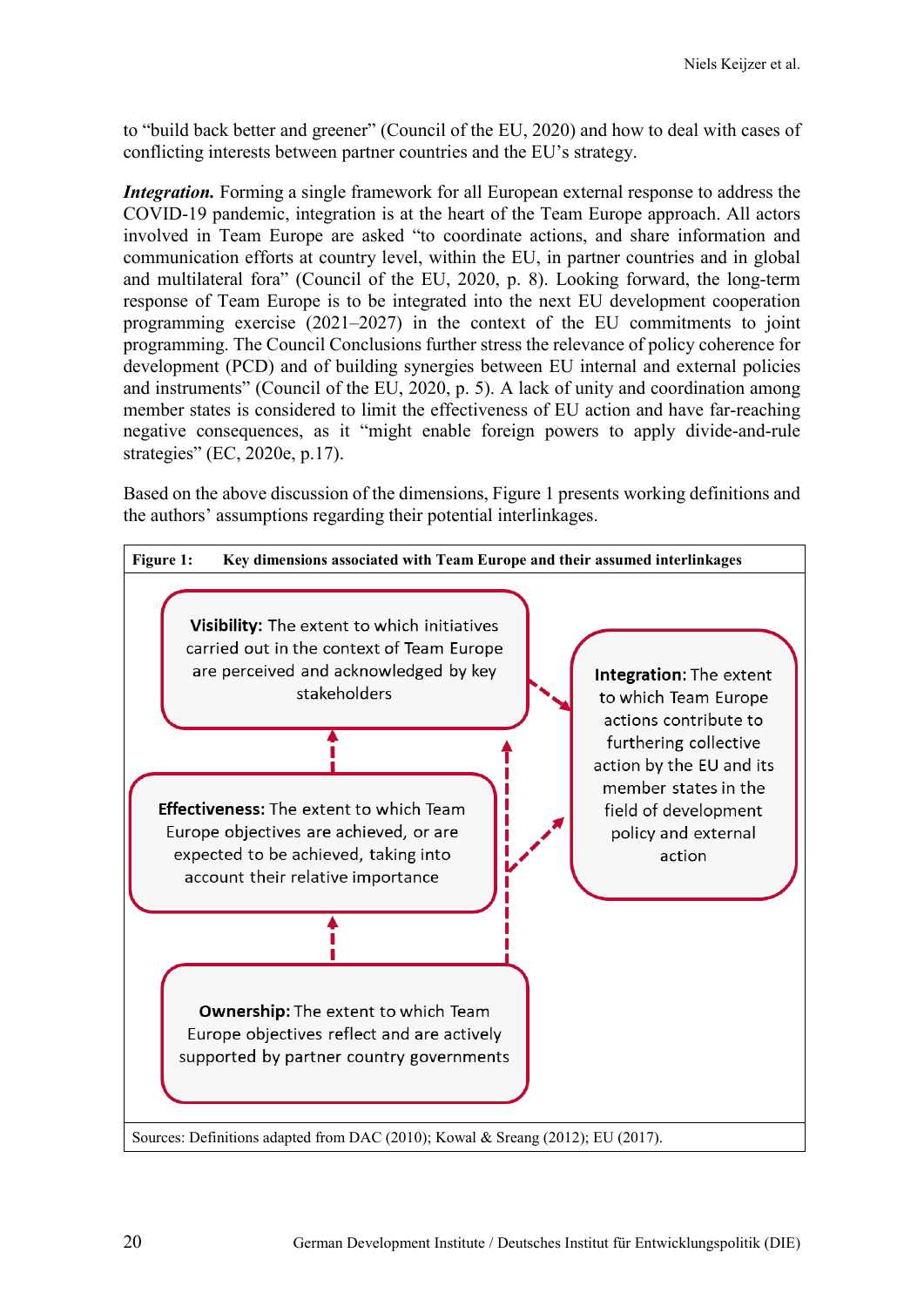In order to explore the participating policy-makers' understanding of Team Europe and to investigate whether there are difference between the term's conceptualisation and its usage in practice, most interviewees were first asked, by way of an open-ended question, to elaborate on their understanding and overall experiences of Team Europe. The following analysis of Team Europe thus engages with the subjective perceptions of its makers. In other words, the analysis engages with how policy-makers give meaning to a nascent and rapidly changing concept.

### <span id="page-27-0"></span>4.1 Visibility

Increasing the visibility of EU efforts to fight the pandemic ranks among the principal rationales behind Team Europe, and for a majority of respondents it constitutes the absolute priority. The primary audiences of this narrative are European constituents, Europe's partner countries as well as other great powers and multilateral forums such as the UN. The motivation to project a coherent Team Europe narrative at home and abroad is closely related to the EU's desire to position itself as a global leader in international cooperation and foreign affairs.

The drive towards increased visibility is to be understood against the backdrop of a broader political shift. In today's rapidly changing international order the EU seeks to be recognised as a "geopolitical power". This central aspect of the von der Leyen Commission's mandate reflects the EU's increasing consideration of the notion of hard power and situates EU action in a global system dominated by self-interest and relative gains. While some would attribute this political re-orientation to a pitiful clinging on to times long past, the majority of policymakers and pundits sees the shift as necessary for Europe to prevail in a competitive environment and to help shape the multilateral order according to EU values and interests (Lehne, 2020).

From the outset, the European Commission drew parallels between the pandemic and the ensuing economic crisis and increasing geostrategic tensions (EC, 2020a). In other words, COVID-19 was framed as a critical juncture and a moment for the EU to offer an adequate set of instruments in line with its understanding of economic and political order.

Making the world know about European action in the fight against a global pandemic thus became a prerequisite for the success of such a strategy. In April 2020, when the notion of Team Europe was first introduced in public discourse, the Commission identified the need to enhance the visibility of European support to partner countries (EC, 2020a). The need for a proactive communication strategy was reiterated by the Council in June 2020. The Council Conclusions from 8 June 2020 stipulate the need "for all the actors involved in Team Europe to coordinate actions, and share information and communication efforts at country level, within the EU, in partner countries and in global and multilateral fora" and "to use the term "Team Europe" in national or joint communication campaigns, visibility efforts and public announcements" (Council of the EU, 2020, p. 4). The Council also called on the Commission services to develop a communication strategy for Team Europe, which did not formally materialise. By April 2021, the Council reiterated its call to the Commission and formally established visibility as a stated goal and core pillar of Team Europe, underlining the importance it attributed to this dimension: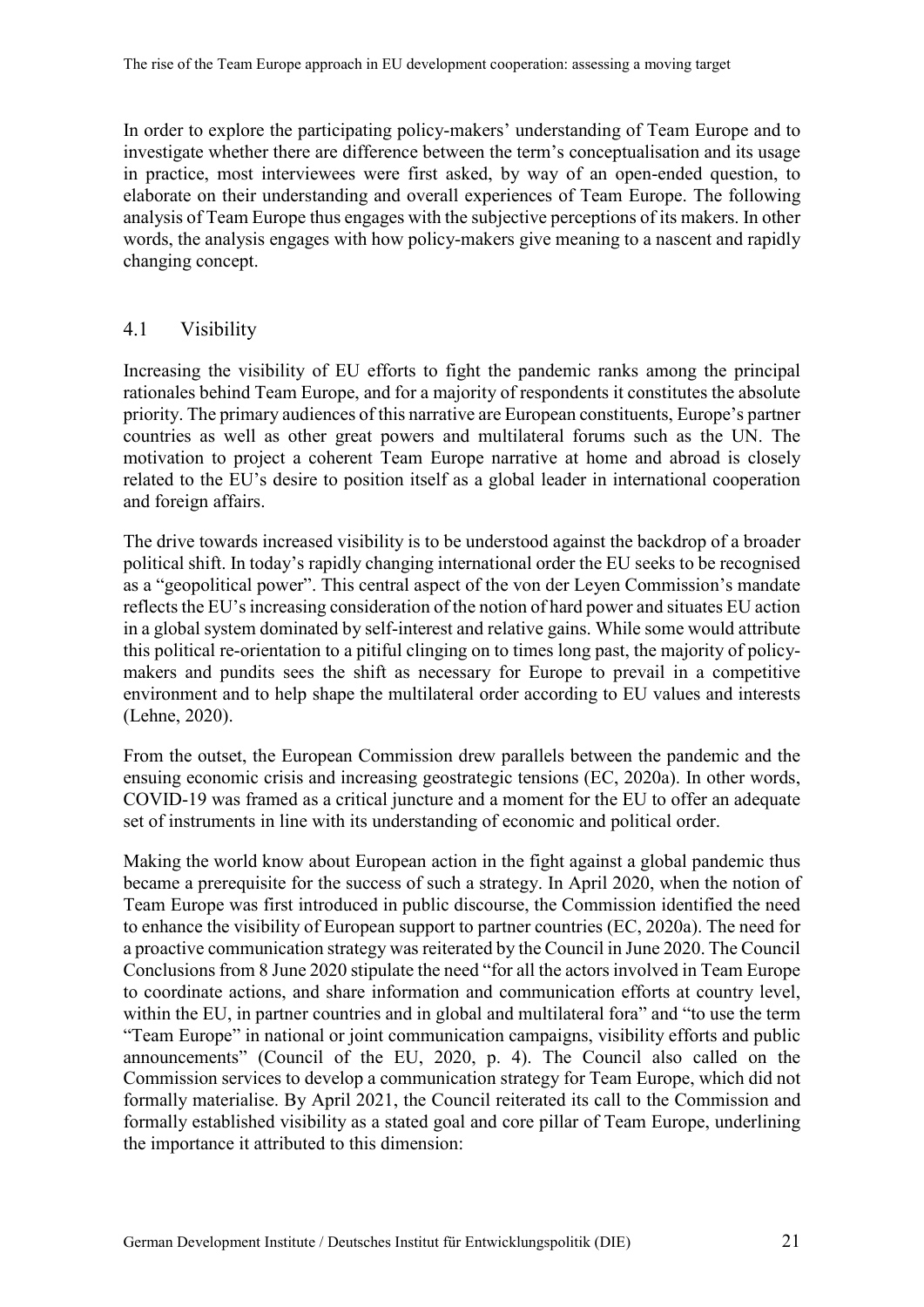The Council calls upon all members of Team Europe to increase the visibility of their joint engagement as Team Europe in a strategic manner, including through strengthened joint messaging at all levels and the extensive use of the new visual identity of Team Europe. Disinformation needs to be actively countered. The Council emphasises that tailored and strategic communication is essential and reiterates its call upon the Commission services and the EEAS to develop a strong communications strategy (Council of the EU, 2021a, p. 4).

The European Commissioner for International Partnerships, the High Representative for Foreign and Security Policy and 25 EU ministers in charge of development policy had already circulated, in February 2021, a letter addressed to EU Delegations, member state Embassies and the offices of EU respective development finance institutions and agencies. This letter identified impact and visibility as the core objectives of Team Europe.<sup>[5](#page-28-0)</sup> An entire paragraph of this one-page letter was dedicated to the issues of strategic communication and visibility. By categorising Team Europe as a "brand", ministers underpinned the concept's instrumental nature (EU, 2021). From a visibility perspective, but also from the perspective of the related dimension of ownership, it is noteworthy that the letter was not addressed to, nor otherwise systematically shared with, the EU's partners.

Interviews with member state representatives further confirmed that the competition with China for the ultimate authority to interpret the crisis and different actors' reactions to it, according to their respective values, interests and world-view, was a strong impetus for introducing a coherent European narrative. The potential to create additional visibility for European projects also constitutes a distinguishing feature between Team Europe and previous coordination efforts, such as joint programming and the Working Better Together agenda. In these two cases, institutional embeddedness and a strong focus on established processes has often prevented European leaders from using the programmes proactively to showcase European added value in global affairs. Similarly, the COVAX deliveries occurred under the umbrella of the UN and initially did not feature the EU logo, causing some discontent among EU officials since this way the deliveries would not be publicly associated with the EU's contribution to controlling the pandemic. Shortly after that episode, social media accounts and press offices of EU and member state diplomatic representatives began to circulate pictures of vaccine deliveries being unloaded at the airport, for instance in Rwanda, Malawi and Ghana.

The desire for more visibility on the international stages has been growing for some time. Numerous interviewees expressed a degree of frustration about the fact that the EU remains the world's largest donor but rarely receives due recognition for its role and financial share. Team Europe is considered an opportunity to remedy this situation and allow the EU to capitalise from a policy field that is expected to be primarily values- rather than interestdriven. It should be noted that the "lack of visibility" featuring in this intra-European policy debate is based on Europe's self-perception, and on anecdotal evidence and feedback. The EU has not systematically assessed the visibility of its external cooperation to verify the gap between actual cooperation investments and the perception of this cooperation by the wider international community. As part of this debate, the EU also assumes that its partners

 $\overline{a}$ 

<span id="page-28-0"></span><sup>5</sup> The letter was not signed by the ministers of Hungary and Poland, and was also not signed by the Commissioner for Neighbourhood and Enlargement, despite Team Europe also covering countries under his remit.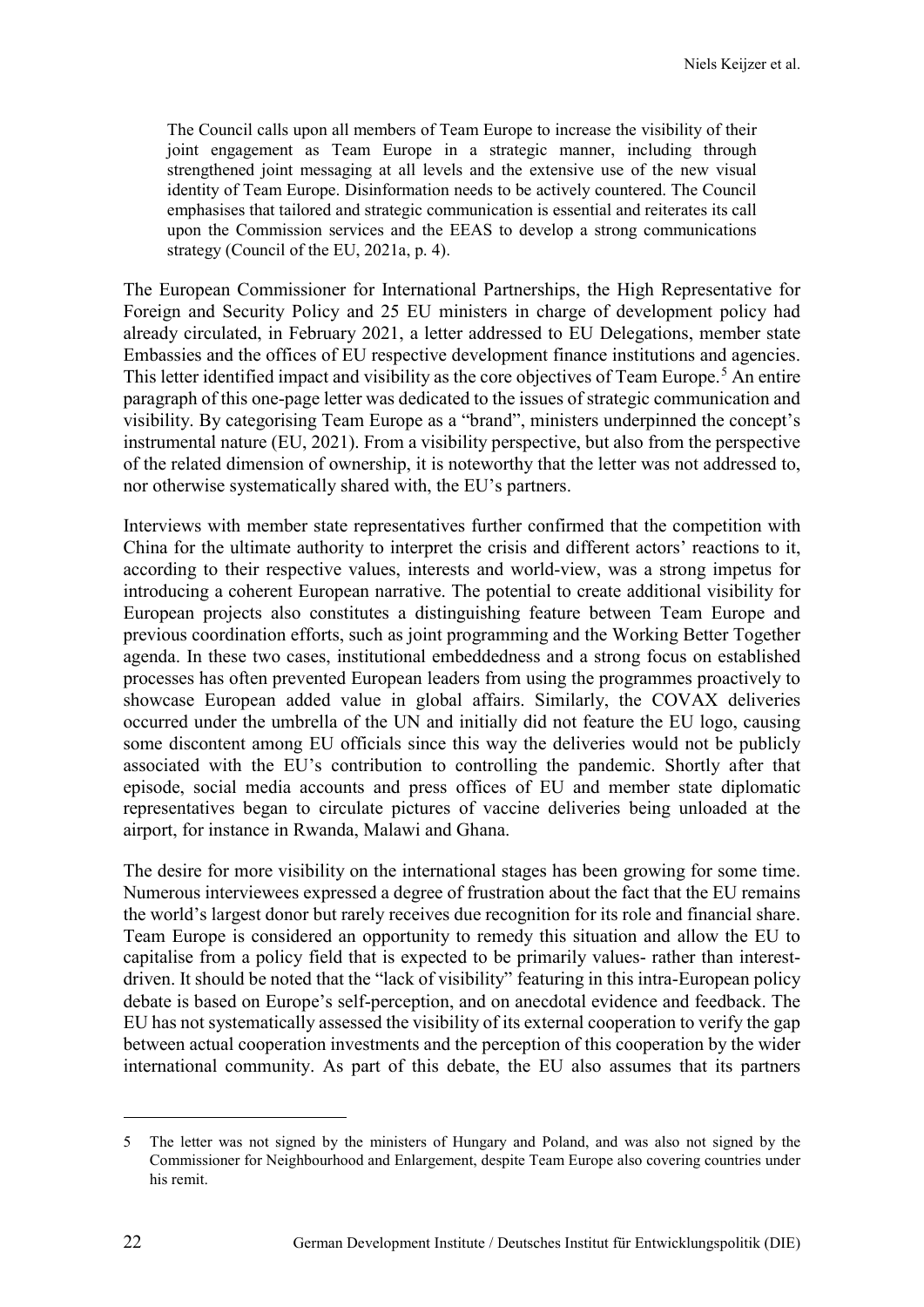perceive the EU as the sum of the institutions and member states, as opposed to the EU and individual member states present in a country or region.

Yet, representatives also acknowledged that discrepancies prevail between the narrative the EU intends to project and the actual perception of the EU's engagement abroad. For many partner countries, the labelling of operations as either member-state driven or EU driven is only of secondary importance, making the Team Europe communication strategy first and foremost an expression of European interests. Increased internal visibility of Team Europe was deemed by a minority of interviewees as conducive to further integration by increasing expectations and ambitions in terms of working together as a team.

First and foremost, the communication strategy functions as a branding of EU foreign policy. To this end, it becomes necessary to align the intended message with the expected and actual perceptions by partners. In the literature on soft power, the ability to exert influence over others is often broken down in two stages: (i) the (un)intended externalization of ideas and policies and (ii) the adoption of those by recipients. Whereas the EU can and does advance the first of the two stages, impact in terms of increased influence is always, and to an equal extent, dependent on the adoption of a given narrative (Harpaz & Shamis, 2010).

The operationalisation of Team Europe might be further hampered if member states continue valuing national visibility over European visibility. There is a trade-off, which will be mostly felt by member states with a strong development portfolio, between strengthening the EU's branding and acting as an independent nation state in the international arena. In view of the exceptional crisis and perceived competition from other actors in the system, EU member states have mostly rallied behind the promise of a more coherent European approach to overcome the pandemic and start the promised reconstruction and transformation. Although some member states seem confident that Team Europe is there to stay, it is still too early to tell whether the current level of joint action and joint communication will prevail once (a new) normality returns. Potential for intra-institutional conflict looms between some of the lines issued by the Commission and the EEAS. Both institutions consider EU leadership, meaning Commission leadership, detrimental to achieving a coordinated agenda.

### <span id="page-29-0"></span>4.2 Effectiveness

Respondents rarely addressed the question of effectiveness, in terms of assessing the likelihood that the planned development results of Team Europe in general and the TEIs in particular will reach their objectives and improve the impact of EU development cooperation. Neither the Council Conclusions nor other official documents provide a more detailed description of what constitutes "tangible" results and how these are to be achieved or measured. Rather than presenting mechanisms that would ensure effectiveness, the documents present updated numbers of allocated resources, which, given that the initial rationale behind Team Europe was to pool as many resources as possible, is not surprising.

Three reasons may explain the lack of attention to "effectiveness" at the time of the interviews: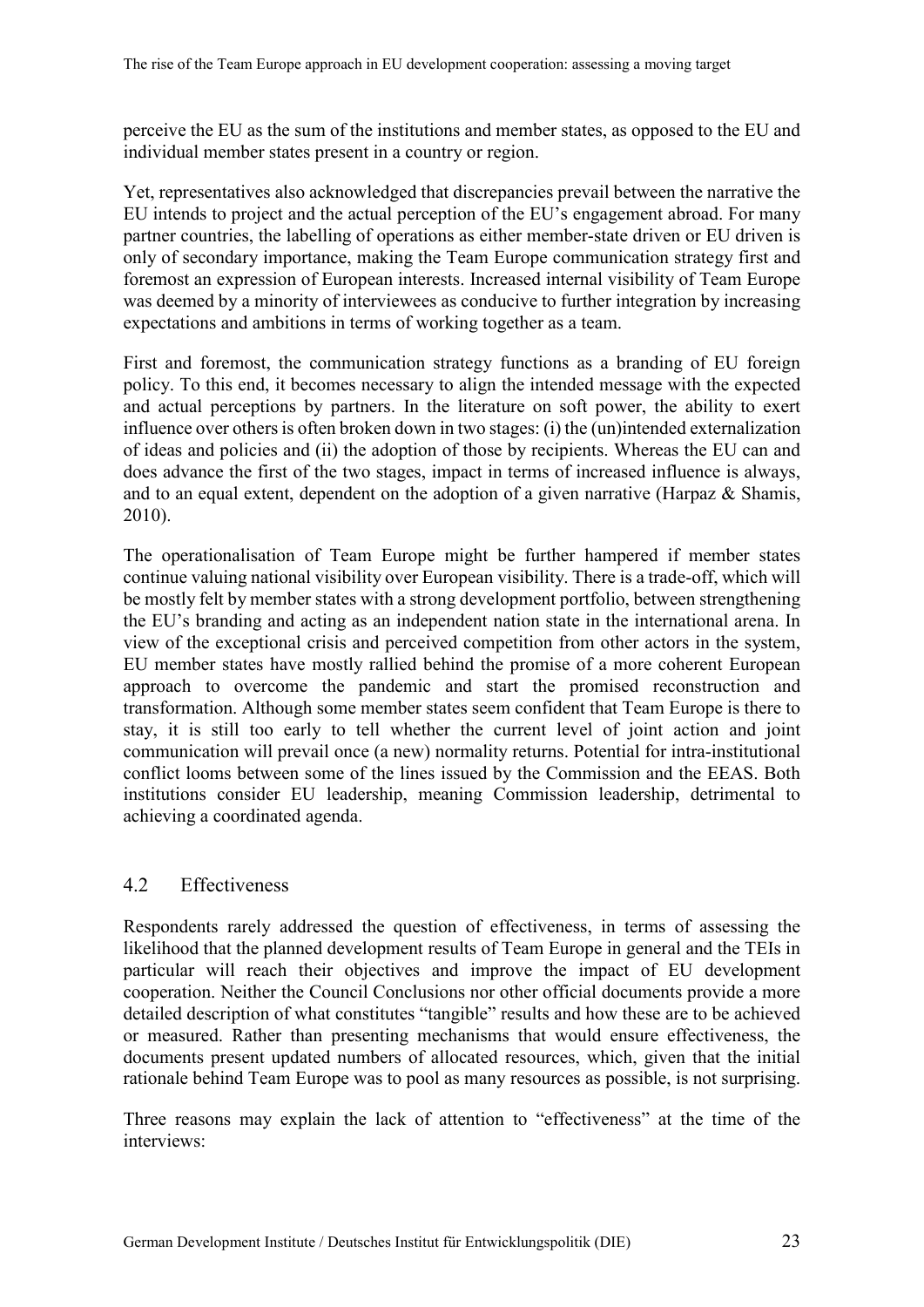First, the lack of focus on effectiveness might be explained by the early stage of the discussion of TEIs, which may only begin to be implemented over the course of 2021 and at a later stage in Neighbourhood countries, for which TEI preparations started only in 2021. At this stage, in fact, respondents showed different understandings and expectations of what it will mean for TEIs to be "implemented" and how much joint work this will entail. However, effectiveness has to be taken into account from the very start of an initiative and not be an afterthought once the initiative is up and running. One respondent pointed out that the monitoring requirement for TEIs were established quickly, requiring quarterly inquiries regarding the transfer of funds. Other respondents were more cautious, questioning what will happen to the funding and wondering whether they will ever see reporting on what the money will be used for.

Second, it can be argued that in this early, formative, stage of preparing TEIs it was not yet possible or a priority to think about and plan for effectiveness. In part, this was due to various different individual interests. In addition, the TEIs were perceived as "packages", i.e. as the sum of what the EU and the member states would support in terms of cooperation on a specific theme or topic, rather than a joined-up strategy. At the level of individual interventions by the EU and the member states that contribute to TEIs, it is likely that effectiveness will be considered as part of the established planning processes. This approach to planning could potentially evolve in those cases where TEIs were prepared in and are expected to contribute to EU joint programming and joint implementation processes, where expectations for collective effectiveness would likely need to be clarified.

Thirdly, the main understanding among respondents at this stage was that TEIs served first and foremost to promote EU visibility. Some noted that the EU does not experience a lack of means to contribute to global development, but a lack of recognition for what it does. They expected that this perceived discrepancy between the size of Europe's contribution to global development and the assessment of this contribution by others could be adjusted by means of Team Europe. For that reason, effectiveness was frequently linked to the extent to which Team Europe efforts could deliver on the visibility returns that the EU and the member states expected. Though the assessment of the potential of Team Europe to increase EU aid effectiveness varies among different actors, most do share the conviction that it has to provide good results and success stories on the ground and demonstrate what the EU is capable of delivering, especially in light of the geopolitical competition with China.

This said, current discussions on TEIs did pay particular attention to the effectiveness of the process. On the one hand, the process was perceived by member state respondents as flexible and responsive, and, as such, as effective. Several interviewees referred repeatedly to the informal meetings at EU Director General (DG) level, at which member states could suggest changes to the approach laid out by the Commission and EEAS. Specifically, member states were satisfied with the follow-up of the concerns they expressed on issues, such as: (1) how to involve non-resident member states in the preparation of selected TEIs that had been prepared under the leadership of the EU Delegation and member states with a presence in the country; and (2) how to enable member states with smaller bilateral cooperation programmes and budgets to contribute to TEIs.

While valuing this degree of flexibility, other respondents did express concerns over the lack of process effectiveness in terms of the difficulty of anticipating and committing to the planning process moving forward. During one of the meetings of DGs the Commission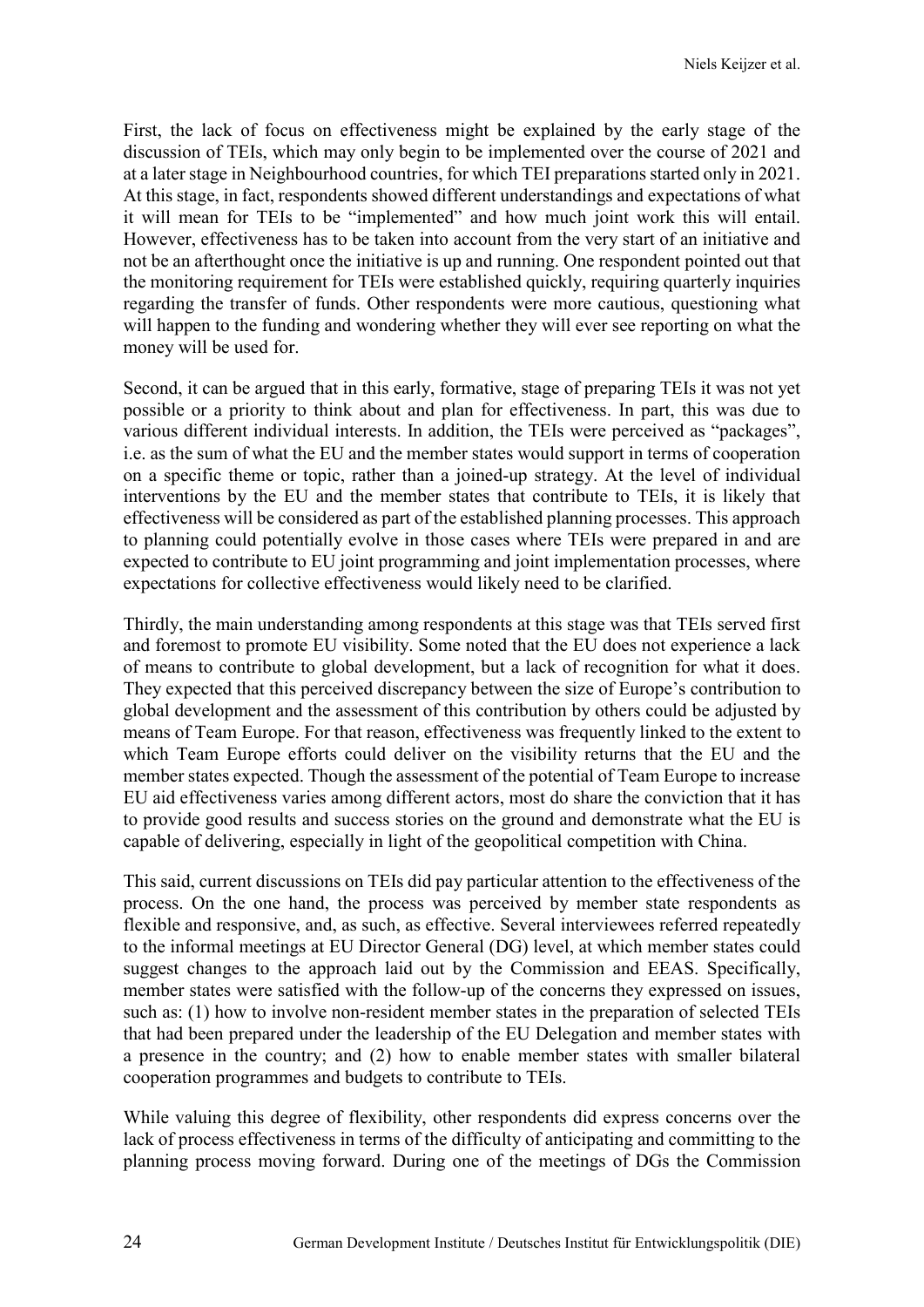suggested that they were constructing the path while walking, which was understandable for the above reasons and successful to date but did leave several operational questions unanswered for the member states. It is for this reason that some maintained that, while being different from the standard EU programming period linked to the budget instruments, the TEIs were part of it and would therefore have to be approved through the established comitology process in which member states approve the EU's country strategies and programmes as prepared.

Some respondents suggested that Team Europe makes EU development cooperation more effective because the common approach allows for better prioritisation. More critical interviewees pointed out that it was not clear how the collective efforts would increase the effectiveness of EU cooperation, since the approach did not include any special mechanisms or special features that would ensure better efficiency. The fact that most member states point out that they are only proposing TEI for areas in which they are already engaged can mean that they apply (and perhaps extend) existing know-how. However, following a business-as-usual routine can also mean that member states do not use the chance to change and increase effectiveness. Moreover, the dynamic whereby TEIs seek also to include contributions by member states not present in the country or region represents a potential source of innovation and complementarity, but also a potential for experimentation and trialby-error. While some cooperation approaches may be successfully introduced in new countries, such as an increased use of twinning, they also have the potential to be ineffective in the region for a host of reasons. All in all, the experiment that Team Europe in essence represents, as a new way of working between the EU, the member states and implementing institutions, creates tensions with the ambition to be successful in terms of providing a visible and effective European contribution to global development.

#### <span id="page-31-0"></span>4.3 Ownership

Although not prominent in the public communication about Team Europe, the concept of ownership represents an important element of EU development cooperation in general. We understand national ownership as the idea that cooperation choices should be jointly determined with and supported by partner country governments. In other words, to display some level of national ownership, the mobilisation of existing and new funds, as well as the development of innovative crisis response tools under Team Europe, should be in line with partner countries' needs and expectations. In today's EU development policy debate, the concept of ownership mediates the objective of a more assertive EU approach to cooperation that is explicit about its interests and values, and a strong emphasis on the desire to reorient the EU's existing partnerships with third countries and regions away from what is commonly referred to as a "donor–recipient" relationship. In this context, the EU seeks to modernise the notion of development cooperation as consisting of relations between equals, which is reflected in the mainstreaming of the term "partnerships" under the current EU Commission.

The policy discussion suggests that the EU may articulate its interests while at the same time remaining sufficiently demand-driven in its cooperation approach. Rather than recognising the trade-offs between both goals, the EU's approach in the context of the TEIs seeks to square the circle by using a static understanding of ownership, whereby ownership is assumed if cooperation choices focus on priorities reflected in a country's national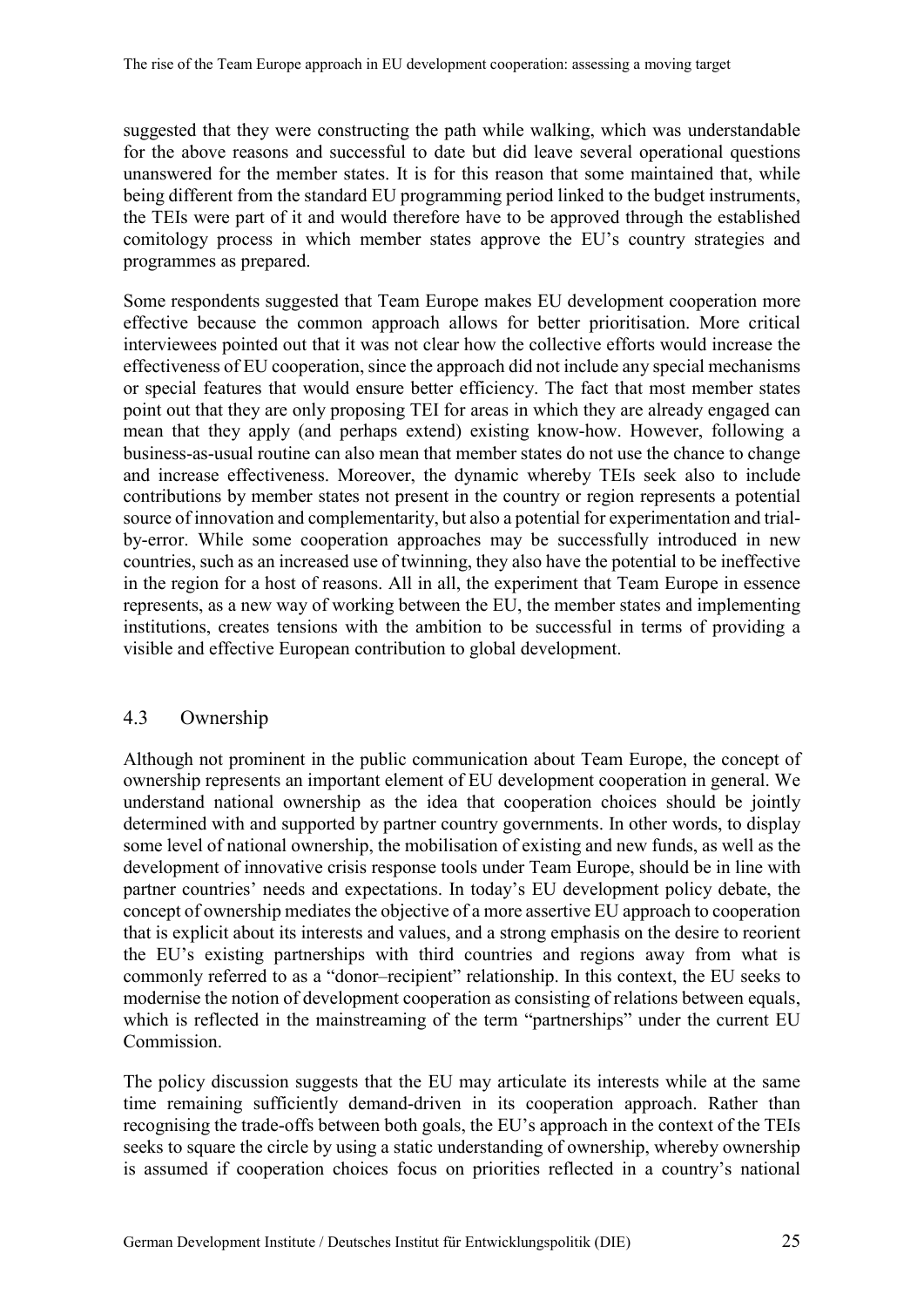development strategy. This is in contrast to a dynamic understanding of ownership, whereby ownership is present when "actors involved in a dedicated development co-operation relationship consider their involvement in terms of control over process and substance to be both sufficient and desirable over time" (see Keijzer & Black, 2020, p. O6).

The principle of ownership plays a relevant role in the Council Conclusions on Team Europe Global Response to COVID-19 from 8 June 2020, which emphasised that the allocation of resources to partner countries should be based on a joint needs assessment in cooperation with partner countries and aligned with their response plans to COVID-19 (Council of the EU, 2020, p. 8). As a potential trade-off to this endeavour, the Council further states that Team Europe should be implemented in line with the EU's broad external policy strategy and values, namely "promoting equitable, sustainable and inclusive recovery processes in line with the Green Deal" (Council of the EU, 2020, p. 3).

In June 2020, the Council highlighted in its Conclusions "the role of EU Delegations in coordinating and ensuring inclusive participation of all member states' diplomatic networks, including European development agencies, the EIB and other European financial institutions, as well as other relevant actors at country level, in line with the Working Better Together approach". The Council further stressed the importance of coordinating Team Europe packages with partner countries' and other international donors' efforts. Even though there is no explicit definition of "country ownership" in official communications, the idea that EU support should take into account the needs of partners is present in Team Europe, although not prominently (Council of the EU, 2020).

The order of priorities as presented in the Council's statement appears to suggest that the EU sought to promote ownership primarily among European actors participating in TEIs and, in the second instance, among non-European actors, including stakeholders in the partner countries.

In general, the EU's understanding of country ownership is first and foremost inwardlooking. Resulting from intra-European coordination, EU support is aligned with the partner country's needs as expressed in its official long-term strategies. This approach rests on two key assumptions. First of all, it assumes that the partner country concerned is sufficiently politically stable to ensure long-term commitment to the adopted strategies, as opposed to going through democratic changes in government whereby such strategies may undergo a change. Secondly, it suggests that governments are sufficiently representative of the electorate, as are, by extension, the national development plans they adopt. Specific mechanisms of participation or consultation seem equally absent from the Team Europe framework. However, the key coordinating role of EU delegations is often stressed. Both EU and member state representatives consider EU delegations as the main actors in establishing dialogue with partner countries and communicating their prospects to EU headquarters. This understanding refers primarily to national TEIs, whereas regional and global TEIs are mainly driven by headquarters. When asked about ownership, interviewees often only mentioned the EU delegations, which suggests that stakeholders tend to assume that the delegations' job is to ensure country ownership.

The preparation of regional and global TEIs was led by Brussels-based stakeholders, while at this level there was no standardised equivalence of a national development plan to align these to. The principles suggested for regional TEIs (see Box 3; section 2) call for efforts to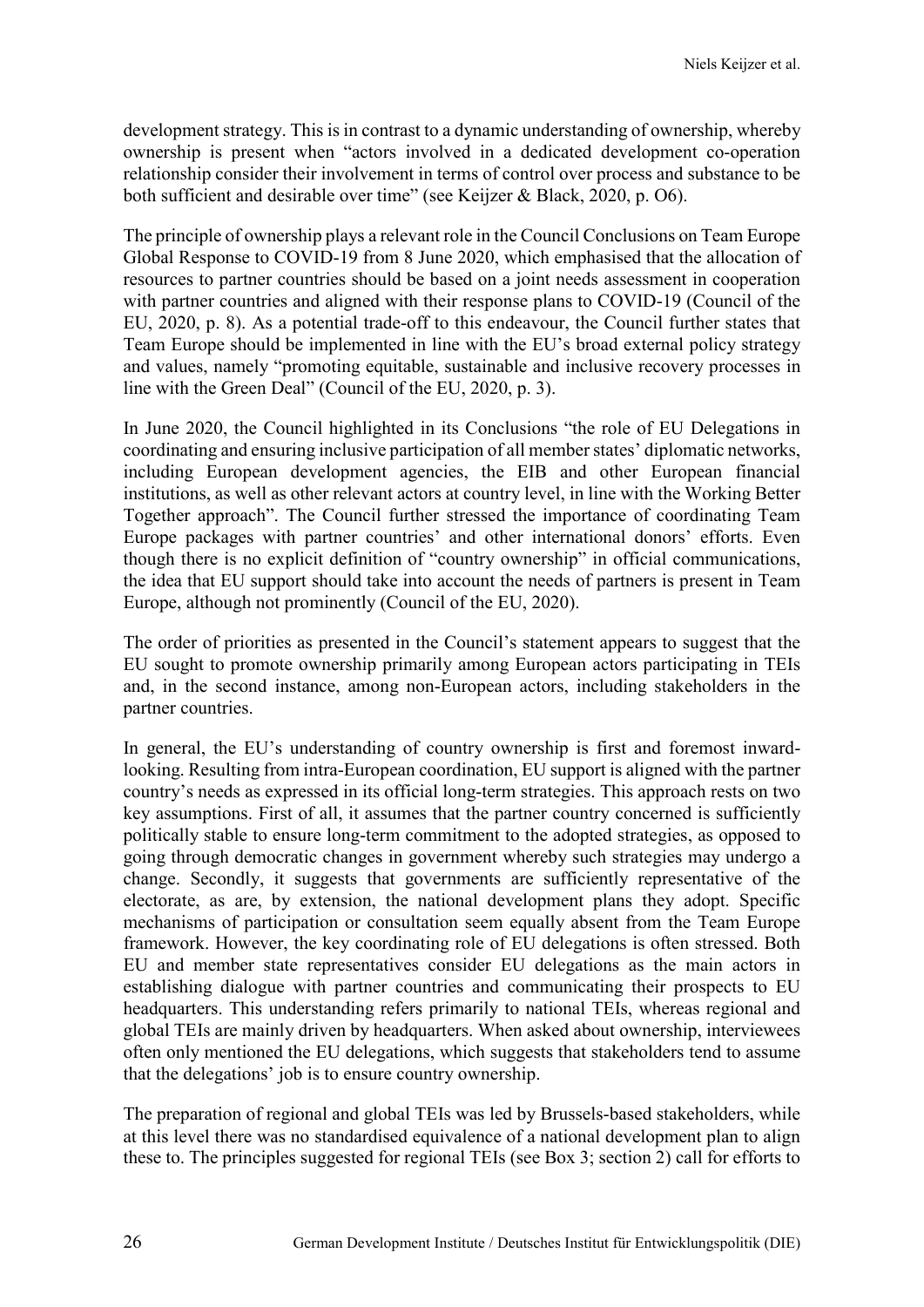ensure "buy-in of existing regional bodies/institutions, national governments and other key stakeholders", which also suggests that the formulation of these TEIs is led by European stakeholders. In the case of one such regional TEI targeting investment in Africa, which was launched at the Summit on Financing African Economies hosted by French President Emmanuel Macron in Paris on 18 May 2021, several consultations were made in preparation. This included an online seminar during the week before the summit, where ample consultation was enabled, though with the agenda set by the EU.<sup>[6](#page-33-0)</sup>

Overall, our findings show that only limited attention to partner country "ownership" was present in official documentation and in the daily work on Team Europe by EU and member state representatives. Team Europe is somehow concerned with partner country's needs and approval, but this appears as an underlying or accessory principle, which is also present in other EU initiatives. EU initiatives have been described as being conducted "in dialogue", "aligned" or "in consultation" with partner countries. In other words, "ownership" is not prominent in or exclusive to Team Europe. The degree of engagement strongly depends, however, on the level of the project itself and the expectations of the partner country. Interviewees from the EU and member states emphasised that the EU does not propose anything "without discussing or getting the approval of partners".

One interviewee went as far as saying that partner countries were not at the centre of the Team Europe discussions, which they did not perceive as a major problem or something negative. Another group of interviewees stated that partner countries have different expectations of the EU. Some countries want to "see quick action" and wish to have things "delivered", regardless of the "brand" attached to it. Other partners are more active and precise when communicating their priorities to the EU. As an example, one interviewee mentioned that when EU headquarters collected the demands of partner countries, while one of them proposed three Team Europe Initiatives (TEIs), another proposed a single initiative. Therefore, they concluded, partner countries differ in their approaches and levels of engagement, as well as priorities regarding EU support. One respondent mentioned that no objections about the (lack of) involvement of partner countries have been heard so far, and if there were problems of this kind, "the EU would have heard complaints". From the interviews, we could discern that Team Europe has not been perceived as something new by partner countries, but rather that it is deemed a continuation of the status quo.

While there is a bottom-line agreement that TEIs are to be designed in cooperation with partner countries, our interviews show that Team Europe has not put a mechanism for feedback or consultation with partner countries in place. The process and outputs of the consultation with partner countries predominantly depend on the work conducted by EU delegations on the ground and their reports to Brussels.

In fact, several interviewees pointed out that dialogue with partners depends mainly on the EU delegation in place and that it is largely driven by personalities and good relations on the ground, as opposed to detailed instructions from Brussels. One interviewee highlighted that dialogue with the partner depends specifically on the head of the delegation. Another

 $\overline{a}$ 

<span id="page-33-0"></span><sup>6</sup> For more information on the regional TEI, see https://ec.europa.eu/commission/presscorner/detail/en/IP\_21\_2543. The workshop preparing the TEI was observed by two of the authors.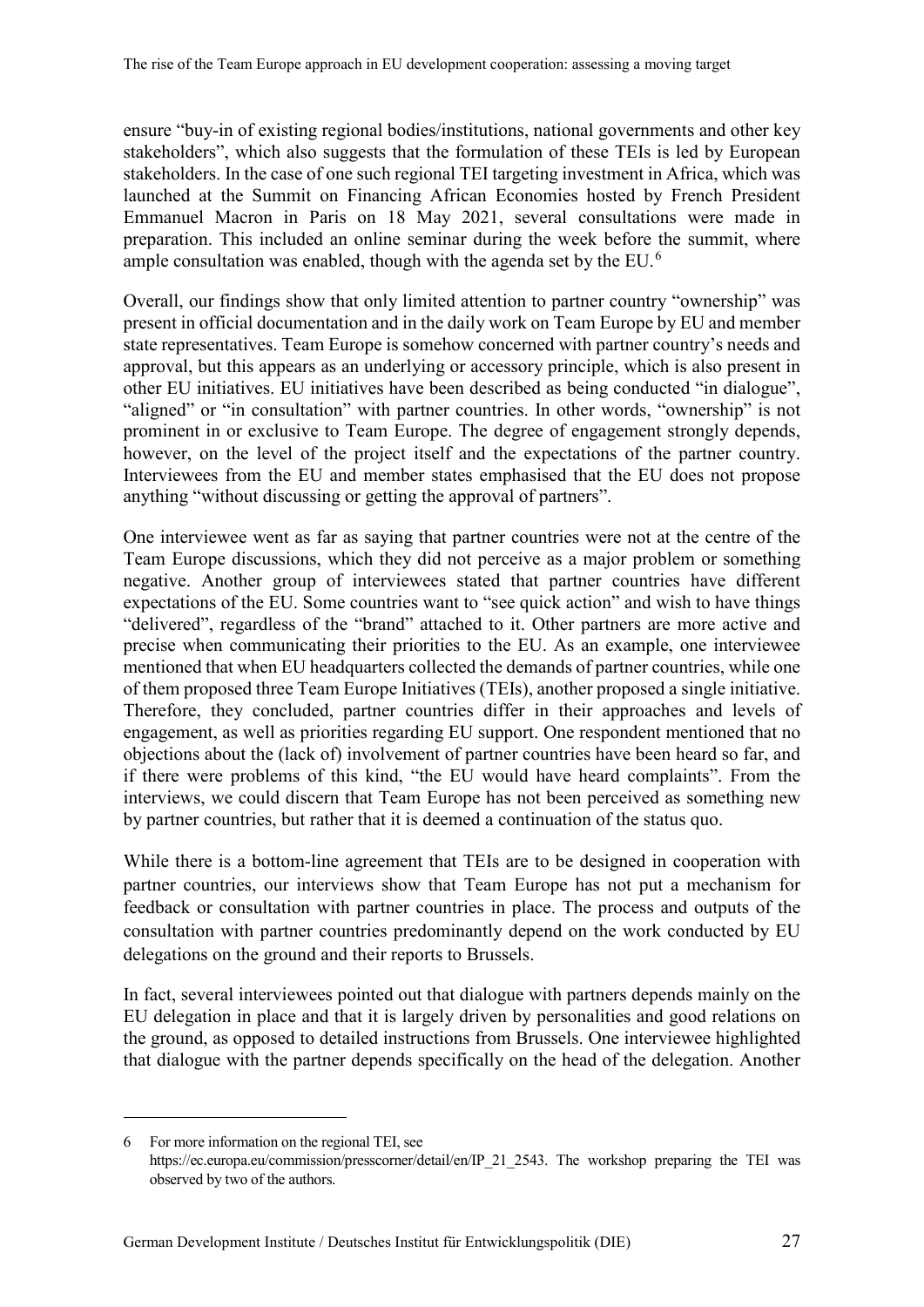interviewee said that the member states received mixed messages on how active EU delegations had been and how open they were to engage with certain member states on TEIs. Although Brussels sent similar instructions to the delegations, "personal matters" of the delegations could influence how Team Europe is implemented in the field. As a matter of fact, in early June 2021, the International Partnerships Commissioner assessed that some delegations have been too "passive", despite instructions from Brussel to promote engagement with civil society and local authorities in partner countries. She had earlier assessed that an important challenge for promoting the European Green Deal, was to "convince the partners". The Commissioner announced that an evaluation of EU delegations' work with local stakeholders would take place (Chadwick, 2021), since there seemed to be considerable variety in their performance and efforts to promote dialogue with partners.

Our assessment is that there are different understandings of "ownership" among EU and member state actors involved in Team Europe, without a consensual meaning emerging from our study. Moreover, ownership among European actors is given greater priority and is pursued in a more dynamic manner than the ownership of partner countries and regions. Many interviewees shared the idea that "ownership" refers to "partner needs". They mostly agreed that those demands can be channelled via EU delegations or member states embassies. Often times, what is framed as "ownership" is the simple agreement or communication with the partner's national government. Furthermore, another major idea linked to "ownership" emanating from the interviews is that the EU does not go "against" the needs or wills of partner countries. The EU does not "intervene without the request of the partner". In this sense, one common notion attached to "ownership" is that actions taken by the EU should and indeed do have the approval of partners – most of the time assumed to correspond to the government of that country.

Finally, there is a latent tension between the EU strategic agenda (e.g. Green Deal, migration management, etc.) and partner countries' central interests or needs. One member state interviewee observed that partner countries have their own needs, but the EU (Commission) also has its thematic priorities (e.g. Green Deal). Sometimes the needs of a partner country are more "basic", "fundamental" or "material" necessities and there can be a trade-off to consider in relation to what is prioritised by the EU. The urgency of the crisis drove an ad hoc application of the Team Europe approach at the country level, with large variation among countries (Jones, 2021). For the time being, Team Europe initiatives remain largely donor-driven and fully in line with EU priorities, even though there is an effort to get information from the delegations on the ground. At the same time, there is no agreed understanding of "ownership" among Team Europe actors, the performance of EU delegations in engaging with local stakeholders is mixed, and there is no clear toolbox on how to engage with such local actors, nor monitoring mechanism to assess the engagement of EU delegations on the ground.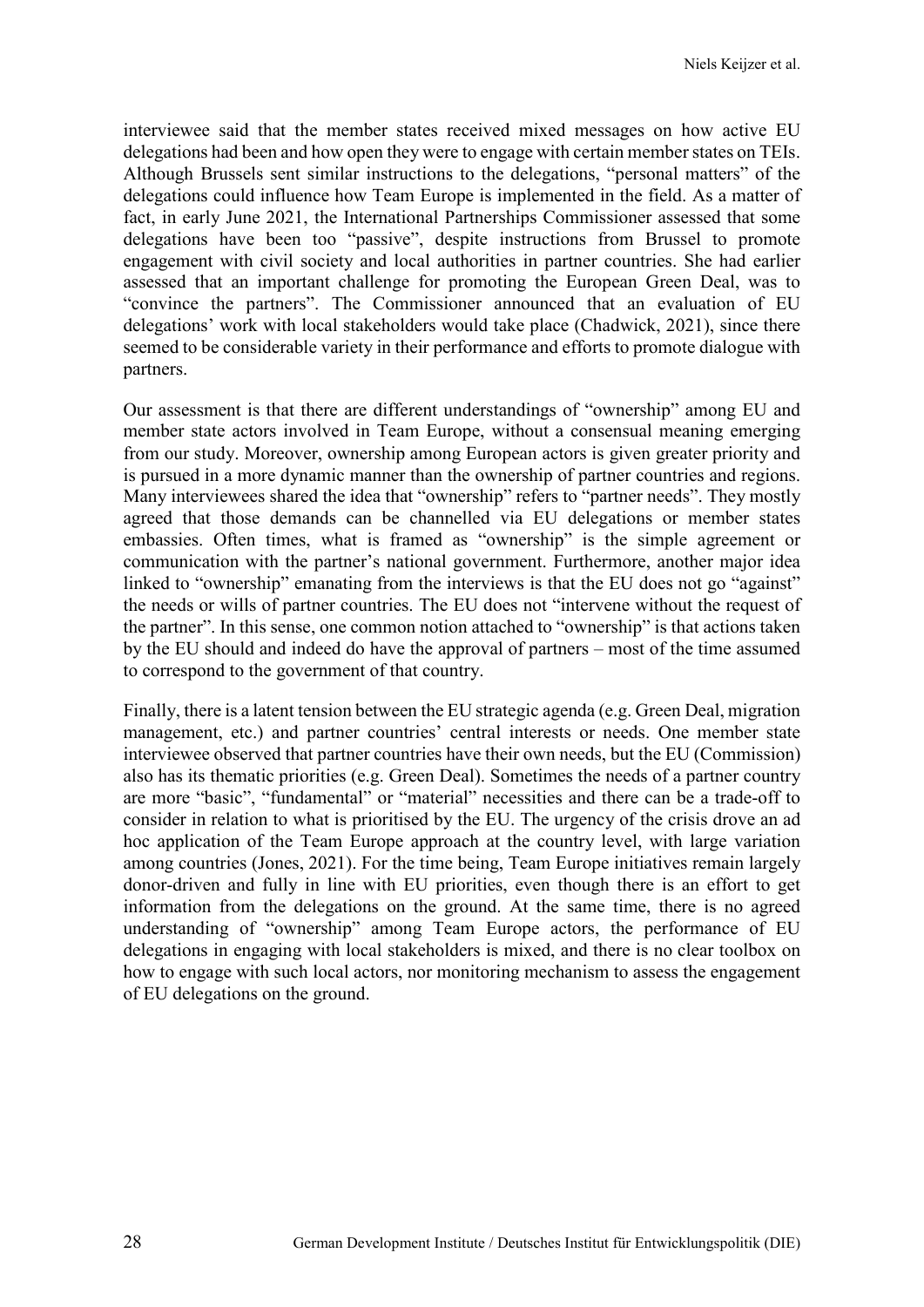#### <span id="page-35-0"></span>4.4 Integration

With the Belgian national football team being one of the suggested inspirations for Team Europe, $<sup>7</sup>$  $<sup>7</sup>$  $<sup>7</sup>$  one of its primary goals is to promote further cooperation between different</sup> European stakeholders. The EU Treaties grant the EU and its member states parallel competences in the field of development policy and instruct that they should complement and reinforce one another (EU, 2009, Art. 208). Yet, member states have very different starting points in this regard. Only a minority of member states engage in bilateral development policies worldwide, with an appropriately sized budget and national implementation capacity, while others have more limited bilateral means and a more selective geographic focus. Moreover, increased cooperation does not always translate into a more permanent state of integration.

The TEIs were welcomed by member states, many of whom had been involved from the start by means of a bottom-up approach whereby the initiatives "on the ground" were led by the EU delegations. This allowed member states who had a presence, such as an embassy, in the country concerned to take part. This approach made it harder, however, for those, usually smaller, member states who did not have a diplomatic representation in the partner countries concerned. During the first phase of preparing TEIs, much emphasis was placed on developing a "package" whereby member states were invited to specify the financial value of their contributions, which again placed those with considerable bilateral programmes at an advantage. Since the beginning of 2021, a more balanced approach has begun to emerge, informed by Brussels-based discussions on the need for "inclusivity". Non-resident member states were also at the table, and non-financial contributions to Team Europe were included in the discussion. Non-financial contributions mainly include member states' public sector expertise; as evidenced by the Commission's Technical Assistance and Information Exchange scheme (TAIEX), these contributions are typically short-term in nature and comprises workshops, expert missions to the partner country, or study tours to the EU member states concerned by partner country officials. $8$ 

While the TEIs have demonstrated some flexibility, those member states with most means and the broadest presence have nonetheless enjoyed an advantage in contributing to the definition of TEIs. Differences between member states also means that while increasing cooperation is possible for all in an interest-driven and sensitive manner, member states' willingness to cooperate does not automatically reflect a willingness for further integration. For the European Commission – which led the process and is by definition involved in each TEI agreed – the recent cooperation is a natural basis to be taken further in the form of more structured cooperation. This motivation is not necessarily (and uniformly) shared by the member states. Interviewees noted that those partner countries where joint-programming exercises were already ongoing enjoyed something of a head start with TEIs, since they were already used to interacting regularly on cooperation planning and processes. The engagement in TEI planning of the representatives of member state does not, however, necessarily reflect their interest in taking the associated joint programming processes

 $\overline{a}$ 

<span id="page-35-1"></span><sup>7</sup> See https://teambelgium.be. Another suggestion was a Finnish multi-stakeholder business initiative, which is called "Team Finland": https://www.team-finland.fi/en

<span id="page-35-2"></span><sup>8</sup> For more information on TAIEX, please refer to [https://ec.europa.eu/neighbourhood-enlargement/tenders/taiex\\_en](https://ec.europa.eu/neighbourhood-enlargement/tenders/taiex_en)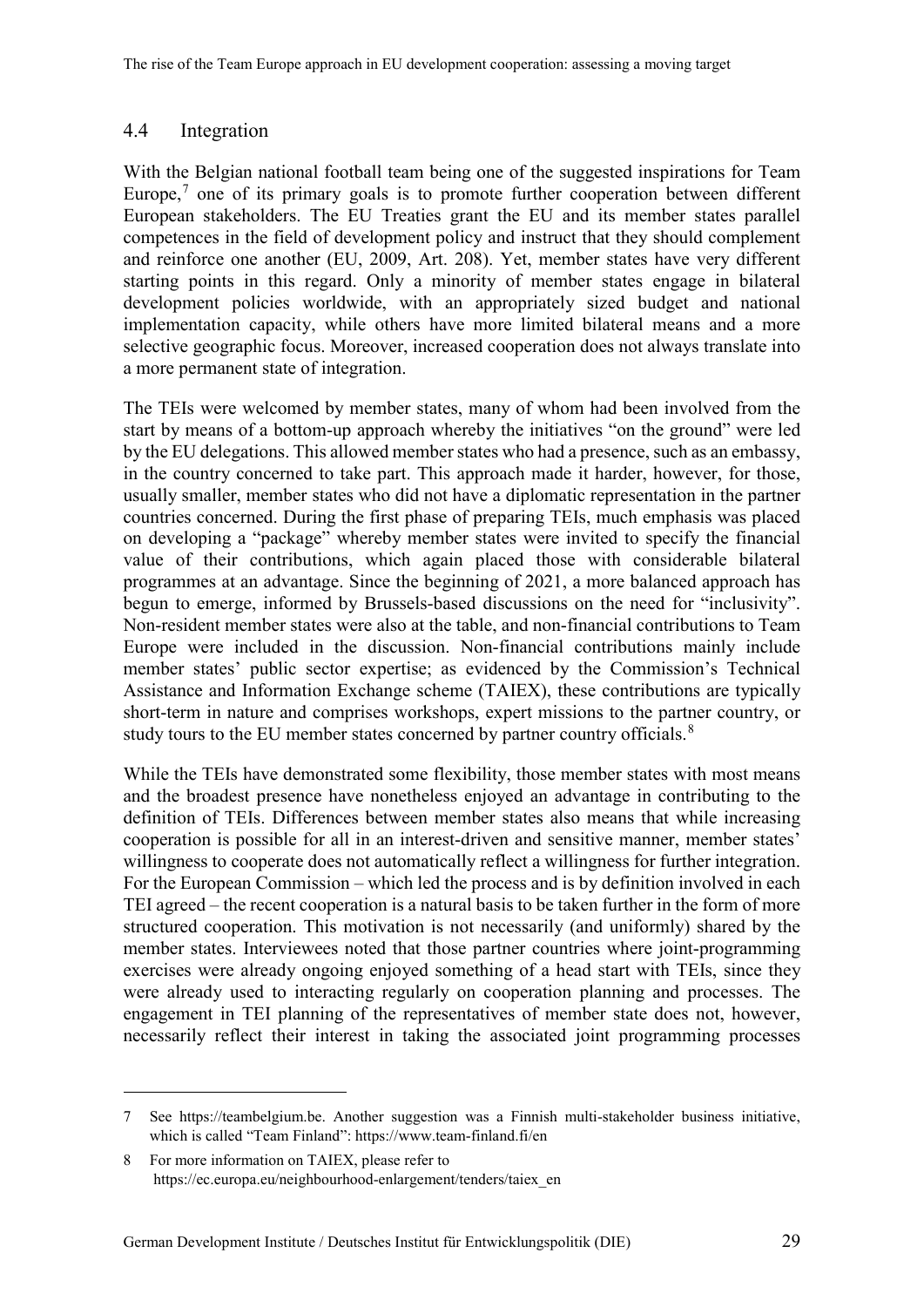further, nor can it be assumed that in those countries where joint programming processes were still nascent, the participation of member states in TEI planning reflects their motivation to take their newfound cooperation immediately to the next level.

While member state respondents valued the flexible approach taken by the EU to preparing the TEIs, some also observed a certain "make it up as you go along" approach, where uncertainty reigns with regards to the steps following the planning stage. Hence, apart from "bundling" initiatives in the form of TEIs, the actual practical implications of these initiatives – and their associated objectives – remained unclear. This also meant that the actual implications in terms of day-to-day cooperation between the EU and the member states in the context of the TEIs was not specified, with most having the expectation that context-relevance will take priority over standardisation. There is some tension between this pragmatic and adaptive approach and the European Commission's efforts to strengthen the communication of Team Europe as a whole and to stress the linkages to established joint programming processes.

A different reading emerged from the traction generated by Team Europe, particularly in the period when programming decisions for the 2021–2027 period were being considered. Interviewees noted that it would have been a hard sell to convene Directors General from the member states (or even ministers) to speak about either joint programming or "working better together", terms that were respectively perceived as bureaucratic and vague. That TEIs were discussed for several consecutive meetings at DG level has first of all meant a considerable increase in discussions on EU cooperation in the field of development policy, and perhaps implied some degree of "integration by stealth". Some interviewees suggested that the recommendation for TEIs to be more flexible in terms of the type of contribution it could accommodate from member states came from the member states and was mentioned during a January 2021 DG meeting.

While the regular DG meetings allowed for informal and formative exchanges on Team Europe and the TEIs in particular, this choice of forum also brought some downsides. These became clear in 2021, when DG meetings were twice invited to adopt shortlists of TEIs that were at an advanced stage of preparations. After the most recent meetings the Commission and EEAS began to circulate "operational conclusions" of the meetings, which represented a kind of chair's summary and thus enabled the meeting forum to at least prepare decisions. Member state respondents nonetheless maintained that the decisions on the TEIs were linked to the programming for NDICI–Global Europe, and that therefore the final decisions were to be made by member states through the established comitology process. In addition, the iterative nature of the TEI preparation also meant that expectation management of a moving target would prove a challenge. The inclusiveness discussion illustrates this, as it reflects an implicit expectation among some member states that – as was the case with the EU Trust Fund – they would informally be entitled to a certain degree of involvement in implementation. In this context, several member states are seeking to profile their own bilateral cooperation implementing agencies and consider EU development finance as a potential source of income. While some considered it a more recent development, others traced the discussion on inclusiveness back to almost 15 years ago, when the European Consensus on Development included commitments by the Commission to capitalise on the (then) new member states' experience and strengthen their role as donors (EU, 2006).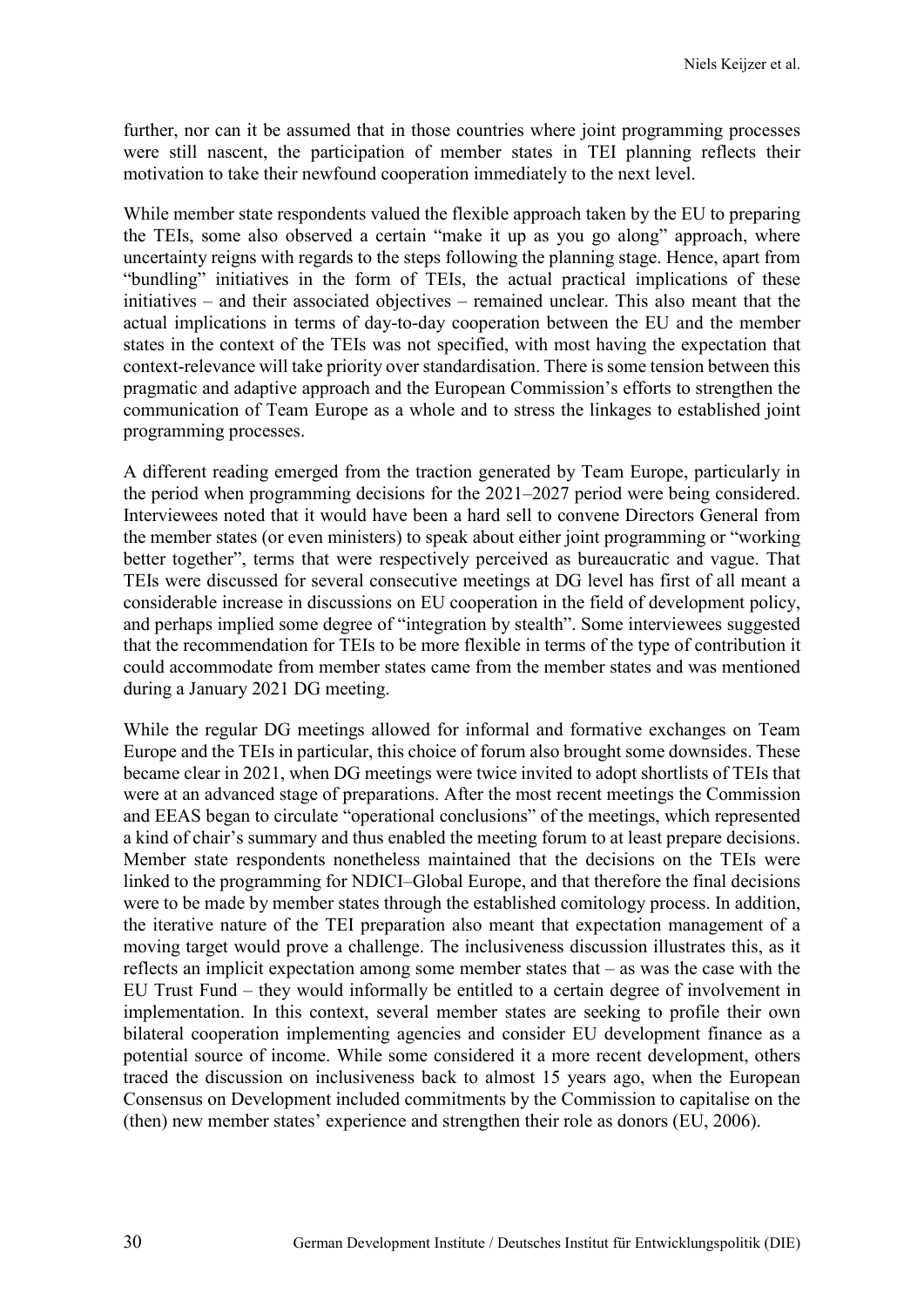Last, but not least, interviewees also indicated an associated integration agenda *within* EU institutions. While the Directorate-General for International Partnership (DG INTPA) was seen as fronting the wider Team Europe agenda and actively pushing the link to joint programming processes, the EEAS was perceived to be closer to the member states in favouring a more pragmatic approach and not directly linking the Team Europe process to joint programming by default. The Directorate-General for European Neighbourhood Policy and Enlargement Negotiations (DG NEAR), by comparison, was considered as less enthusiastic about Team Europe, also as programming processes linked to association agreements did not allow the same degree of flexibility in terms of the EU and the member states defining potential flagships while consulting government representatives. In the case of the "neighbourhood states", partnership priorities are jointly formulated by the EU Delegation and the partner country under the association agreements concluded with them, which in turn provides a starting point for cooperation. Last, but not least, several interviewees also stressed the need for the head of cooperation in each of the EU delegations to work closely with the political sections as well as with the Head of Delegation, which would represent an additional area for further integration.

#### <span id="page-37-0"></span>**5 Conclusions and policy recommendations: moving Team Europe forward**

This paper has analysed the EU's evolving motivations, priorities and current approaches to development cooperation following the introduction of the label "Team Europe" in April 2020 as the European Union's global response to the COVID-19 pandemic. After addressing the question of what Team Europe is, the analysis looked at whether and how the Team Europe approach has changed EU development cooperation, assessed the effects it has had on EU actions in support of partner countries, and discussed the implications of Team Europe for the EU's development policy in the medium and long term. The study was based on policy documents and official statements, as well as on interviews with EU and member state officials engaged in development policy.

#### <span id="page-37-1"></span>5.1 Increasing EU visibility

The ability to increase EU visibility is perceived as Team Europe's main positive aspect. The analysis has shown that Team Europe's potential to increase the visibility of the development cooperation engagement of the EU and its member states is generally accepted and welcomed as the concept's priority and main goal. The gradual fading of Western dominance and simultaneous rise of emerging powers, notably the People's Republic of China, is no longer news but an inexorable path towards a multipolar world. In reaction to this systemic transformation, Europe belatedly, as some would argue, discovered the importance of power politics in a world where authoritarianism is on the rise and the protection granted by long-standing allies such as the US could no longer be taken for granted. Now, the EU seeks to transform itself from a benevolent bystander into a shaping force of global politics, which also incarnates and defends democratic and liberal values.

The EU's market and regulatory power remain the central tools to realise such ambitions, but increased visibility of its actions to support partner countries can also be an important component of this strategy. In addition, enhanced defence cooperation, highlighted by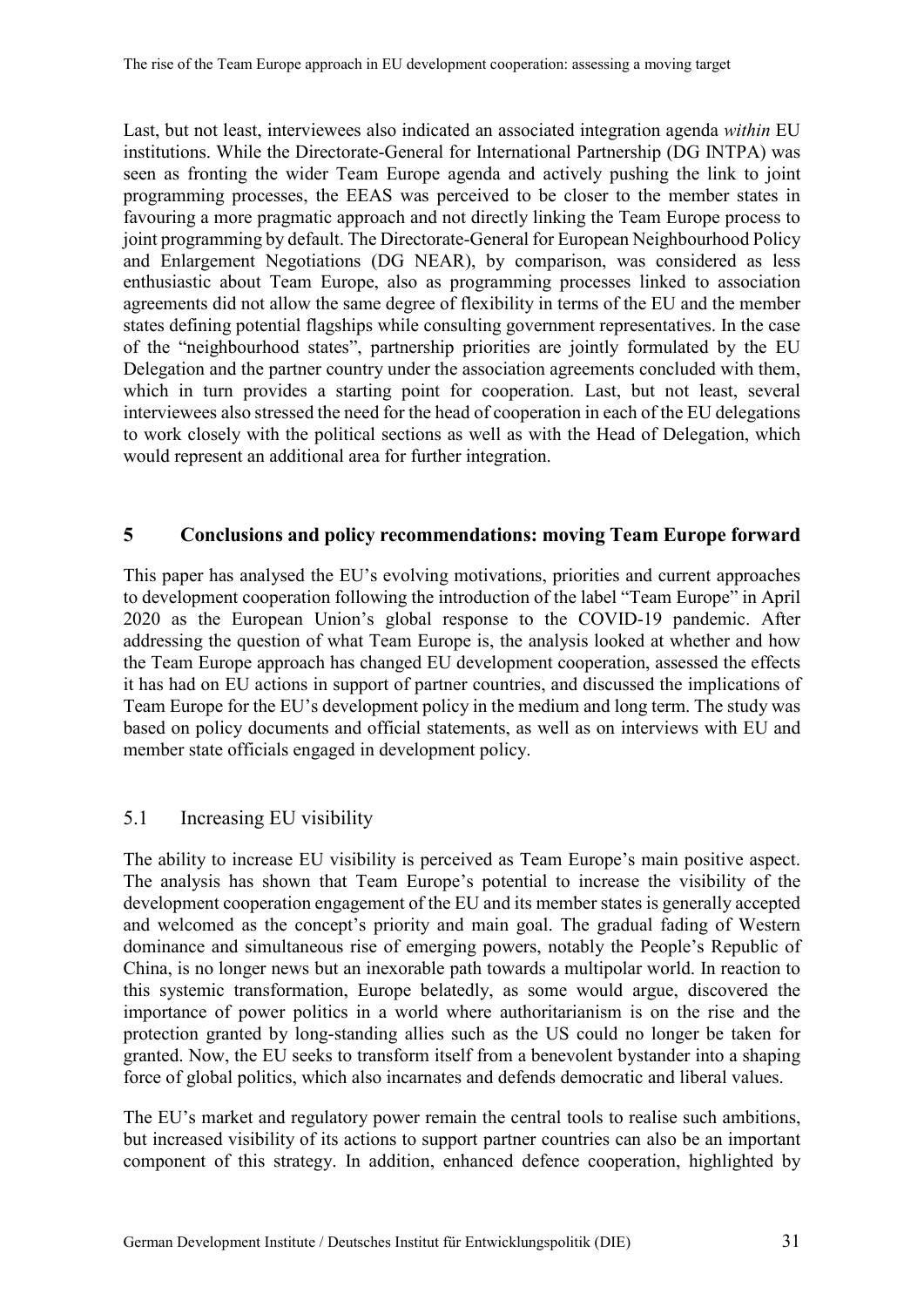initiatives such as the Permanent Structured Cooperation (PESCO), and the selfpresentation of the EU as a defender of human rights and rules-based multilateral order and a force of good in the fight against environmental degradation and socio-economic inequalities, have become instruments to accomplish the Union's leadership ambitions. Under the heading of "open strategic autonomy", the EU propagates a more realist worldview – reducing international dependencies – whilst simultaneously embracing a reinvigorated form of multilateralism, viewing itself as leader of the "free world". By securitising the pandemic and the ensuing economic crisis, the EU has elevated Team Europe to yet another instrument in support of European strategic and economic interests, aligned with EU values and priorities. The considerable traction of Team Europe as a label, now finding its way into political communication beyond the specific domain of development policy, has resulted in different understandings as to what it means, and some potential challenges in terms of expectation management – but it is generally considered to have been successful, particularly in promoting more visibility.

#### <span id="page-38-0"></span>5.2 Striking the right balance

Two issues remain to be addressed in support of Team Europe: trade-offs between EU priorities and partners' ownership and the balance between flexibility and result-orientation. Team Europe represents a promising process in the EU's development policy, enabling further cooperation between the EU, its member states, EIB and EBRD, and contributing to increasing the EU's collective effectiveness in this area. The dynamic and flexible approach taken and the considerable amount of investment in internal dialogue were considered key in both generating and sustaining the political traction of Team Europe. Nevertheless, two key issues are identified, which are not sufficiently addressed in the current debate, and which, if they continued to be neglected, could negatively affect the goals and evolvements of Team Europe.

The first issue concerns the discrepancy between EU ownership and the ownership of developing country stakeholders, including those addressed by the cooperation initiatives concerned. In spite of the efforts made by the EU Delegations to involve developing country stakeholders at an early stage of the programming process, the interview findings suggest that intra-European ownership over Team Europe Initiatives has been given priority over developing country ownership. A frequent assumption among stakeholders appears to be that such ownership can be promoted after the EU has defined its priorities. Neglecting this trade-off could negatively affect the effectiveness of the EU's cooperation, but particularly the sustainability of the results achieved.

The second issue concerns the trade-off between flexibility and results-orientation. While enthusiasm and momentum drive the preparation of Team Europe, evidence of results must sustain it. This enables a moment to formalise the expected results of Team Europe both at the general and the specific level (that of individual TEIs), publicly communicating these and ensuring adequate investment in independent evaluation and dedicated accountability. By striking a fine balance between the much-lauded flexibility and a necessary degree of institutionalisation and predictability, the EU's Team Europe may remain effective over time.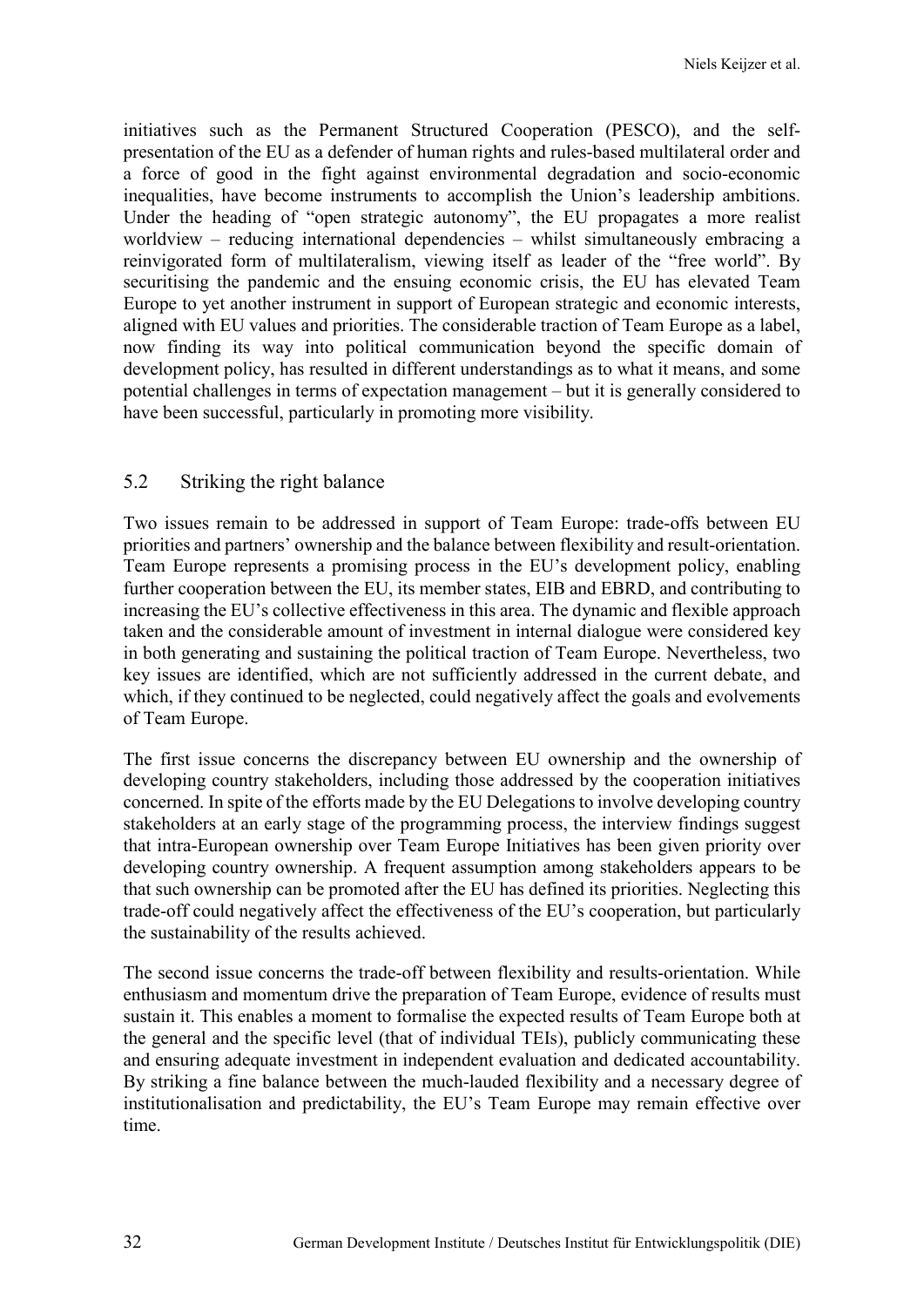These challenges can be explained by the specific period during which Team Europe has been given further shape, namely towards and after the adoption of the EU's MFF for 2021– 2027 and the corresponding periods in which external action spending prioritised for this period are determined ("programmed"). The specific period not only explains the focus on intra-European processes, but also the flexibility that stems from the aim to involve a wide range of member states. During this time the member states' engagement is, moreover, in part driven by the promotion of their national interests and that of their respective implementing agencies and financial institutions, as appropriate.

#### <span id="page-39-0"></span>5.3 Policy recommendations to strengthen Team Europe

An open question at this stage, therefore, is to what extent the focus on and traction of Team Europe will be consolidated beyond the point where decisions on the distribution and management of the involved EU budgetary resources have been made. Beyond the TEIs, member state support for Team Europe appears more fragmented and varied across the themes and regions concerned. Consolidating the traction and support for Team Europe is paramount to ensuring the success of the ambitions and expectations both generated by and emanating from the past period.

Based on the analysis presented in this paper, we elaborate four recommendations for strengthening Team Europe that can be considered by decision-makers:

- **1. Visibility ambitions:** There is a broad consensus that visibility is a key objective for Team Europe. This requires a communication strategy that breaks this down further into how to make Team Europe more visible within the EU, in developing countries, and to the EU's international partners. Further clarifying and differentiating the visibility ambitions of Team Europe and the steps to achieve them is key to informing further communication efforts now that the concept has been put "on the map".
- **2. Joint evaluation of Team Europe**: One key assumption underlying Team Europe and preceding efforts to promote joined-up action in development policy is that, when working together, the EU and member states can achieve things that go beyond the sum of their individual parts. In order to consolidate this benefit, the EU and its member states should jointly and regularly evaluate their efforts in order to ensure that those responsible for TEIs are held accountable for the results and that lessons are learned. Preparations can be made for these evaluations in parallel to the remaining steps in the programming process. They could build on recent similar exercises, including the joint evaluation of the EU's Emergency Trust Fund for Africa.
- **3. Regular ministerial exchanges within the Council**: While Team Europe is now ubiquitous in the EU institutions' communications on its various international engagements, to date only two political statements have been adopted that express the shared understanding between the EU and its member states as to the overall aims and priorities behind Team Europe. Decision-makers should consider including Team Europe as a regular agenda item for the meeting of EU development ministers in the Foreign Affairs Council that takes place every six months. Such regularly adopted Council Conclusions are important landmarks that guide further action and also provide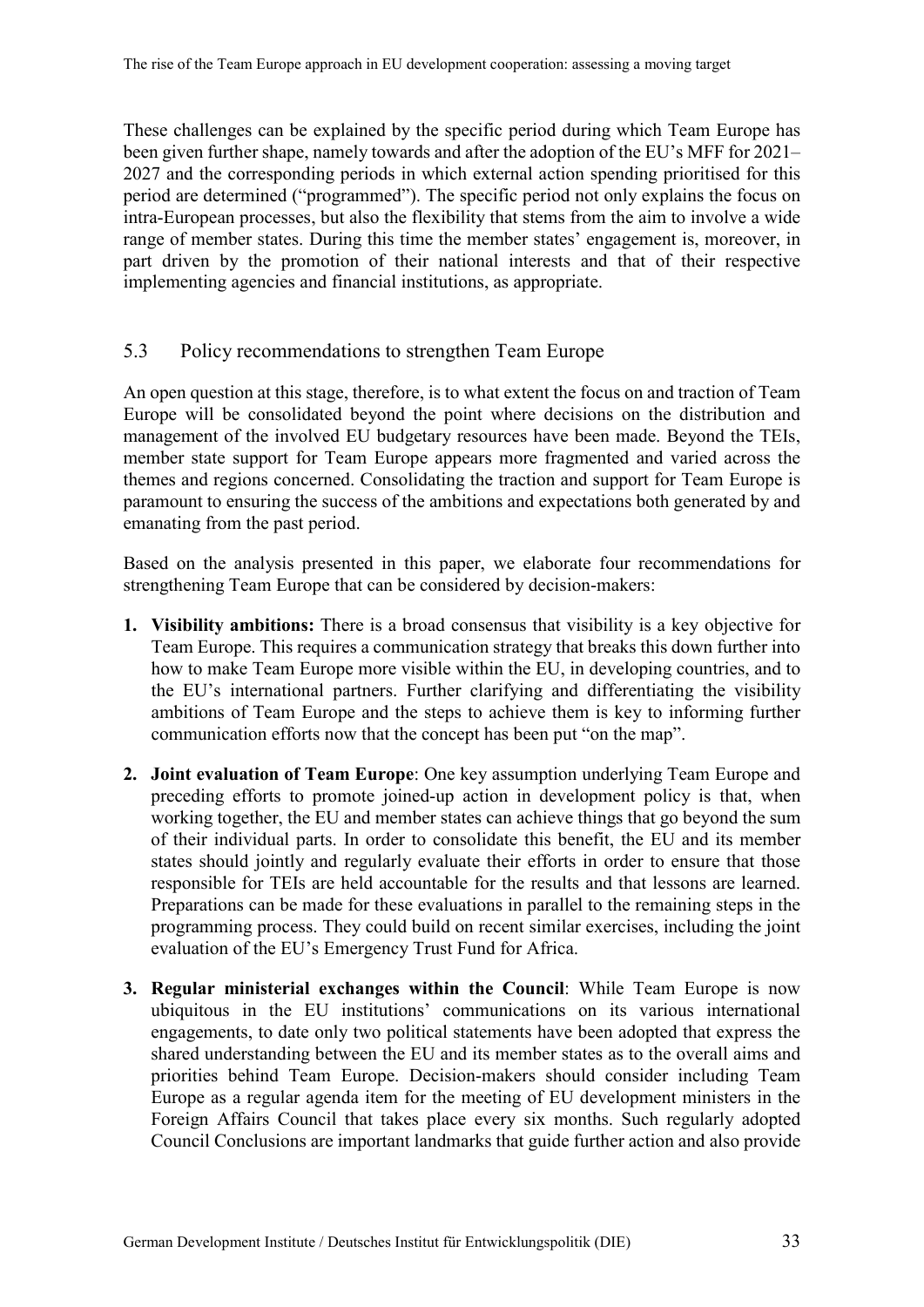a basis for monitoring, accountability, sharing best practices and learning about Team Europe.

**4. Parliamentary dialogue**: As the only directly elected EU institution, the European Parliament represents the people and should play a key role in holding member states accountable for their sustainable development commitments. Against this background, the second geopolitical dialogue between the Commission/EEAS and the European Parliament in relation to the NDICI–Global Europe is planned to take place in autumn 2021. While specifically focused on the single instrument for EU external action concerned, this debate could provide an important opportunity for further involvement of the Parliament in Team Europe, by allowing for exchanges on, and clarification of, the political objectives of Team Europe and enabling parliamentary scrutiny thereof. To this end, that debate should be on record and also include the rotating EU presidency to relay member state experiences to date.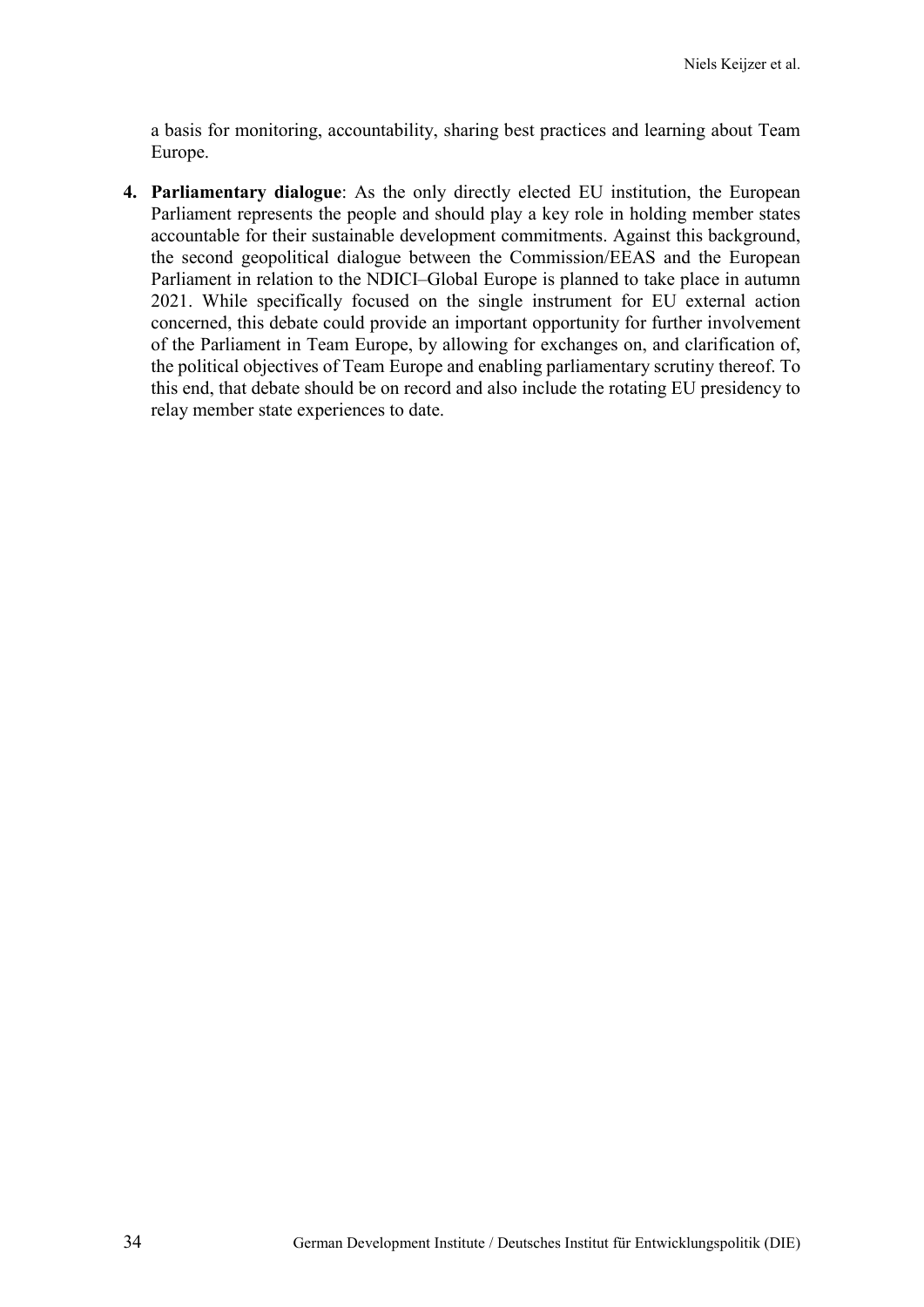#### <span id="page-41-0"></span>**References**

- Andrew, J. (2021). A Q&A with the world's biggest aid donor. *The New Humanitarian*. 11 March 2021. Retrieved from https://www.thenewhumanitarian.org/interview/2021/3/11/aninterview-with-the-worlds-biggest-aid-donor
- Bergmann, J., Delputte, S., Keijzer, N., & Verschaeve, J. (2019). The evolution of the EU's development policy: Turning full circle. *European Foreign Affairs Review, 24*(4), pp. 533–554.
- Burni, A., Erforth, B., Friesen, I., Hackenesch, C., Högl, M., & Keijzer, N. (2021). Who called Team Europe? The European Union's development policy response during the first wave of COVID-19. *European Journal of Development Research (2021)*. Retrieved from https://doi.org/10.1057/s41287-021-00428-7
- Chadwick, V. (2021). EU development chief to probe "passive" delegations. *Devex.* 7 June 2021. Retrieved from https://www.devex.com/news/eu-development-chief-to-probe-passivedelegations-100085
- Council of the EU (European Union). (2020). *Council Conclusions on Team Europe Global Response to COVID-19*. 8 June 2020. Retrieved from https://www.consilium.europa.eu/media/44347/team-europe-ccs-200608.pdf
- Council of the EU. (2021a). *Team Europe* (Council Conclusions, 23 April 2021). Retrieved from https://data.consilium.europa.eu/doc/document/ST-7894-2021-INIT/en/pdf
- Council of the EU. (2021b). Annual Report 2021 to the European Council on the EU Development Aid Targets (Council Conclusions, 14 June 2021). Retrieved from https://data.consilium.europa.eu/doc/document/ST-9549-2021-INIT/en/pdf
- Council of the EU. (2021c). *EU partnerships with middle-income countries: opportunities for the development in transition agenda* (Council Conclusions, 14 June 2021). Retrieved from https://data.consilium.europa.eu/doc/document/ST-8848-2021-INIT/en/pdf
- Council of the EU. (2021d). *EU partnerships with middle-income countries: opportunities for the development in transition agenda* (Council Conclusions, 14 June 2021). Retrieved from https://data.consilium.europa.eu/doc/document/ST-9462-2021-REV-1/en/pdf
- DAC. (2010). Glossary of key terms in evaluation and results based management. Retrieved from: https://www.oecd.org/dac/evaluation/2754804.pdf
- EC (European Commission). (2006). *EU aid: Delivering more, better and faster* (COM(2006) 87 final). Retrieved from https://eur-lex.europa.eu/LexUriServ/LexUriServ.do?uri=COM:2006:0087:FIN:EN:PDF
- EC. (2020a). *Communication on the global EU response to COVID-19* (JOIN(2020) 11 final). Brussels: Author. Retrieved from https://ec.europa.eu/info/sites/default/files/joint\_communication\_global\_eu\_covid-19\_response\_en.pdf
- EC. (2020b). *Coronavirus global response: €7.4 billion raised for universal access to vaccines* (Press release, 4 May 2020). Retrieved from https://ec.europa.eu/commission/presscorner/detail/en/ip\_20\_797
- EC. (2020c). *2020 Strategic foresight report: Charting the course towards a more resilient Europe* (COM(2020) 493 final). Brussels: Author.
- EC. (2020d). *Europe's moment: Repair and prepare for the next generation* (COM(2020) 456 final). Brussels: Author.
- EC. (2021). *Communication from the Commission to the European Parliament, the European Council and the Council. A united front to beat COVID-19* (COM(2021) 35 final). Brussels: Author.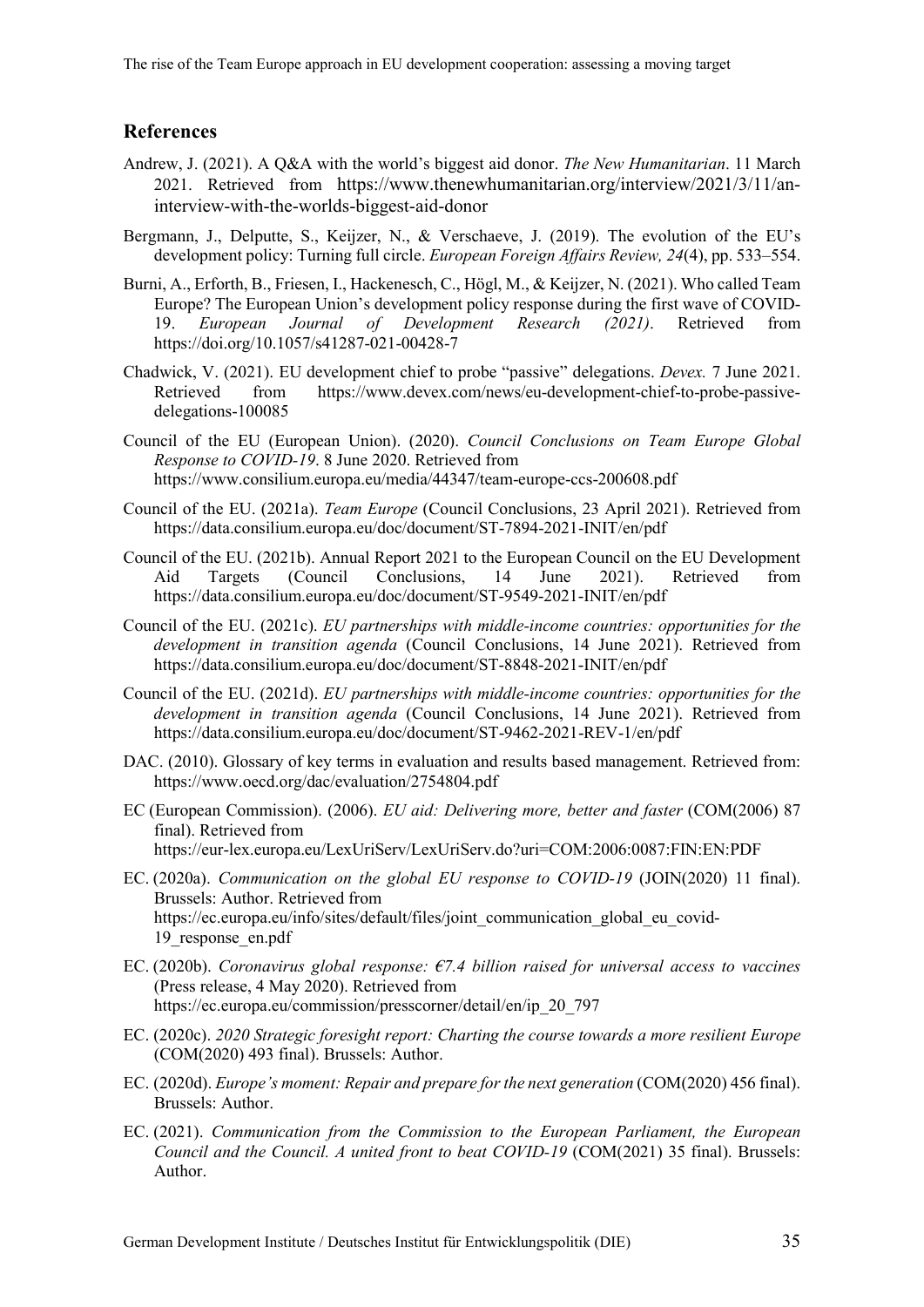- EC. (n.d.). Regional Team Europe initiatives: Proposed principles and criteria. Unpublished document.
- EU (European Union). (2006). Joint statement by the Council and the representatives of the governments of the Member States meeting within the Council, the European Parliament and the Commission on European Union Development Policy: "The European consensus". *Official Journal of the European Union*. 2006/C 46/01. Retrieved from https://eurlex.europa.eu/LexUriServ/LexUriServ.do?uri=OJ%3AC%3A2006%3A046%3A0001%3A001 9%3AEN%3APDF
- EU. (2009) *Treaty on the functioning of the European Union*. Retrieved from https://eurlex.europa.eu/legal-content/EN/TXT/HTML/?uri=CELEX:12008E&from=EN
- EU. (2016) Charter of the fundamental rights of the European Union. *Official Journal of the European Union 202,* 389-405. Retrieved from https://eur-lex.europa.eu/legalcontent/EN/TXT/?uri=celex%3A12016P%2FTXT
- EU. (2017). The new European consensus on development. "Our world, our dignity, our future". Joint statement by the Council and the representatives of the governments of the Member States meeting within the Council, the European Parliament and the European Commission. Retrieved from: https://ec.europa.eu/international-partnerships/system/files/european-consensus-ondevelopment-final-20170626\_en.pdf
- EU. (2021). Letter signed by the HRVP, European Commissioner for International Partnerships and Member State ministers to all EU delegations: "Team Europe approach for COVID-19 and beyond", February 2021 (unpublished document).
- EU. (n.d.). Working better together as Team Europe through joint programming and joint implementation. Retrieved from https://europa.eu/capacity4dev/wbt-team-europe
- Harpaz, G. & Shamis A. (2010). Normative Power Europe and the state of Israel: An illegitimate EUtopia? *Journal of Common Market Studies, 48*(3), 579–616.
- Jones, A. (2021). *Team Europe: Up to the challenge?* (ECDPM Briefing Note No. 128). Maastricht: The European Centre for Development Policy Management (ECDP). Retrieved from https://ecdpm.org/wp-content/uploads/Team-Europe-Up-To-Challenge-ECDPM-Briefing-Note-128-January-2021.pdf
- Keijzer, N., & Black, D. (2020). Special issue introduction. Ownership in a post-aid effectiveness era: Comparative perspectives. *Development Policy Review, 38,* O1– O12. https://doi.org/10.1111/dpr.12490
- Kowal, T.M. & Sreang, B.K. (2012). *Evaluation of visibility of EU external action* (Final report, volume 8 – Thematic report on climate change and energy). Retrieved from https://www.oecd.org/derec/ec/Thematic-Evaluation-of-the-Visibility-of-EU-External-Action-Volume-8-Annexes-Pt7.pdf
- Kugiel, P. (2020). Towards a functional division of labour in EU development cooperation post-2020. *Journal of Contemporary European Research, 16*(2), 163-181. https://doi.org/10.30950/jcer.v16i2.1080.
- Lehne, S. (2020). How the EU can survive in a geopolitical age*.* Carnegie Europe. Retrieved from https://carnegieeurope.eu/2020/02/25/how-eu-can-survive-in-geopolitical-age-pub-81132
- Lundsgaarde, E., & Keijzer, N. (2018). Development cooperation in a multilevel and multistakeholder setting: From planning towards enabling coordinated action? *European Journal of Development Research 31*, 215-234 (2019). https://doi.org/10.1057/s41287-018- 0143-6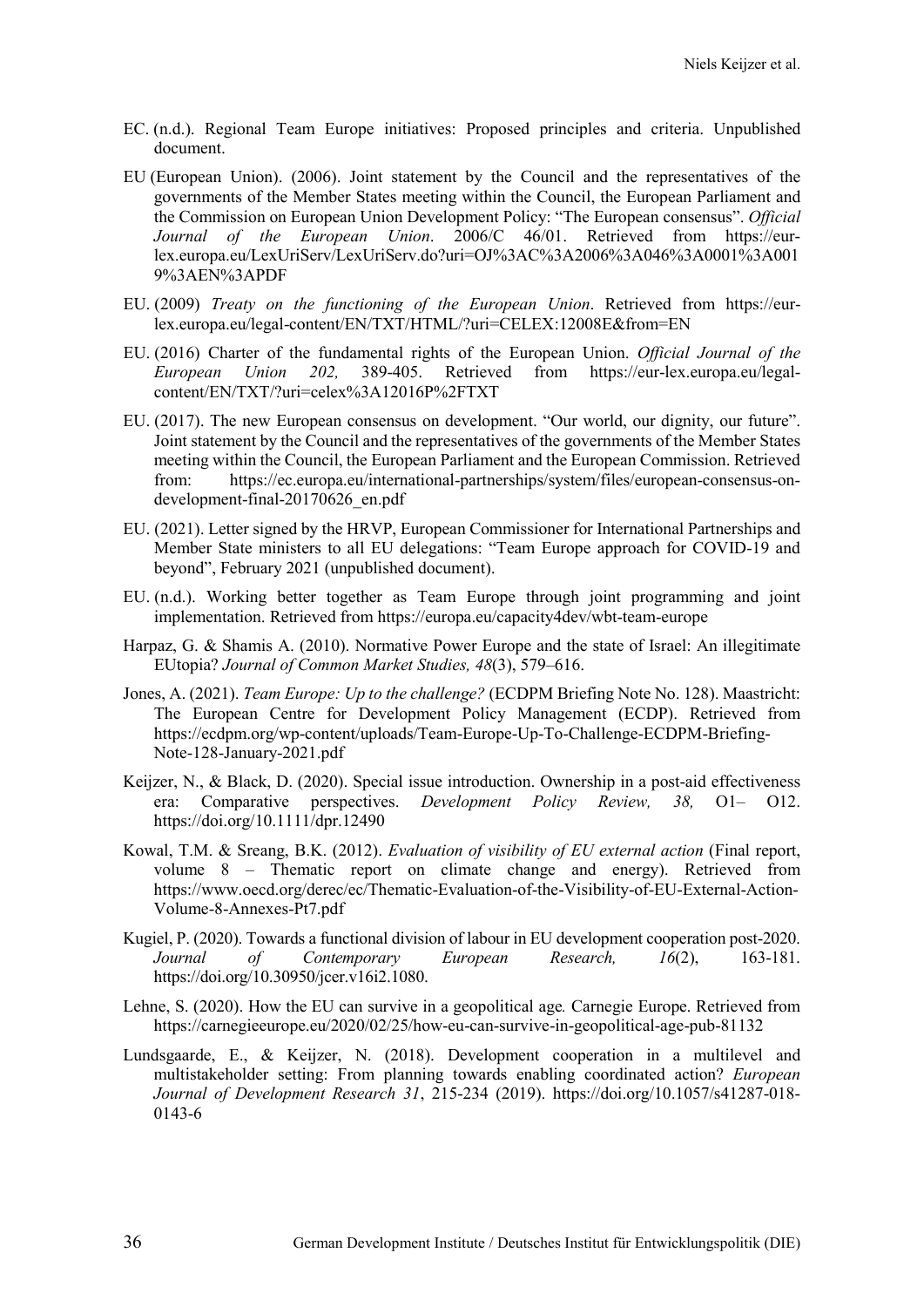Orbie, J., & Lightfoot, S. (2017). Development: Shallow Europeanisation? In A. Hadfield, I. Manners, & R. Whitman (Eds), *Foreign policies of EU member states: Continuity and Europeanisation* (pp. 201-217). Abingdon: Routledge.

Urpilainen, J. (2020). Commissioner Urpilainen: Team Europe with our partners against Covid-19 (statement, 28 March 2020). Retrieved from https://ec.europa.eu/commission/commissioners/2019- 2024/urpilainen/announcements/commissioner-urpilainen-team-europe-our-partners-againstcovid-19\_en

Von der Leyen, U. (2019). Mission letter to Jutta Urpilainen, Commissioner for International Partnerships. Retrieved from https://ec.europa.eu/commission/commissioners/sites/default/files/commissioner\_mission\_letter s/mission-letter-urpilainen-2019-2024\_en.pdf